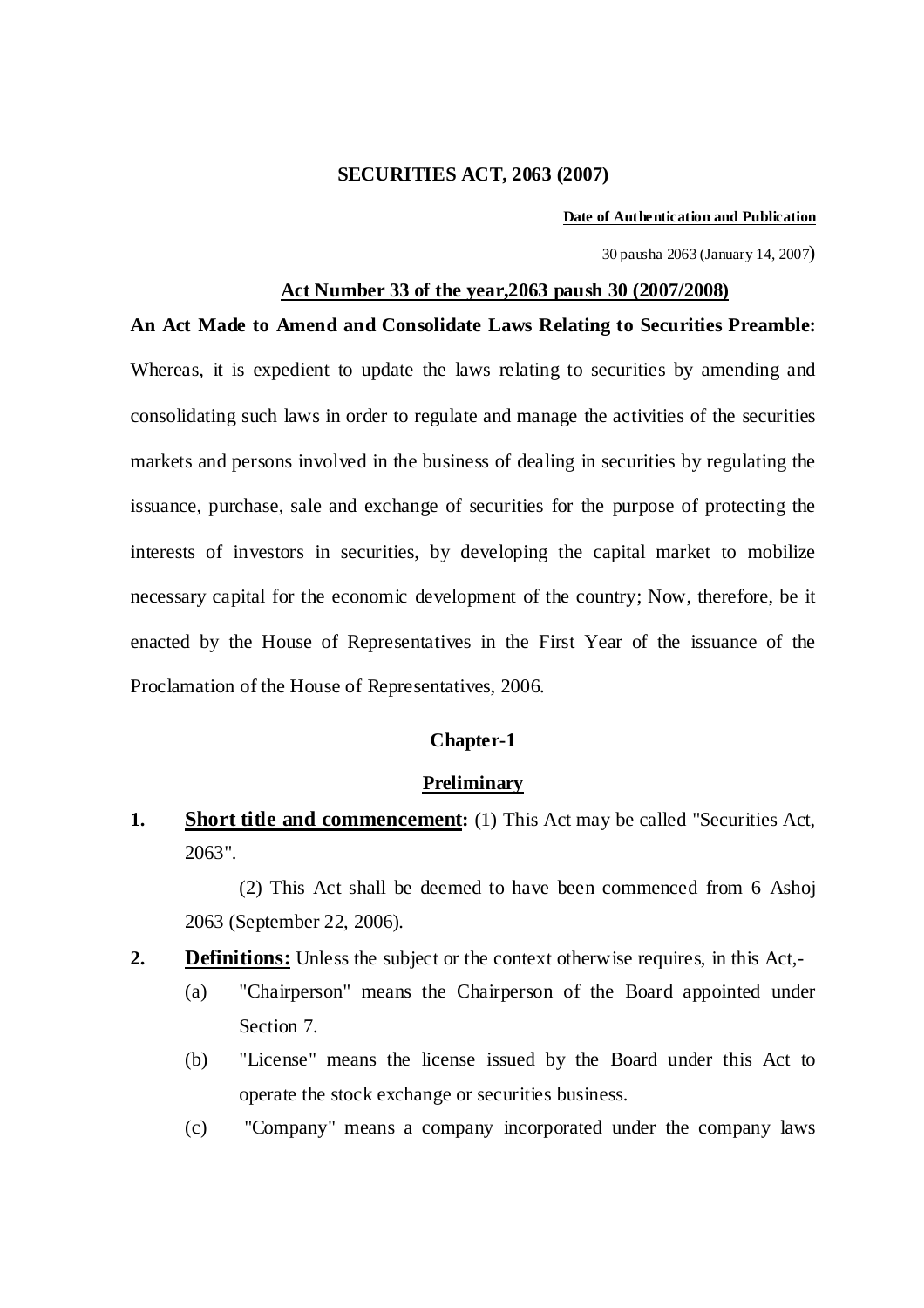force.

- (d) "Depository means a bank or financial institution that makes agreement with the scheme manager and thereby undertakes the responsibility of providing custodial services such as safe holding and operating the assets of any collective investment scheme.
- (e) "Prescribed" or "as prescribed" means prescribed or as prescribed in the Rules framed under this Act.
- (f) "Securities" means any shares, stocks, bonds, debentures, debenture stocks or collective investment scheme certificate issued by a body corporate or treasury bonds, saving bonds or bonds issued by the Government of Nepal or by a body corporate against the guarantee of the of the Government of Nepal, and this term also includes such other securities as may be specified by the Board to be transacted or transferable through the stock exchange or the instrument to purchase, sell or exchange such securities.
- (g) " Securities transactions " means the issue, purchase, sale or exchange of securities and other acts pertaining thereto;
- (h) "Registration of securities" means the registration of securities by a body corporate with the Board pursuant to Section 27.
- (i) "Stock exchange" means a market, place or facility performing the purchase, sale or exchange of securities on regular basis by bringing together to the purchasers and sellers of securities.
- (j) " Securities business" means transactions in securities to be carried on by a company or body licensed to carry on the securities business under this Act.
- (k) "Securities business person" means a company or body licensed under Section 58 to carry on securities business.
- (l) "Issuance" means an offer made by a body corporate to raise capital and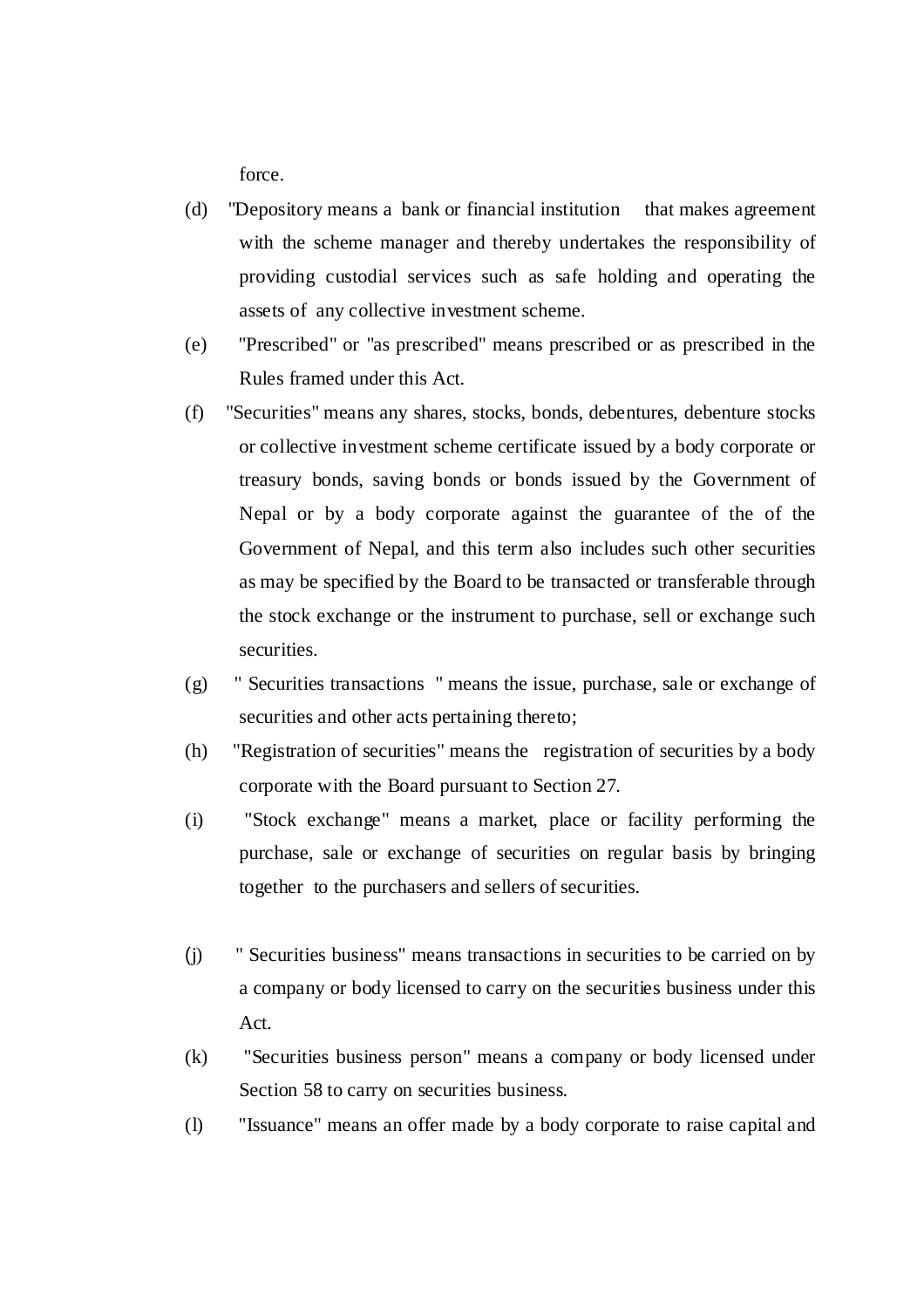acts related there to, and this term also includes the issuance of securities to promoters.

- (m) "Private placement" means an act to make an offer by a letter, dispatch or any electronic communication media for the sale of securities to a maximum of fifty investors.
- (n) "Board" means the Nepal Securities Board established under Section-3.
- (o) "Exchange" means an act concerning purchase, sale or transfer of securities already issued pursuant to this Act.
- (p) "Prospectus" means a prospectus required to be published by a body corporate pursuant to Section 30 prior to he public issue of securities.
- (q) "Scheme manager" means a body corporate managing a collective investment scheme of participants with an object to provide an efficient investment service pursuant to this Act.
- (r) "Investment fund" means a fund created out of amounts deposited by participants in a collective investment scheme in accordance with a contract as has been taken in its custody by a scheme manager with object to provide an efficient investment service or assets related with such a fund, and this term also includes a fund which the scheme manager has taken in its responsibility in accordance with this Act or additional assets created from management of investment of assets and amount accumulated by way of considers anion.
- (s) "Participant" means a person or body that makes investment in a collective investment scheme operated by a scheme manager pursuant to this Act.
- (t) "Member" means a member of the Board, and this term also includes the Chairperson.
- (u) "Body corporate" means a body corporate established under prevailing which has the capacity of public issuance of securities. Provided that, it shall not include a corporative bodys.
- (v) "Public issue" means an offer made by a body corporate before the general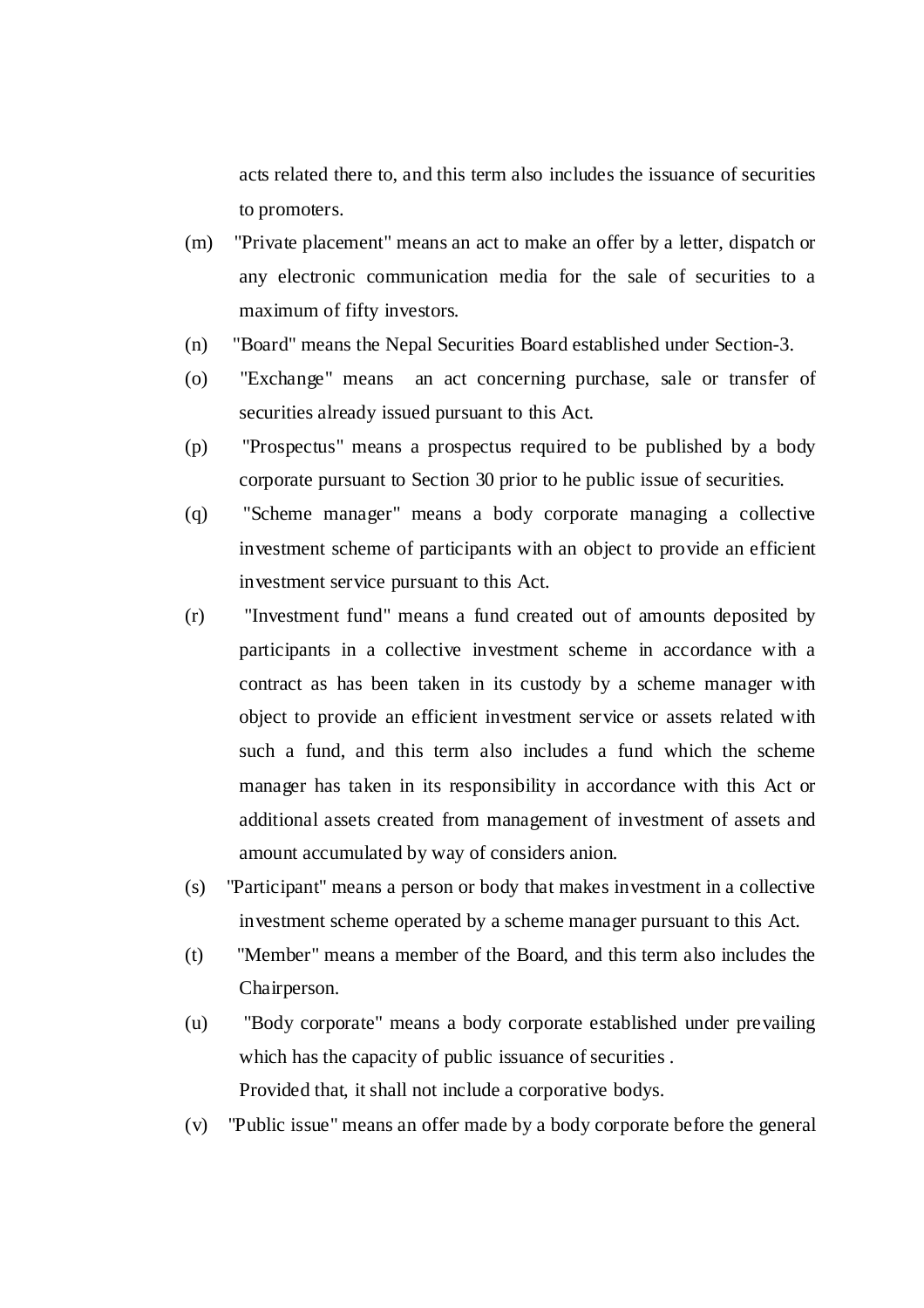public for the subscription of its securities by publishing a prospectus.

- (w) Collective investment scheme" means such an investment fund, unit trust or similar other participatory fund management program as specified by the Board, from time to time as may be operated by a scheme manager in accordance with this Act in order to distribute returns to, the participants of the concerned program proportionately, accrued from the efficient investment service on saving investment amount which has been undertaken in custody of the manager and so mobilized that various persons or bodies that have participation in it.
- (x) "Enlisting" means the enlisting of securities on a stock exchange for the purposes of purchasing, selling or exchanging securities through the stock exchange;
- (y) "Right issue" means an offer made to the existing shareholder or any person nominated by such shareholder for the subscription of any securities issued by a body corporate.

#### **Chapter-2**

#### **Provisions Relating to Board**

**3. Establishment of Board:** (1) There shall be established a Board by the name of Nepal Securities Board in order to regulate and manage the activities of the securities markets and persons involved in securities business by regulating the issue, purchase, sale and exchange of securities in order to develop capital market and protect the interests of investors in securities.

(2) The Board to be established under Sub-section (1) shall consist of the members as follows:-

- (a) A person appointed by the Government of Nepal -Chairperson
- (b) Joint Secretary, Ministry of Finance -Member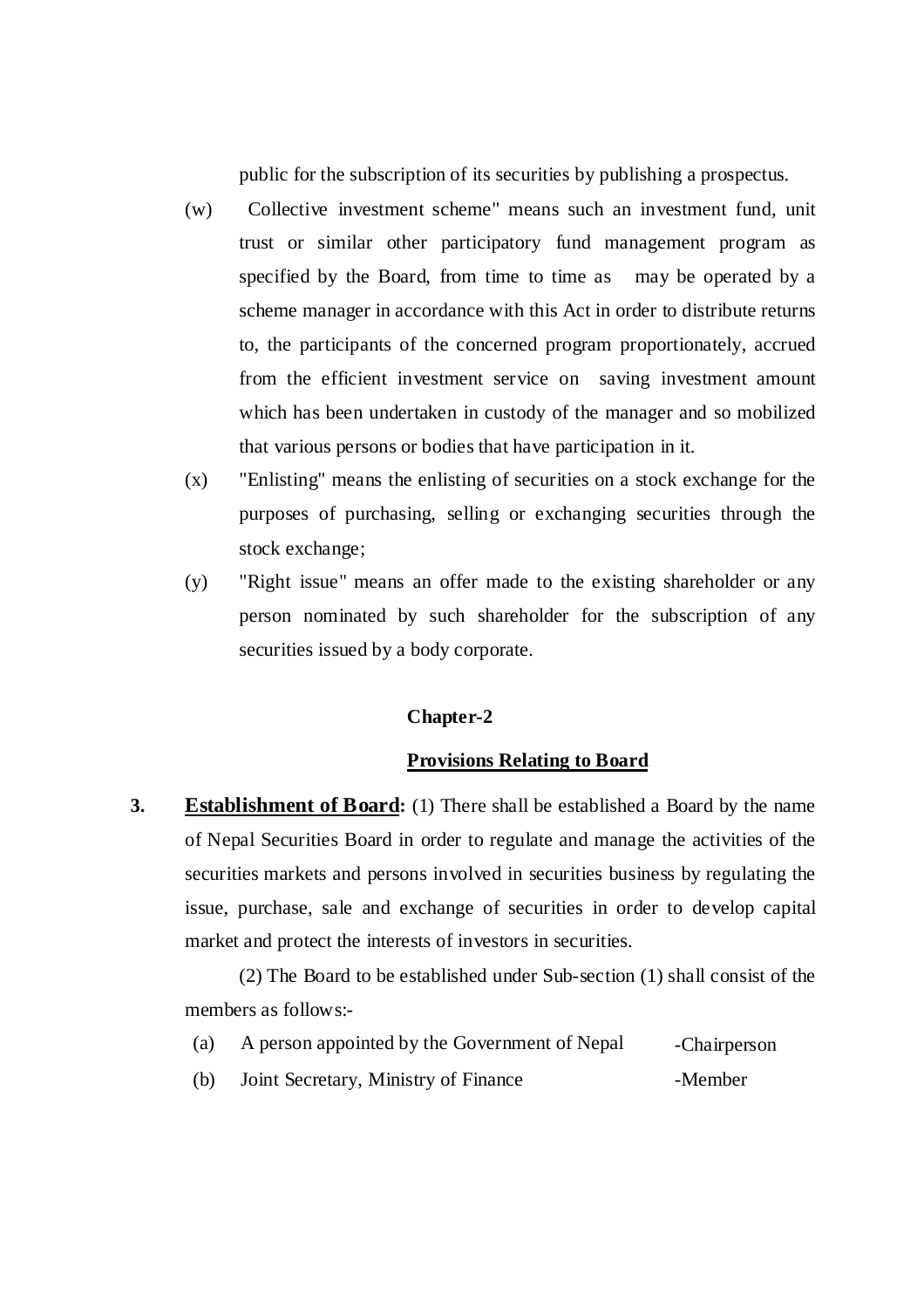| (c) | Joint Secretary, Ministry of Law, Justice and       |         |
|-----|-----------------------------------------------------|---------|
|     | <b>Parliamentary Affairs</b>                        | -Member |
| (d) | Representative, Nepal Rastra Bank                   | -Member |
| (e) | Representative, Institute of Chartered              |         |
|     | <b>Accountants of Nepal</b>                         | -Member |
| (f) | Representative, Federation of Nepalese              |         |
|     | <b>Chambers of Commerce and Industries</b>          | -Member |
| (g) | A person nominated by the Government of Nepal       |         |
|     | from amongst the experts who have obtained at least |         |
|     | master's degree in economics, management, finance,  |         |
|     | commerce or law from a recognized university and    |         |
|     | gained at least seven years of experience in stock  |         |
|     | exchange, management, capital market development,   |         |
|     | finance and economic sector                         | -Member |

(3) The concerned organization shall, in nominating its representative pursuant to Clauses (e) and (f) of Sub-section (2), nominate a person who has obtained at least bachelor's degree and gained at least seven years of experience in accounts, industry, commerce, finance, banking, economics or law matters.

(4) The tenure of office of the member nominated pursuant to clause (g) of Sub-section (2) shall be three years.

(5) No act or proceeding of the Board shall be affected merely on the reason of any vacancy in office of any member.

(6) An officer employee designated by the Board shall act as the Secretary of the Board.

(7) If the Board thinks it necessary, it may invite any native or foreign expert, adviser to attend its meeting as an observer.

(8) The central office of the Board shall be situated in Kathmandu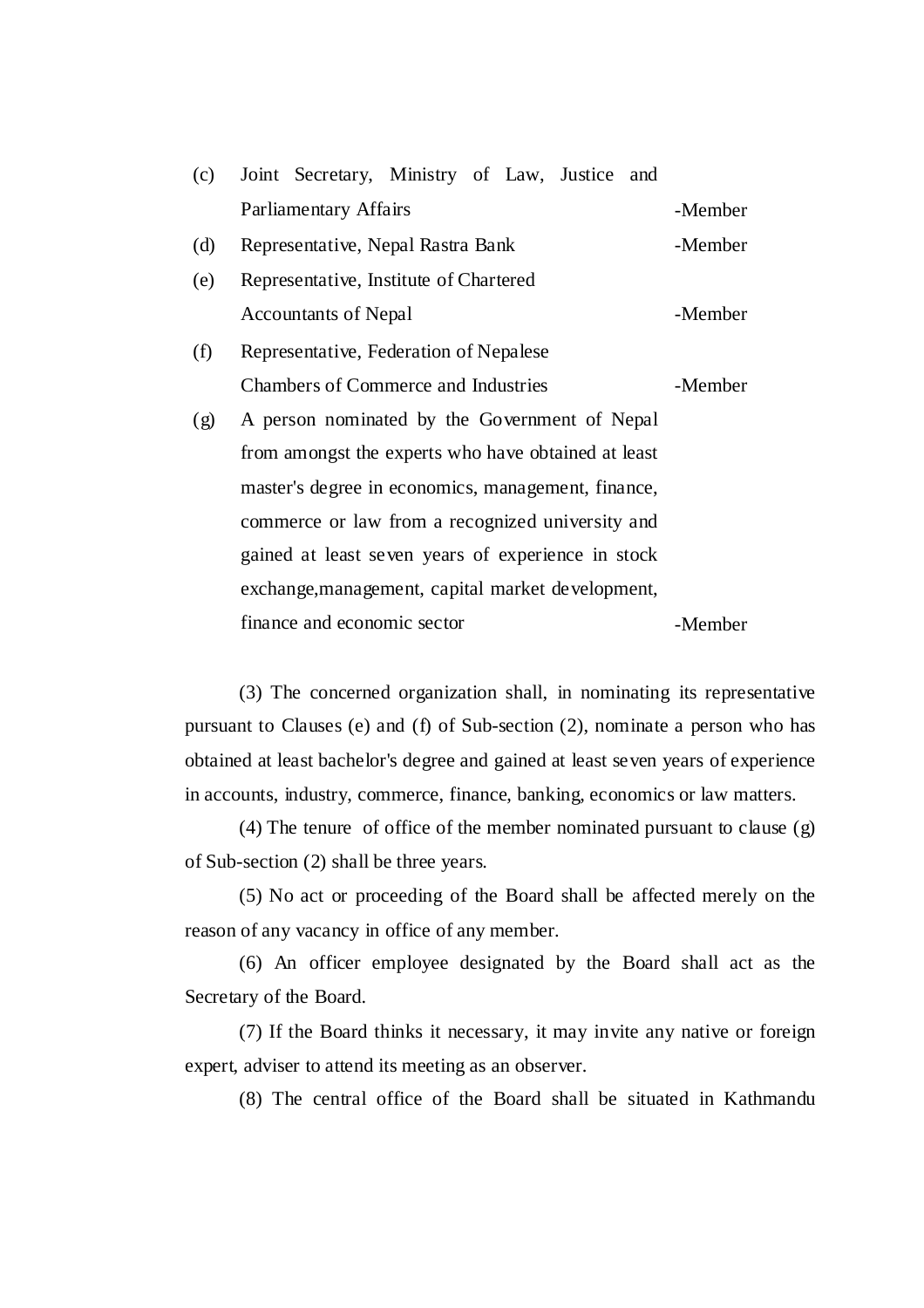Valley; and the Board may, as required, open its branch or contact office within or outside of Nepal.

**4. Board to be an autonomous and body corporate:** (1) The Board shall be an autonomous body corporate having perpetual succession.

(2) The Board shall have a separate seal of its own for all of its acts and proceedings.

(3) The Board may, like an individual, acquire, use, purchase, sell, or otherwise deal with, any movable or immovable property.

(4) The Board may, like an individual, sue by its own name and be also sued in the same name.

- **5. Functions, duties and powers of the Board:** The functions, duties and powers of the Board shall be as follows:-
	- (a) To offer an advice, as per necessity, to the Government of Nepal on matters incidental to the development of capital market,
	- (b) To register the securities of any corporate body established with the authority to make a public issuance of its securities,
	- (c) To regulate and systematize the issue, transfer, sale and exchange of registered securities,
	- (d) To grant permission to any corporate body, which is desirous of operating a stock exchange, to operate the stock exchange subject to this Act or the Rules and bye -laws framed under this Act,
	- (e) To regulate and monitor the activities of the stock exchange;
	- (f) To inspect as to whether or not any stock exchange is executing its activities in accordance with this Act or the Rules and Bye-laws framed under this Act, and to suspend or revoke the license of such a stock exchange, if it is found that the same has not been done,
	- (g) To issue a license to companies or institutions, which are desirous of carrying on the securities business subject to this Act or the Rules and Bye-laws framed under this Act,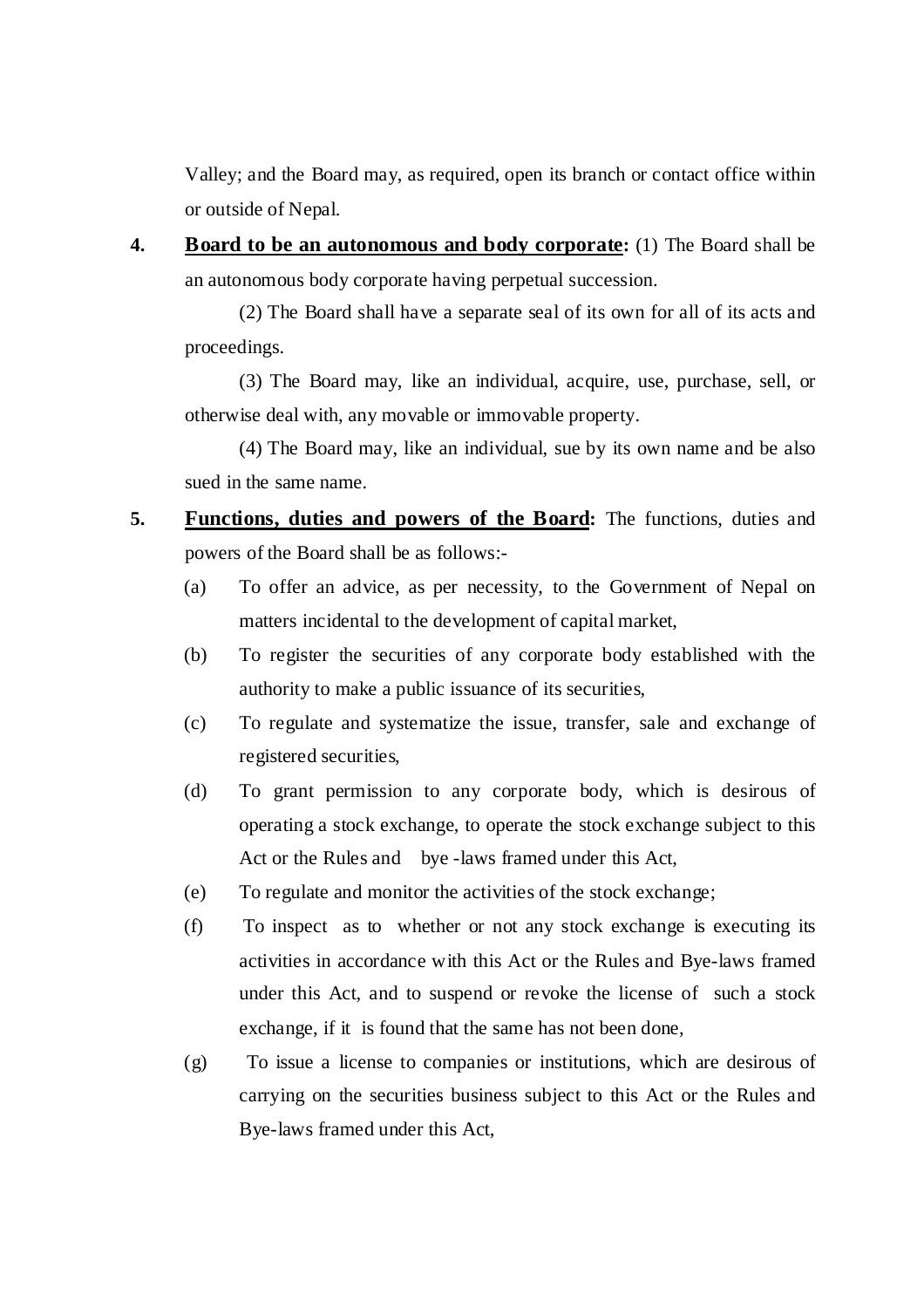- (h) To regulate and monitor the activities of securities business person,
- (i) To classify securities business persons and fix their standards according to their functions and capability by fulfilling such procedures as prescribed,
- (j) To grant a permission to operate collective investment schemes and investment fund programs, and to regulate and monitor the same,
- (k) To approve Bye-laws of stock exchanges and those bodies which are related with securities business and engaged in securities transactions, an d to issue orders to stock exchanges and those bodies which are related with securities business and engaged in securities transactions to make necessary amendment in their Bye-laws with a view to making necessary provisions concerning the development of capital market and protecting the interests of investors in securities,
- (l) To systematize the clearance of accounts related to securities transactions,
- (m) To supervise whether or not security business persons have maintained such conduct as prescribed in this Act or the Rules, Bye-laws and Directives framed under this Act, while carrying on securities business, and suspend or revoke the license to carry on securities business where any securities business person is not found to have maintained such a conduct,
- (n) To make or cause to be made, such arrangements as may be necessary to regulate the volume of securities and the mode of securities transactions for the promotion, development and healthy operation of stock exchanges,
- (o) To make such arrangements as may be necessary to prevent insider trading or any other offense relating to securities transactions as referred to in Chapter-9 for the protection of the interests of investors in securities,
- (p) To review, or cause to be reviewed, financial statements submitted by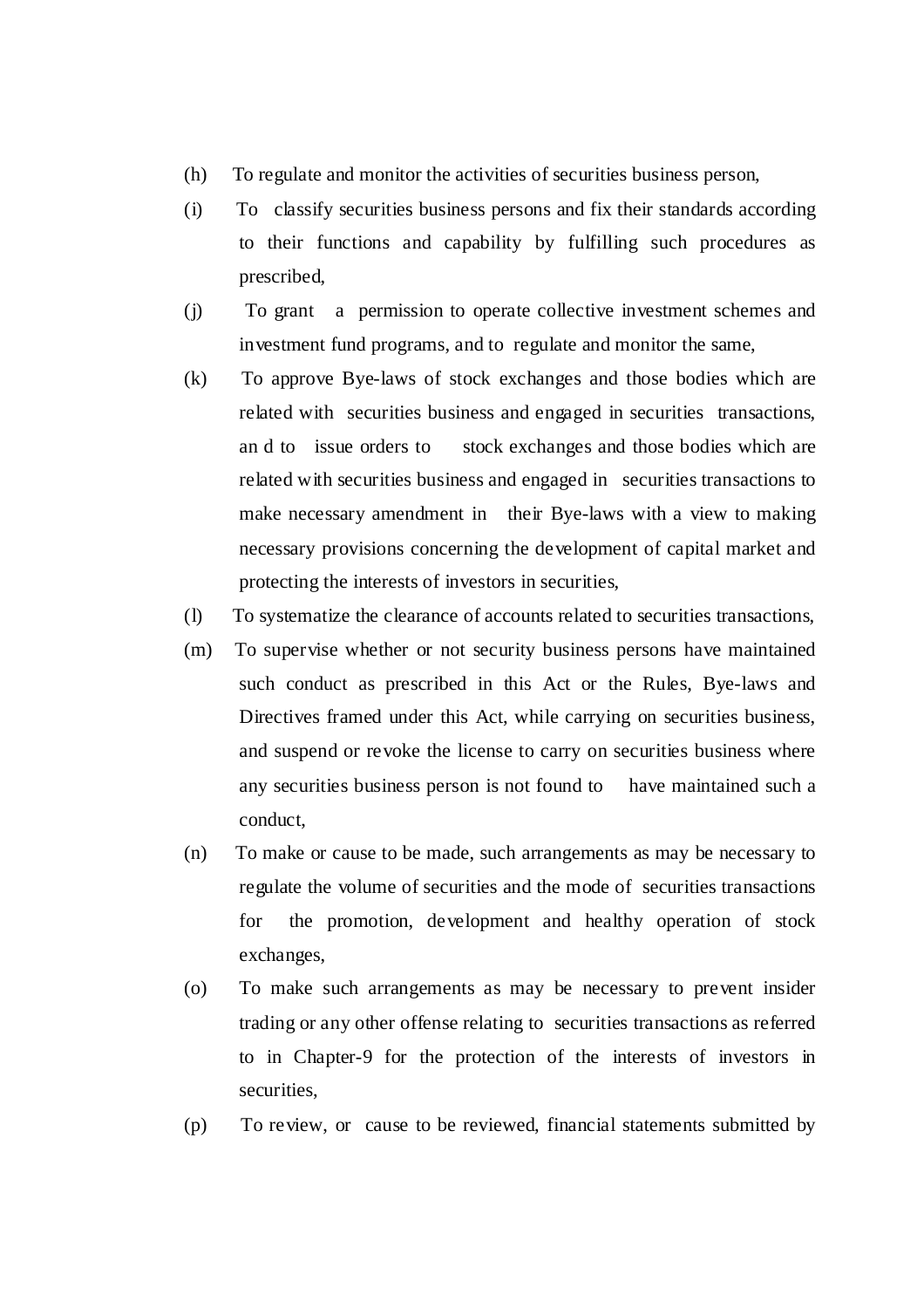corporate bodies issuing securities and securities business person, sand give such directives to the concerned corporate bodies as it deems necessary in this connection,

- (q) To regulate and make transparent the act of acquiring the ownership of a company there by gaining control over its
- (r) To maintain coordination and exchange cooperation with the concerned agencies in order to supervise and regulate matters concerning securities or company affairs,
- (s) To perform or cause to be performed such other functions as may be necessary in relation to securities and the development of capital market.
- **6. Meeting and decision of Board:** (1) The Chairperson shall call the meeting of the Board as per necessity. Such a meeting shall be held at least once a month.

 (2) The meeting of the Board shall be held on such date, at such time and at such place as may be specified by the Chairperson.

 (3) The meeting of the Board shall be presided over by the Chairperson and by a member chosen by the members from amongst themselves, in the absence of the Chairperson.

(4) Where at least two members request in writing to call a meeting of the Board, the Chairperson shall have to call a meeting of the Board within seven days from the date of receipt of such a notice.

(5) The Secretary of the Board shall provide the agenda to be discussed at the meeting to the members, along with the notice for the meeting.

(6) The presence of more than fifty percent of the total number of members of the Board shall be deemed to have been constituted a quorum for a meeting of the Board.

(7) A majority opinion shall prevail at the meeting of the Board and in the event of a tie; the person presiding over the meeting shall exercise the casting vote.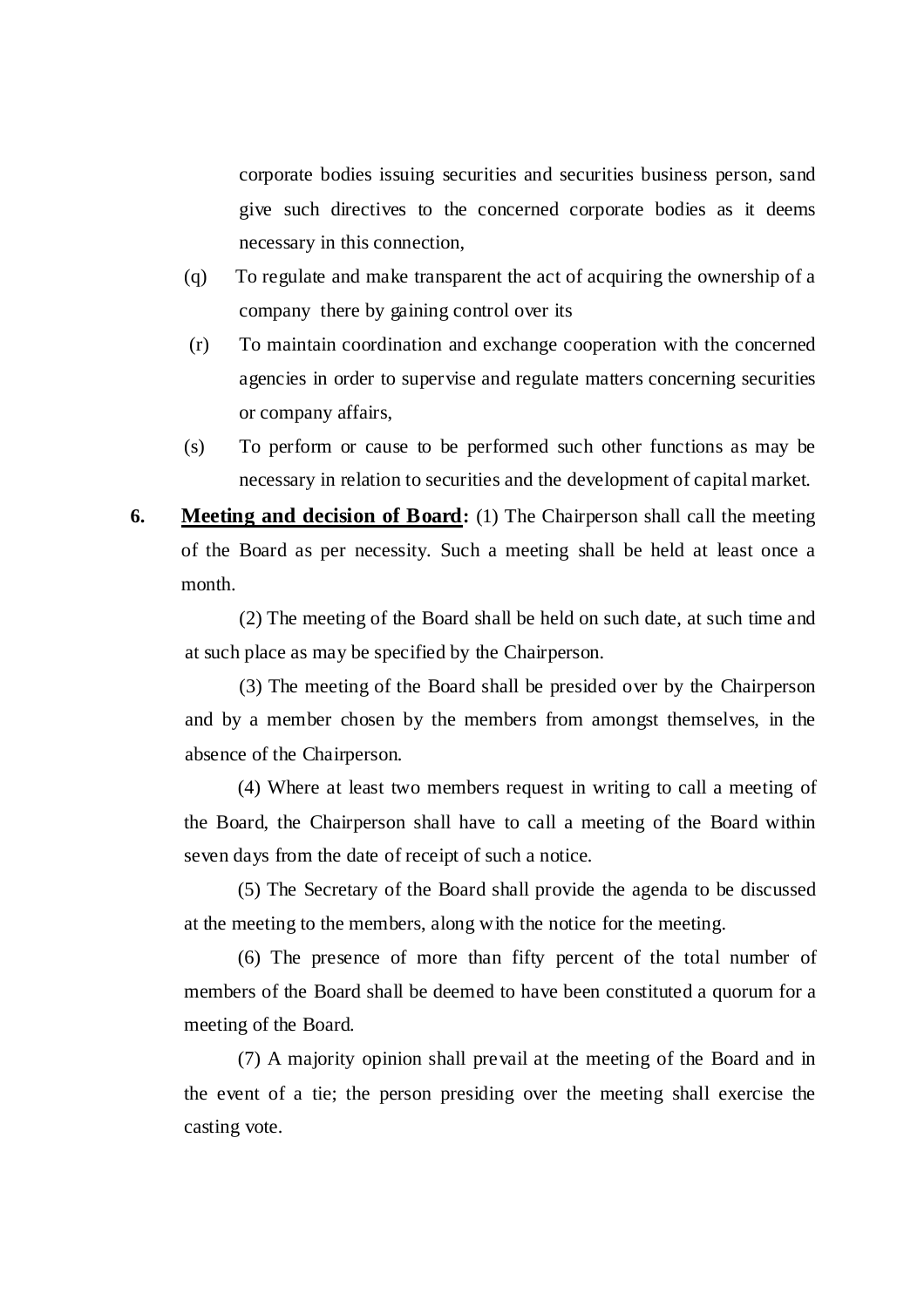(8) There shall be maintained a separate minute book recording the names of members present at, matters discussed at and decisions made by each meeting of the Board, and such a book shall be signed by members present.

(9) The decisions made by the Board shall be authenticated by the Secretary of the Board and shall provide to all members.

 (10) Other procedures relating to the meeting of the Board shall be as determined by the Board itself.

7. **Appointment of Chairperson:** (1) The Government of Nepal shall, subject to Sub-section (2), appoint the Chairperson to act as the administrative chief of, and perform the day-to-day business of the Board.

(2) In making appointment to the office of Chairperson pursuant to Subsection (1), the Government of Nepal shall appoint to the office of Chairperson an appropriate person from amongst the renowned persons who have obtained at least master's degree and gained at least seven years of experience in the field of stock exchange management, capital market development, economics, finance, commerce, management or law.

(3) There shall be formed a committee under the convenorship of the member of National Planning Commission responsible for the concerned sector and consisting of the Secretary at the Ministry of Finance and an expert in the filed of securities as its members, for recommending a name for the purpose of appointment of Chairperson pursuant to Sub-section (2); and the appointment of Chairperson shall be made pursuant to this Section on recommendation of this committee.

(4) The committee referred to in Sub-section (3) shall, in recommending a name, recommend the names of at least three persons who have possessed the qualification pursuant to this Act.

(5) In recommending a name for the Chairperson pursuant to Subsections (3) and (4), the committee shall determine its Rules of procedures on its own.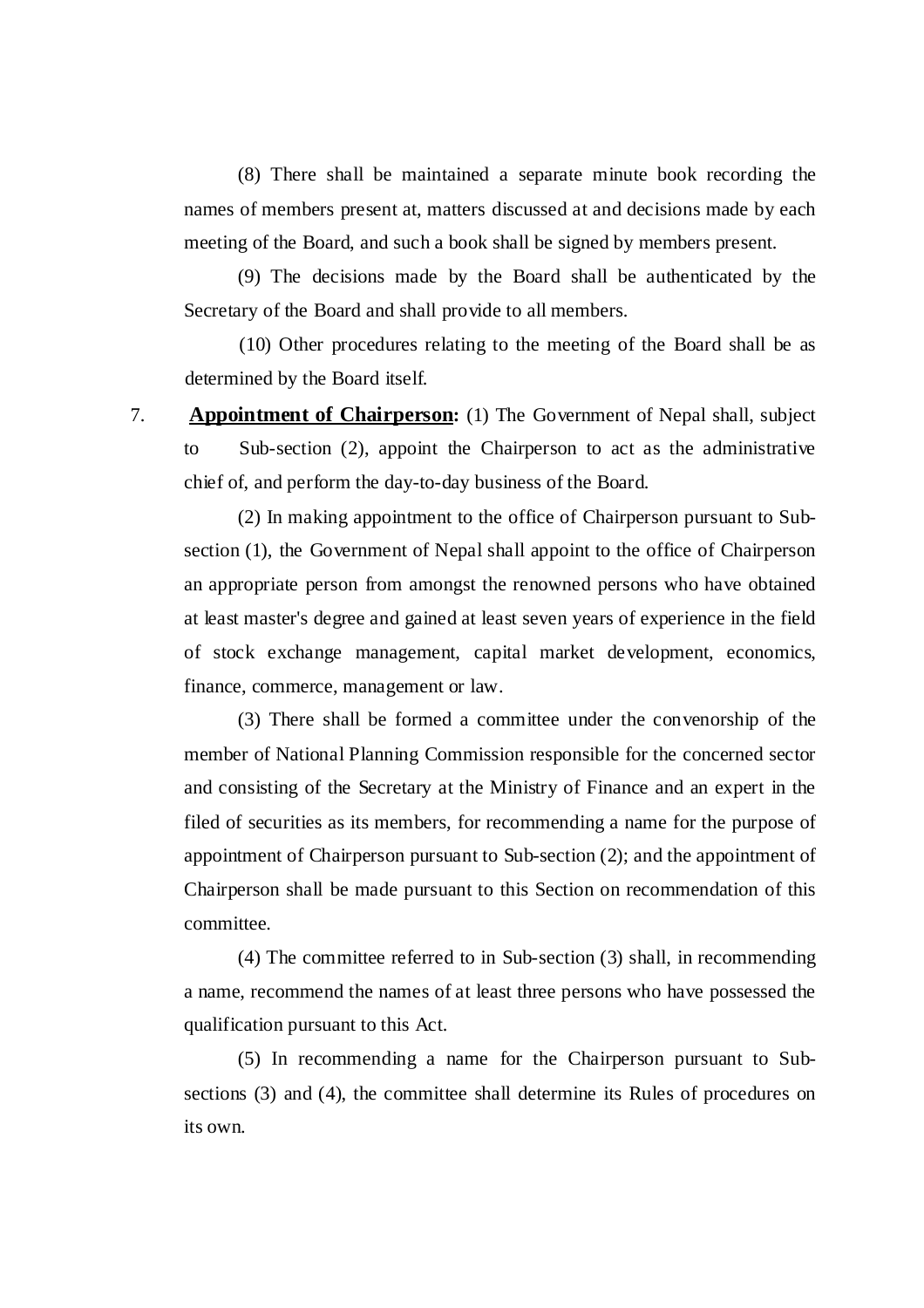(6) The term of office of Chairperson shall be of four years, and he or she may be reappointed for a maximum period of four years.

(7) Notwithstanding anything contained elsewhere in this Section, where the Chairperson commits any act or action contrary to the interests of the Board or the development of capital market and causes any loss and damage to the Board, the Government of Nepal may form an inquiry committee as prescribed and, on recommendation of such a committee, remove him or her from the office of the Chairperson.

Provided that prior to so removing from his or her office, the Chairperson shall be provided with appropriate opportunity to defend himself or herself.

- **8. Functions, duties and powers of the Chairperson:** (1) The functions, duties and powers of the Chairperson shall be as follows:
	- (a) To perform such functions as may be necessary for the protection of the interests of investors in securities for the development of capital market,
	- (b) To regulate and monitor, or cause to be regulated and monitored, stock exchanges and transactions of securities business persons in order to make transactions in securities strengthened, effective and reliable,
	- (c) To act as the executive chief of the Board,
	- (d) To submit such long-term and short-term plans and policies as be necessary to be adopted by the Board for the management of stock exchanges and development of capital market to the Board for its approval,
	- (e) To call or cause to be called the meeting of the Board and preside over the same,
	- (f) To prepare annual programs and budget of the Board and submit the same to the Board for its approval,
	- (g) To implement or cause to be implemented the decisions made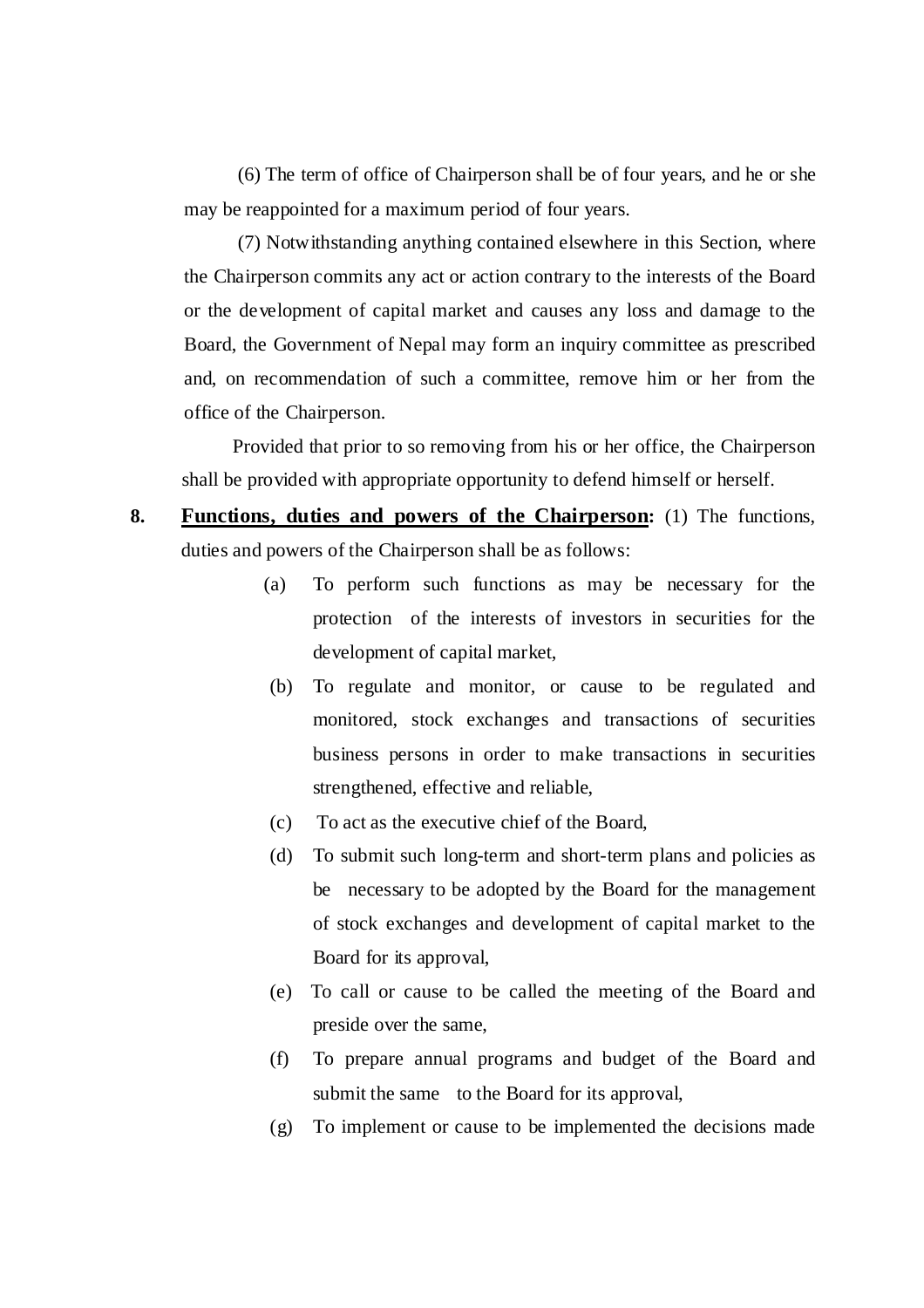by the Board,

- (h) To inspect and supervise day-to-day business of the Board and perform the functions in accordance with the objectives of the Board,
- (i) To appoint the advisers and employees required for the Board as prescribed,
- (j) To perform or cause to be performed such other functions as may be entrusted to him or her by the Board

 (2) The functions, duties and powers of the Chairperson, other than those referred to in Sub-section (1) shall be as prescribed.

# **9. Remuneration, meeting allowance and other facilities of Chairperson and member:** The remuneration, meeting allowance and facility entitled to, by the Chairperson and member and daily and traveling allowance entitled to, by the Chairperson and member while making travel within or outside Nepal shall be as prescribed.

- **10. Qualification of Chairperson and member:** In order to be appointed as a Chairperson or a member, as the case may be, a person shall have to possess the qualification as follows:-
	- (a) One who is a citizen of Nepal,
	- (b) One who has maintained high moral character,
	- (c) One who has gained at least seven years of professional experience in the field of stock exchange management, capital market development, economics, finance, commerce, management or law, and
	- (d) One who is not disqualified under Section 11.
- **11. Disqualification of Chairperson and member:** Any of the following persons shall not be eligible to be appointed to the office of Chairperson or member, as the case may be:-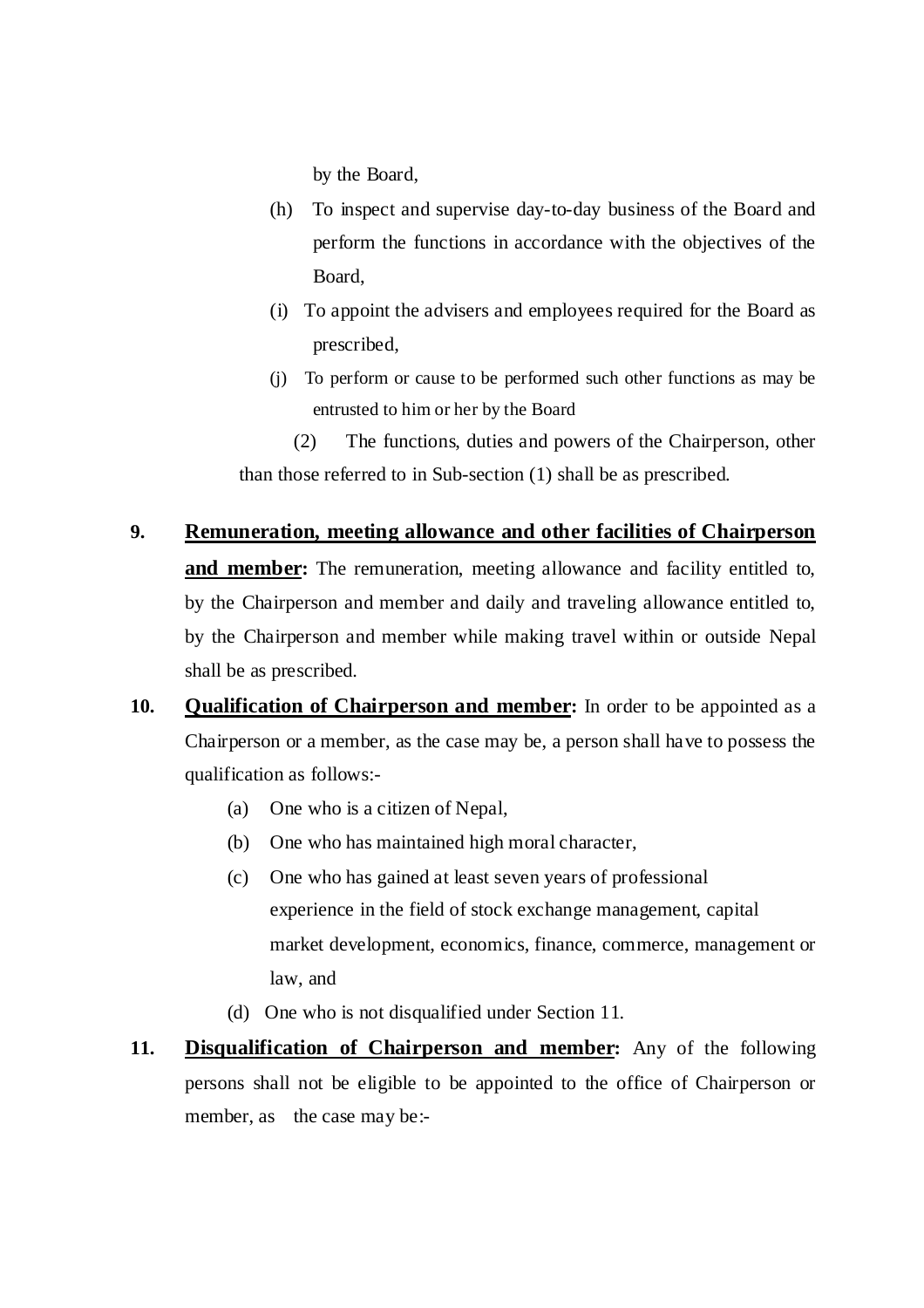- (a) One who is an officer-bearer of a political party,
- (b) A person involved in securities business,
- (c) One who is adjudicated as an insolvent,
- (d) One who is insane,
- (e) One who has been convicted by the court of an offense involving moral turpitude.

**12. Circumstances on which a Chairperson and a member may be removed** from office: (1) Where there occurs a circumstance for removal of the Chairperson or the member referred to in subsection (2), the Government

of Nepal shall remove the Chairperson and member, as the case may be.

Provided that prior to making such a removal, the Government of Nepal shall not deprive the concerned person of a reasonable opportunity to defend him/herself.

(2) The Chairperson and the member, as the case may be, shall be removed from the office in any of the following circumstances:-

- (a) If one is disqualified to be a Chairperson and a member, as the case may be, pursuant to Section 11,
- (b) If one commits any act contrary to the interest of investors in securities or any act that may cause loss or damage to the development of capital market,
- (c) If one suffers from lack of competence to implement, or cause to be implemented, such functions required to be performed by the Board to attain the objectives of the Board pursuant to this Act or the Rules framed under this Act,
- (d) If one has been held disqualified to carry on any occupation or business by the reason of misconduct and his or her certificate has been revoked or he or she has thus been restricted to carry on a business,
- (e) If one remains absent from three consecutive meetings of the Board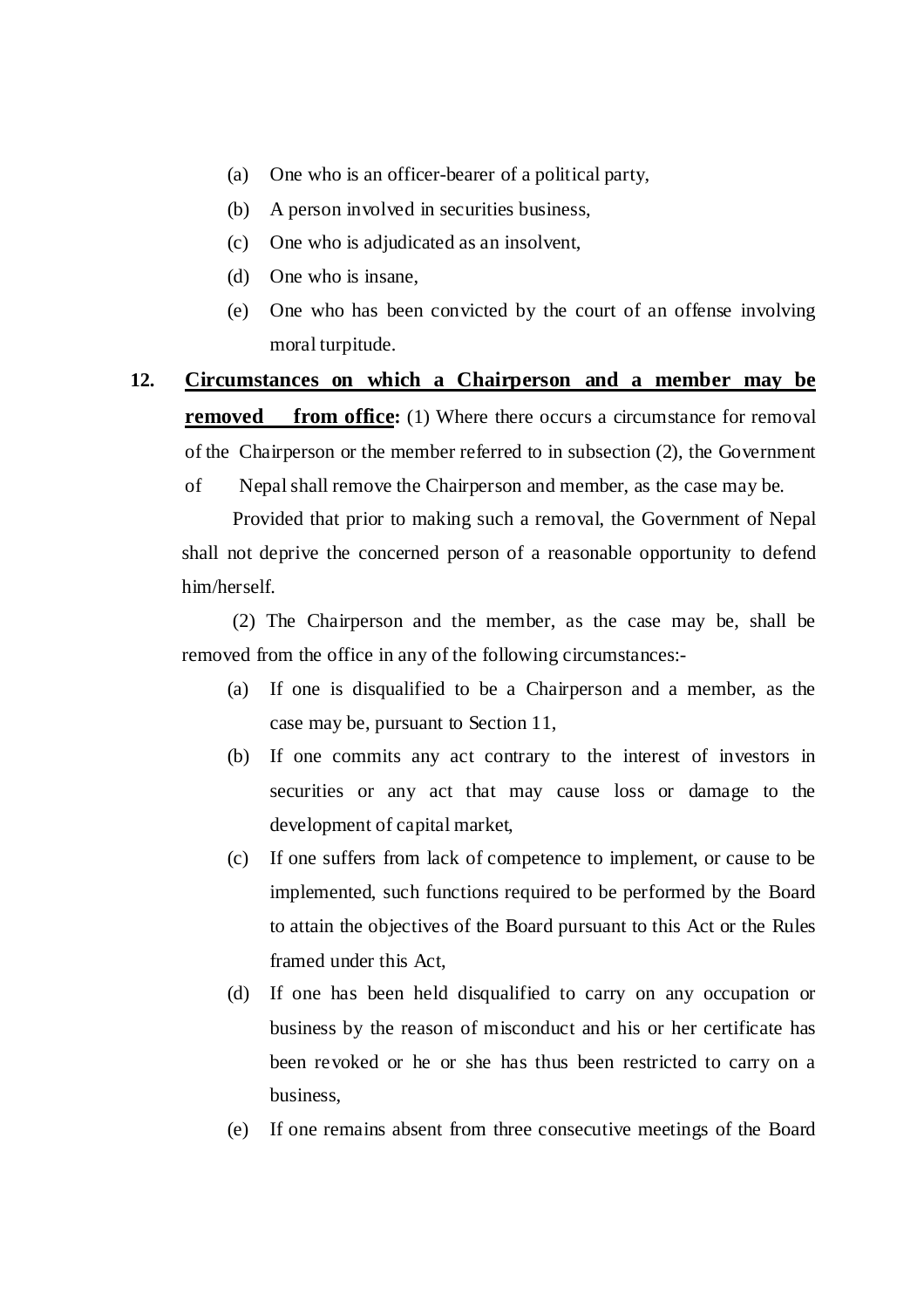without giving a notice.

- **13. Resignation of Chairperson and member:** The Chairperson or the member, as the case may be, may relieve of his or her office by tendering a resignation in writing to the Government of Nepal.
- **14. Fulfillment of vacancy:** If the office of the Chairperson or any member falls vacant prior to the completion of his/her tenure of office, the Government of Nepal shall appoint any person to that vacancy for the remaining period of tenure by fulfilling the procedures as referred to in this Act.
- **15. Proceeding not to be invalid:** No act or proceeding of the Board shall be invalid merely by the reason of any defect in the appointment of the Chairperson or member, as the case may be, or the formation of the Board or vacancy in office of the Chairperson or any member.
- **16. Powers to form committee or sub-committee:** (1) The Board may, form any committee or sub-committee, as *per* necessity, for the operation of its business. Such a member as specified by the Board shall be the coordinator of the committee or sub-committee, as the case may be, so formed.

(2) The functions, duties, powers, terms of reference, meeting allowance and procedures of the committee or subcommittee, as the case may be, formed pursuant to Sub-section (1) shall be as prescribed by the Board.

**17. Delegation of powers:** (1) The Board may, as per necessity, delegate any of the powers conferred to it to the Chairperson, any member or any committee or sub-committee, as the case may be, formed pursuant to Section 16.

(2) The Chairperson may, as *per* necessity, delegate any of the powers conferred to him or her to any member, any committee or sub-committee, as the case may be, formed pursuant to Section 16 or any employee of the Board.

**18. Requirement of disclosure in regard to conflict of interest:** Where any proposal in which any member has direct or indirect personal interest is to be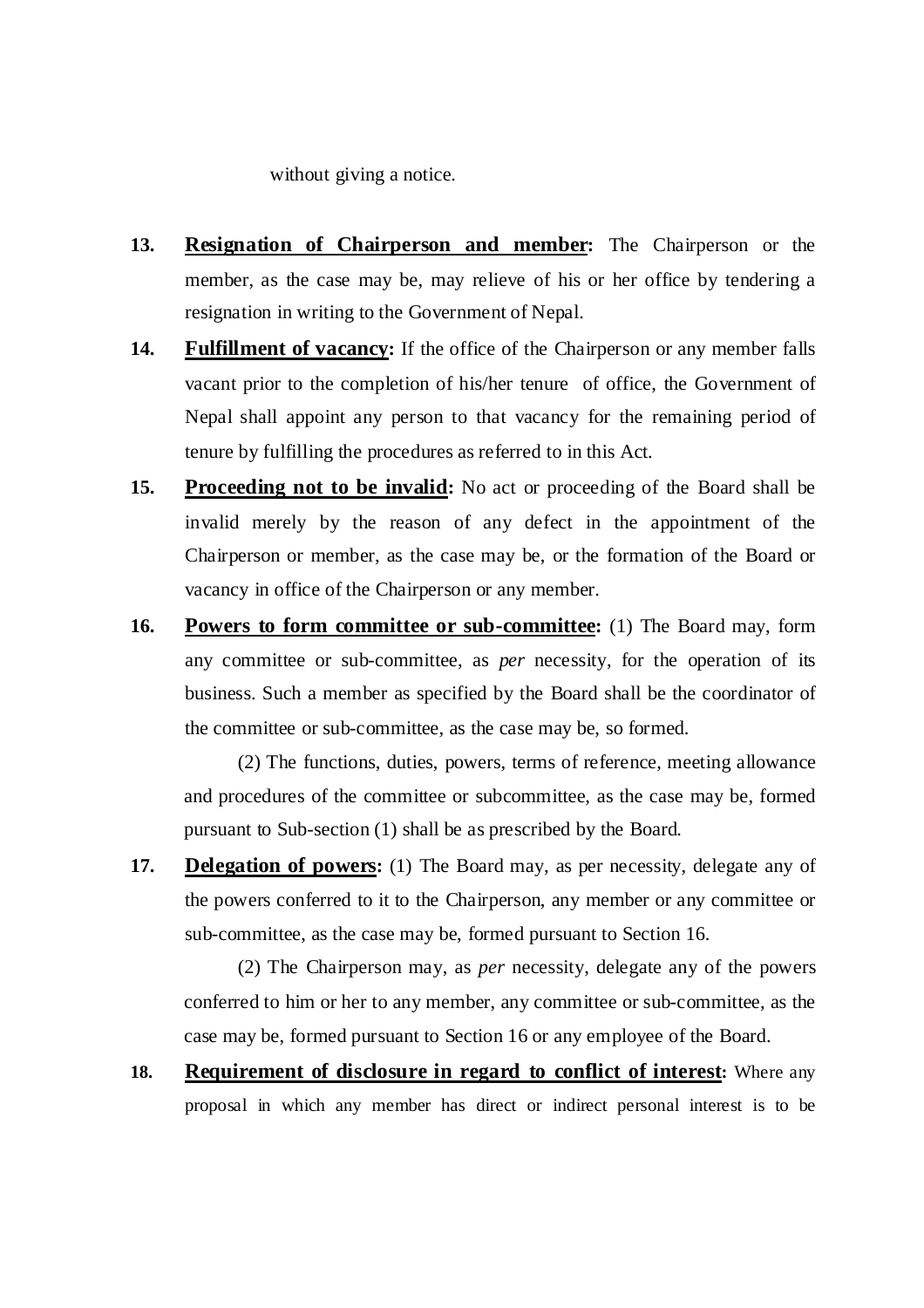discussed at the meeting of the Board, such a member shall give information as to such interest to the Board prior to the commencement of discussion on such matter. Except so permitted by the Board, such a member shall not be entitled to participate in the discussion and decision of such a matter and cast his or her vote thereon.

Provided that the presence of such a member shall be valid in order to constitute a quorum of the meeting.

**19. Provisions relating to accounts experts, advisors and employees:** (1) The Board shall have such numbers of accounts experts, advisors and employees as may be necessary for the efficient operation of the functions of the Board.

(2) The appointment, remuneration, facilities and terms and conditions of service of the accounts experts, advisors and employees of the Board shall be as prescribed.

- **20. To take oath:** The Chairperson, member, advisor and employee of the Board appointed for the first time in the Board shall, prior to assuming the functions of their office, take an oath of secrecy and honesty, as prescribed.
- **21. Secrecy:** (1)No Chairperson, member, advisor, employee, auditor, agent or representative of the Board shall perform the following business:-
	- (a) To supply or disclose any confidential information or notice obtained in the course of performing the duties of office to another person,
	- (b) To use such information or notice for personal benefits.

(2) Notwithstanding anything contained in Sub-section (1), any confidential information or notice may be disclosed on the following circumstances known to him or her in accordance with the procedures as specified by the Board:-

(a) Where the disclosure of such information or notice has been made in performing one's duty publicly, rendering assistance to any law enforcing authority, carrying out an order given by a court or competent authority,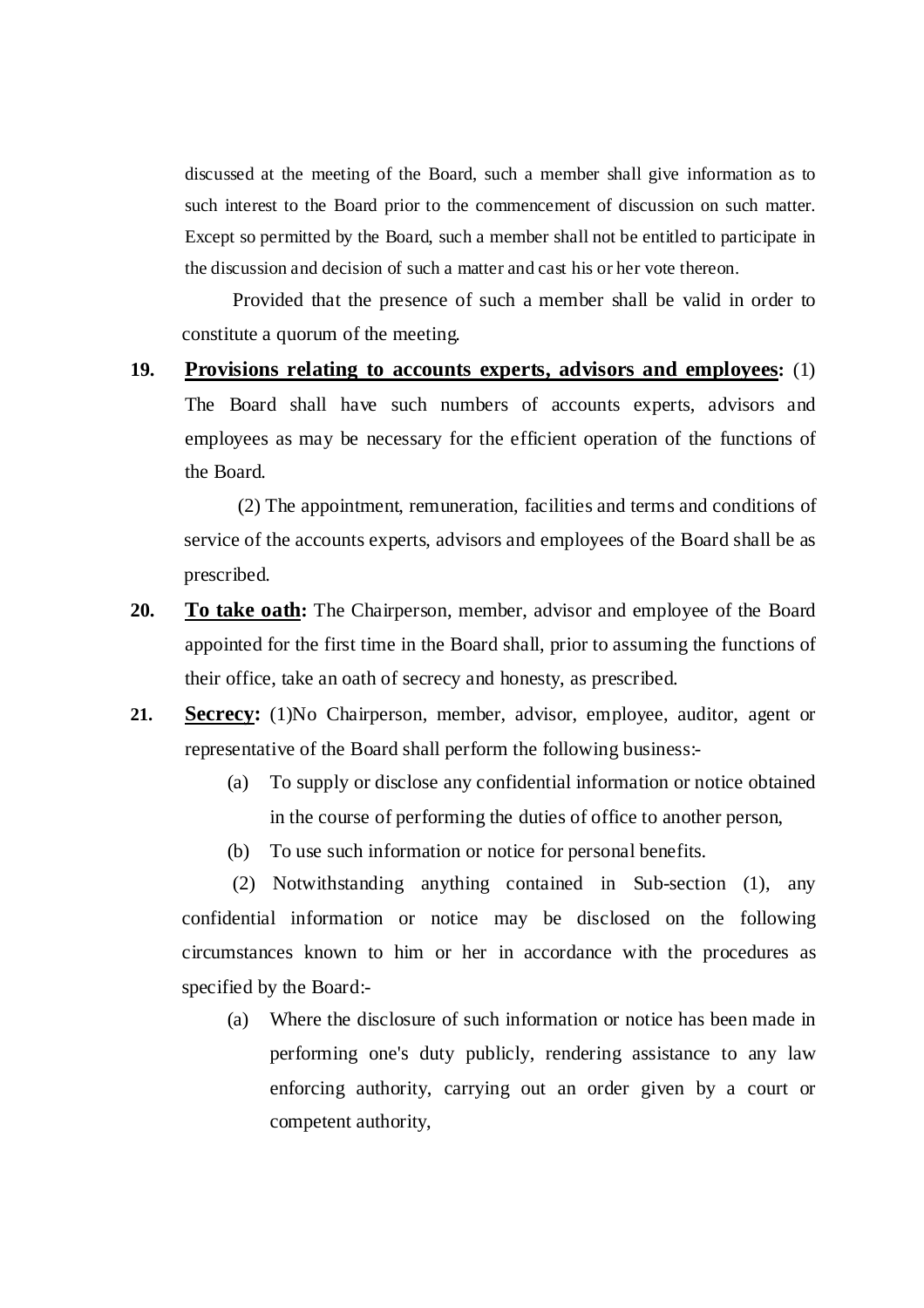- (b) Where such information or notice has been supplied to the external auditor of the Board in the course of performing one's duties,
- (c) Where such information or notice has been disclosed in the interests of the Board in the course of legal proceedings.

**22. Fund of Board:** (1) The Board shall have a separate fund of its own.

(2) The following amounts shall be credited to the fund as referred to in Sub-section (1):-

- (a) Amounts received from the Government of Nepal,
- (b) Amounts obtained as grants, assistance or loans from any native, foreign or international organizations, institutions or bodies,

 Provided that prior approval of the Government of Nepal shall be obtained in receiving such grants, assistance or loans.

- (c) Amounts received by way of the license fees,
- (d) Amounts received by way of the fees for registration of securities,
- (e) Amounts received by way of the fees, charges, dues for transactions in securities,
- (f) Amounts received by way of fines imposed by the Board,
- (g) Amounts received from any other sources.

(3) All amounts to be obtained to the fund of the Board pursuant to Sub-section (1) shall be credited to an account to be opened with any commercial bank within Nepal.

(4) All the expenditures t o be made on behalf of the Board shall be chargeable on the fund as referred to in Sub-section (1).

 (5) In making expenditures pursuant to Sub-section (4), such expenditures shall be made subject to the budget approved by the Board for the incomes and expenditures to be made in each fiscal year.

(6) The operation of the fund of the Board shall be as prescribed.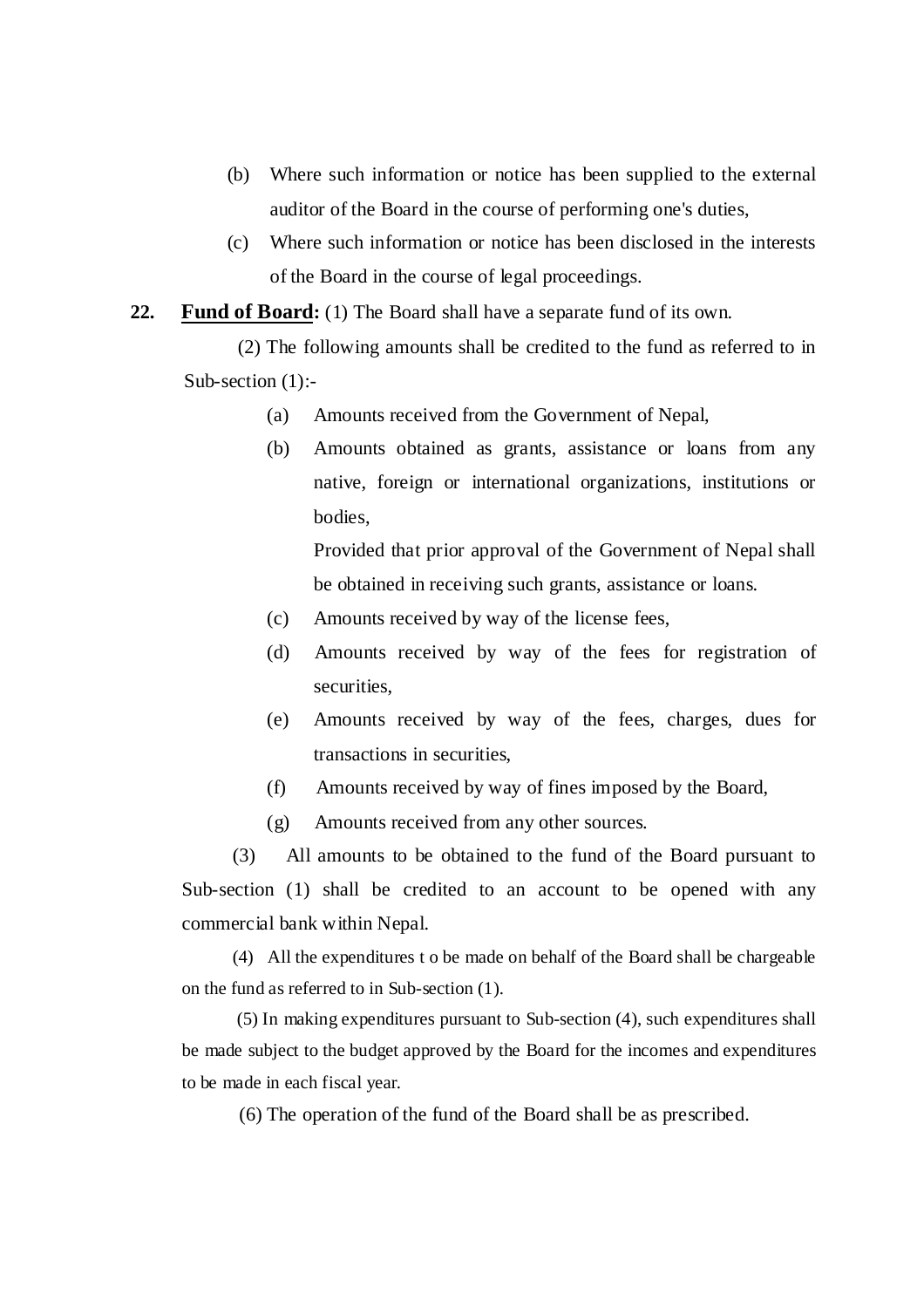**23. Provision of revolving fund:** (1) The Board may establish a revolving fund to manage its source of income and such amounts as specified by the Board shall be credited to that fund each year.

 (2) The amounts of the revolving fund may be held in securities issued by the Government of Nepal or in such a periodic account as may be prescribed by the Board.

 (3) Generally, no moneys held in the revolving fund, other than income earned out of the moneys in that fund, shall be spent.

 (4) Provisions relating to the operation of the revolving fund shall be as prescribed.

**24. Accounts of Board:** (1) The Board shall have to maintain updated records of its activities.

 (2) The Board shall have to maintain accounts of its incomes and expenditures, balance sheet and accounting details of each fiscal year in accordance with accounting system conforming to international practice no later than six months after the expiry of such a fiscal year.

**25. Auditor and audit:** (1) The accounts and books of the Board shall be audited by the Auditor General or any auditor designated by him.

 (2) While auditing the accounts and books of the Board, by the auditor appointed pursuant to Sub-section (1), such an auditor shall mention, *inter alia*, the following matters in his or her audit report:

- (a) Whether the statements of incomes and expenditures truly reflect the incomes and expenditures of the Board in that fiscal year,
- (b) Whether the balance sheet of that fiscal year reflects the true economic condition of the Board.
- **26. Annual report:** (1) The Chairperson shall have to present an annual report of the activities of the Board before the Board no later than four months after the expiry of each fiscal year and also provide a copy of such a report to the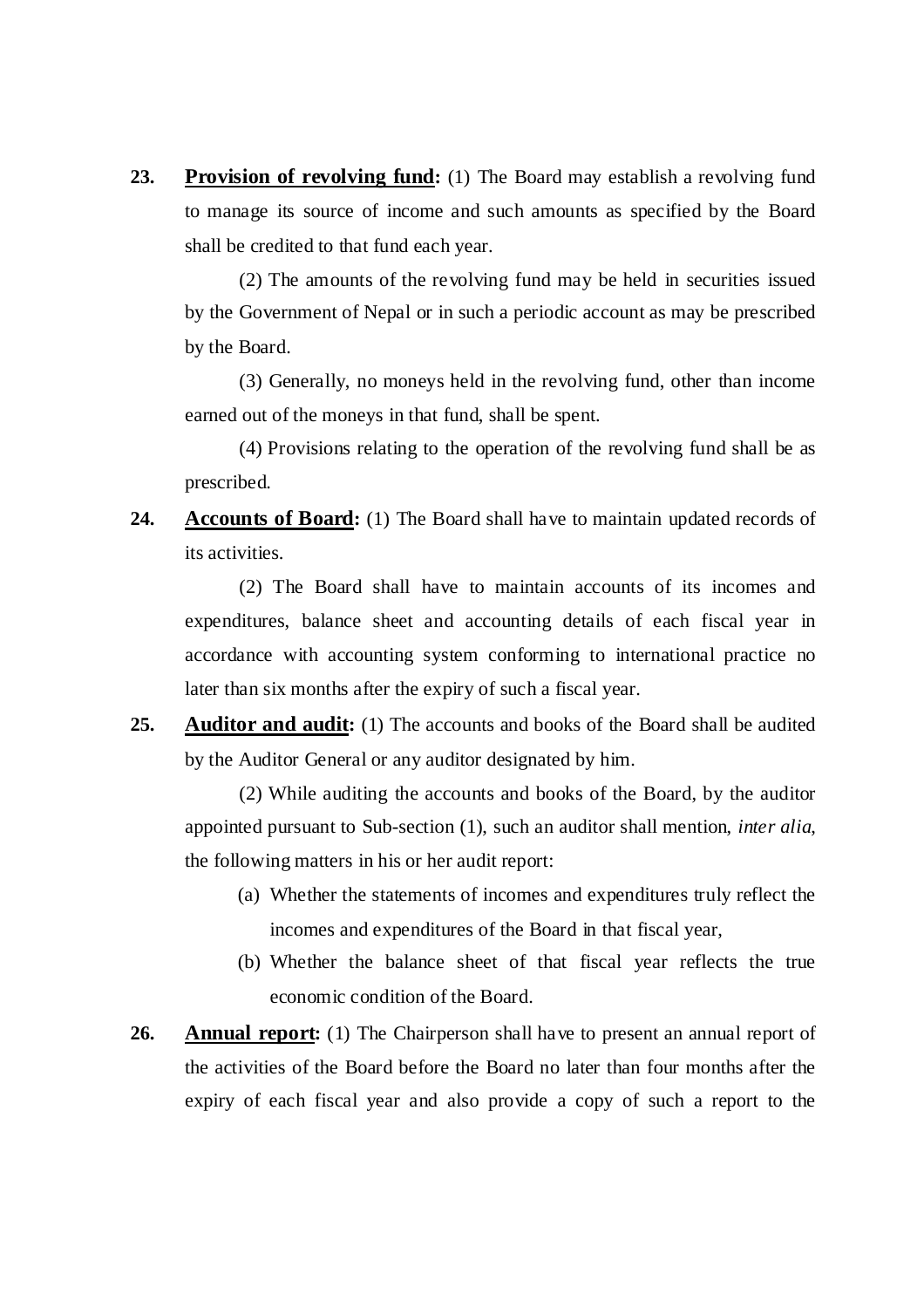Government of Nepal.

(2) The Chairperson shall in each year make public the annual report of the Board as referred to in Sub-section (1).

#### **Chapter-3**

#### **Registration and Issuance of Securities**

**27. Registration of securities:** (1) A body corporate shall have to register securities to be issued by it with the Board prior to their issuance.

 (2) A body corporate shall have to make an application in the prescribed format, accompanied by its memorandum of association, articles of association, documents related with such securities, and the prescribed fees, to the Board for registering securities pursuant to Sub-section (1).

 (3) Where an application is received pursuant to subsection (2), the Board shall make necessary inquiry into the matter and, if it considers appropriate to register such securities, register such securities in the register as prescribed, indicating the details of such securities and issue the securities registration certificate in the prescribed format to the concerned body corporate.

 (4) Notwithstanding anything contained elsewhere in this Section, a body corporate which has already issued securities prior to the commencement of this Act shall register such securities with the Board in accordance with this Act within one year from the date of commencement of this Act.

**28. Sale and transfer of securities:** (1) Where a body corporate allots or sells securities after registering such securities, the body corporate shall have to give a notice along with the details of securities so allotted or sold to the Board within seven days.

 (2) Upon receipt of a notice as referred to in Sub-section (1), where it appears necessary to make the allotment and sale of such securities fair and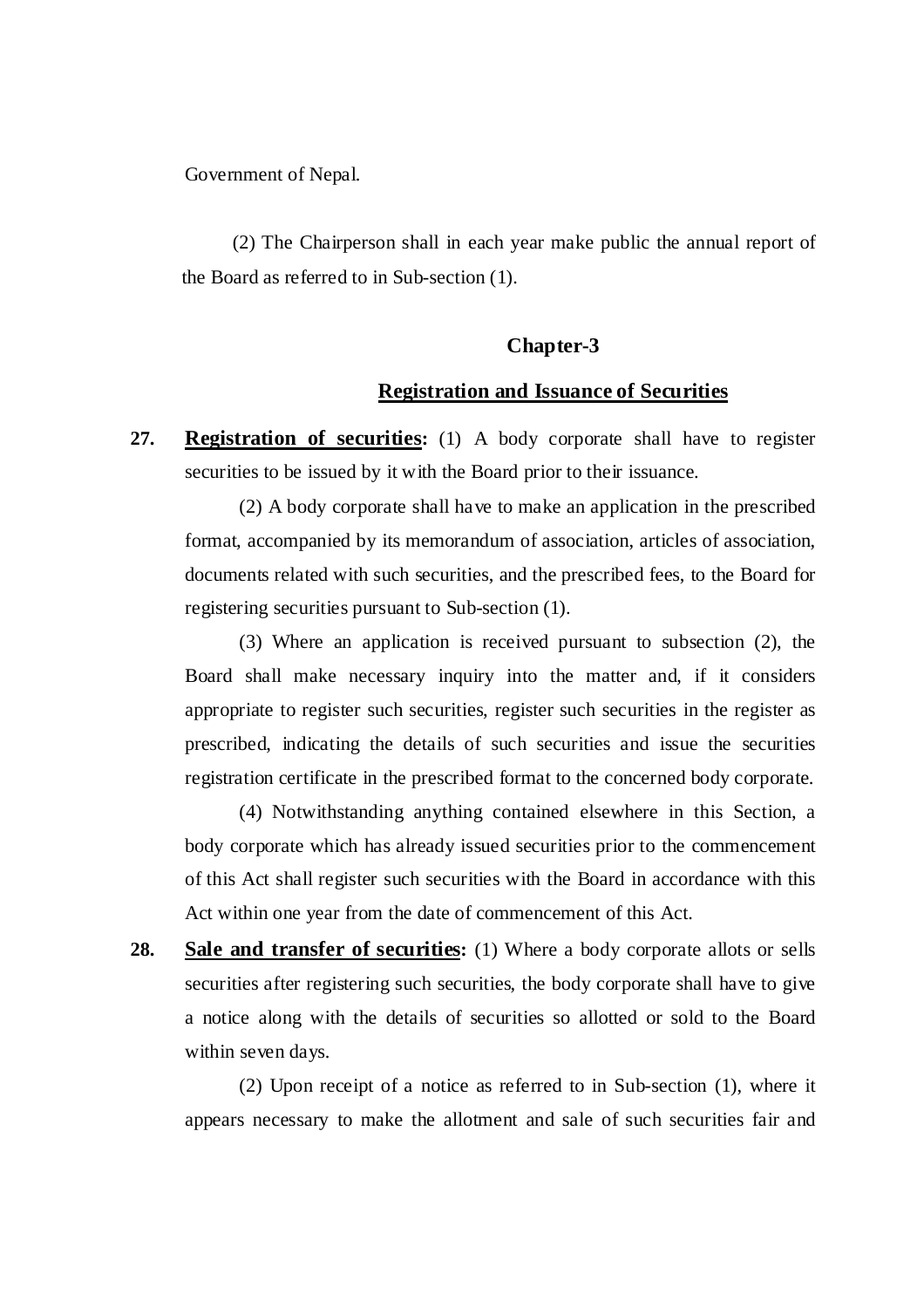informative for the interests of investors and the body corporate, the Board may give necessary directive to the concerned body corporate. It shall be the duty of the concerned body corporate to abide by such directive.

**29. Securities to be issued publicly:** (1) Where a body corporate is to sell and distribute securities to more than fifty persons at a time, it shall make public issue for the sale and distribution of such securities.

(2) The period to be open for making application of the securities to be issued pursuant to Sub-section (1) shall be as prescribed.

(3) The provisions relating to the value and allotment of securities for which public issue has to be made shall be as prescribed.

(4) Where securities for which public issue has been made once could not be sold and have to be re-issued again within one year, the body corporate which so issues the securities may, with the approval of the Board, issue such securities by mentioning the matters which are different than the matters set forth in the previously published prospectus and the prospectus previously published.

**30. Prospectus to be published:** (1) A body corporate shall have to get a prospectus approved by the Board for making public issue of securities in accordance with this Act after the commencement of this Act and publish the prospectus for information to all the concerned. While publishing the prospectus in such a way, the prospectus shall also mention the place where the general public can obtain or inspect the prospectus.

 (2) Notwithstanding anything contained in Sub-section (1), it shall not be required to issue a prospectus to issue the following securities:

- (a) Securities issued by the Nepal Rastra Bank,
- (b) Securities issued against the full guarantee of the Government of Nepal,
- (c) Securities proposed to be sold to up to fifty persons at a time,
- (d) Securities issued to own workers or employees,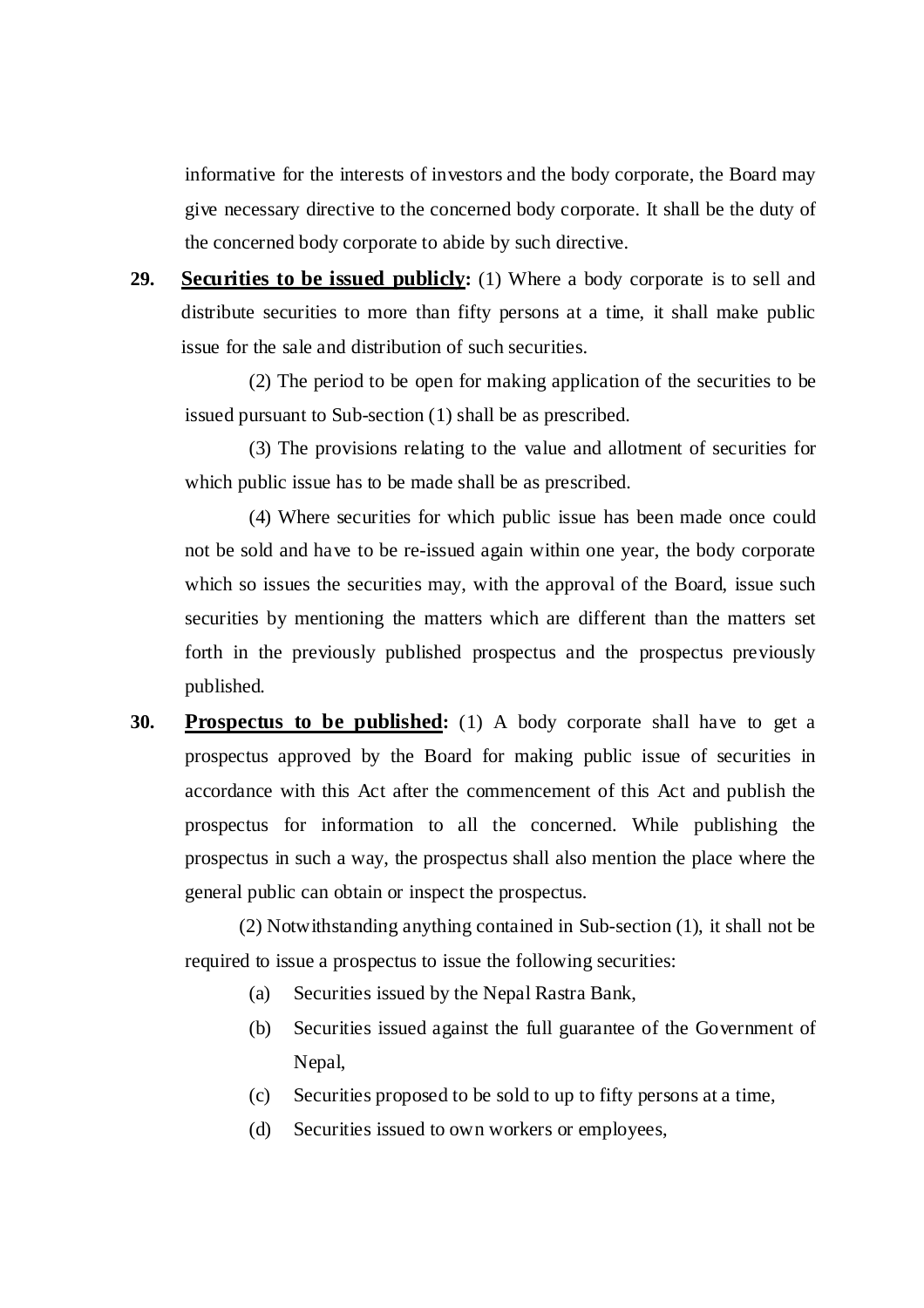- (e) Securities permitted by the Board as to issue and sell without issuing a prospectus.
- **31. Approval of a prospectus:** The Board shall approve only a prospectus which contains such information as may be adequate for investors to make evaluation as to the assets and liabilities, financial status, profit and loss of the issuer and matters expected in the future.
- **32. Matters to be referred to in prospectus:** Every prospectus shall contain such general matters as required to be set down in the prospectus, capital and other information of the issuer, main functions to be done by the issuer, information pertaining to legal action, economic condition, general administration, management of the issuer, information relating to the expert preparing the prospectus and the economic statements contained in the prospectus and such other matters as may be prescribed.
- **33. Liability for matters referred to in prospectus:** (1) The concerned body corporate and the director signing a prospectus and the expert preparing such a prospectus shall be personally and collectively liable for the truth of the details and documents underpinning the information set down in the prospectus submitted to the Board for the purpose of registering securities with the Board and obtaining permission to issue such securities.

2) Where any person who subscribes for any securities on the faith of the matters set down in the prospectus subsequently sustains any loss or damage by the reason that the matters set down in the prospectus have been set down with *mala fide* intention or untrue or false statements have been included therein knowingly, the body, director or experts preparing the prospectus shall be liable to pay compensation for such loss or damage.

Provided that no director shall be liable to pay such compensation if he or she proves that he or she has resigned prior to making a decision on the matters set down in the prospectus with ulterior motive or knowingly or that he or she did not know that the prospectus was untrue.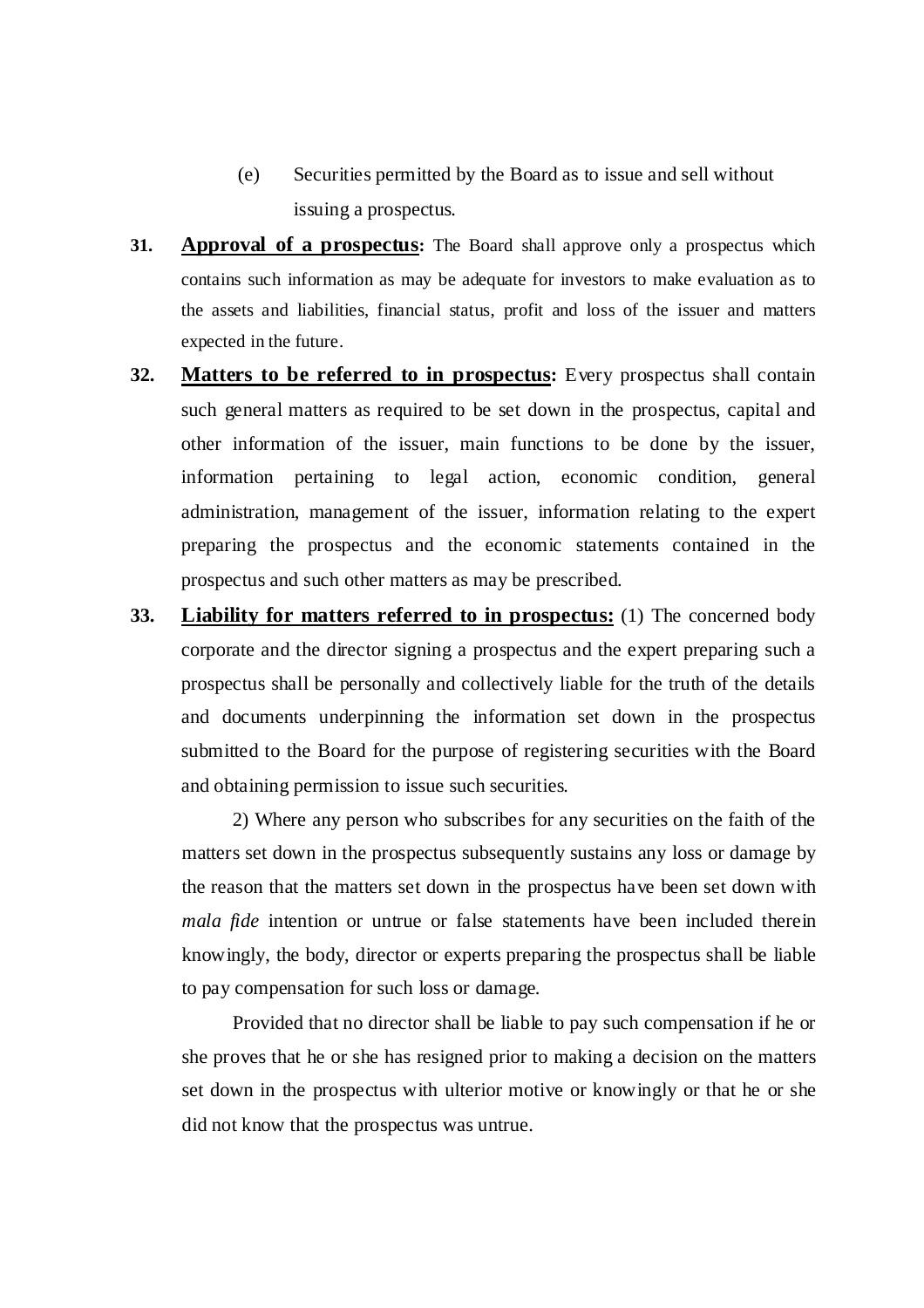(3) Where any investor sustains any loss or damage by the reason that the prospectus, information, statements or returns submitted by a body corporate to the Board, such an investor may make a petition to the concerned District Court for compensation within thirty five days from the date of knowledge within one year after the making of investment.

- **34. A body corporate to make a notice:** (1) Every body corporate issuing securities shall provide information on the following matters to the Board and its shareholders as soon as possible:
	- (a) Such matters as may be necessary and supportive to evaluate its financial condition,
	- (b) Such information as may be capable of affecting the transaction of stock exchanges or the value of securities.

 (2) Every body corporate issuing securities shall also provide the Board and its shareholders with the notice and information as prescribed, in addition to the matters set down in Sub-section (1).

**35. Compensation for revocation of enlisting, if any:** Where a body corporate issuing any securities has enlisted the securities by making agreement with a stock exchange and the stock exchange revokes the enlisting of such securities by the reason of the failure of such body corporate to observe such matters as required to be observed by it under this Act or the Rules or Bye-laws framed under this Act any shareholder sustains any loss and damage by virtue of such revocation of enlisting, the directors of such a body corporate shall personally or collectively pay compensation to such a shareholder.

#### **Chapter-4**

#### **Provisions Relating to Stock Exchange**

**36. License to be obtained to operate stock exchange:** (1) A person who desires to operate a stock exchange shall obtain from the Board the license to operate the stock exchange under this Act.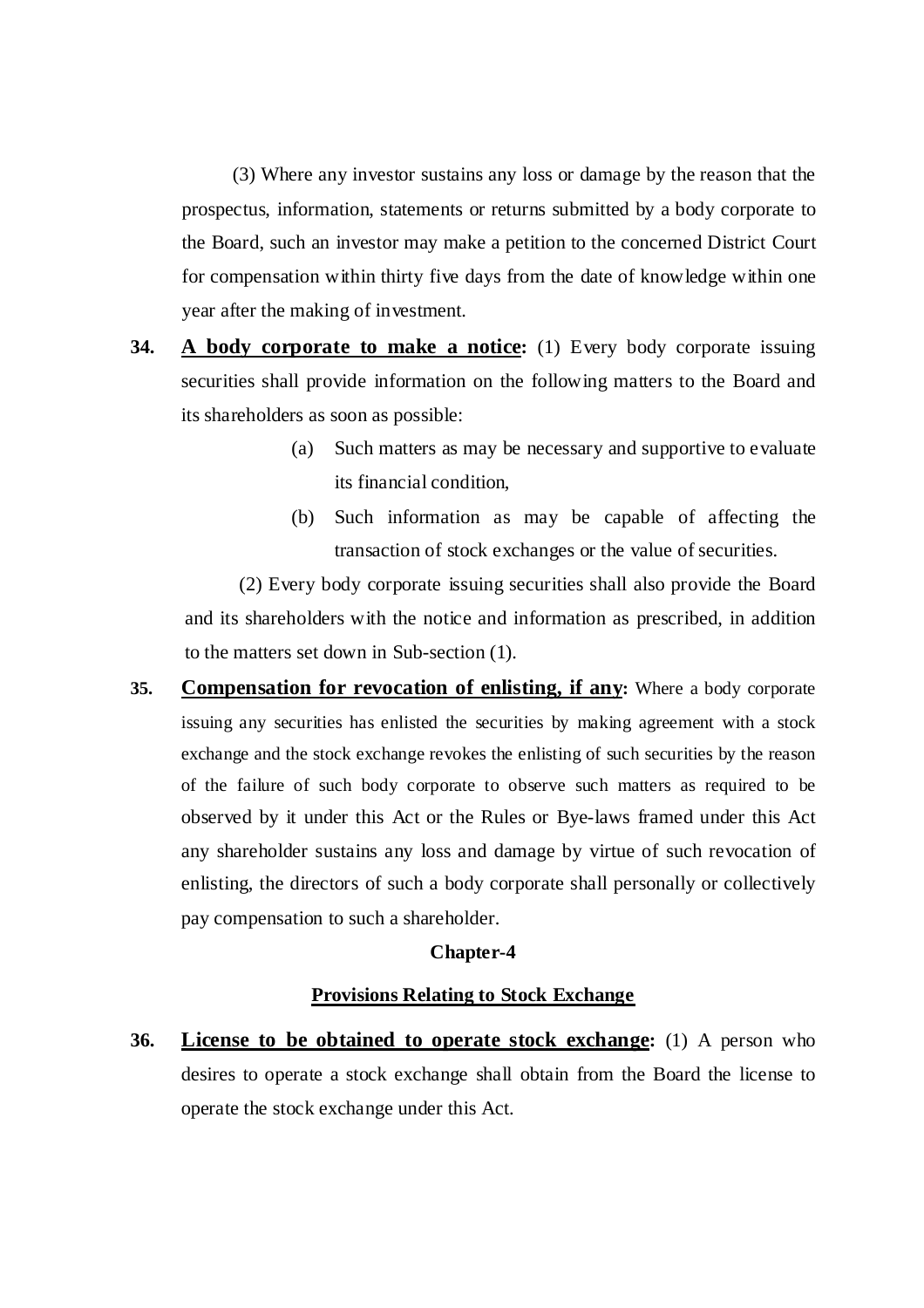(2) No person shall operate a stock exchange or purchase, sell or exchange securities without obtaining from the Board a license under this Act nor shall any person use the name of stock exchange without obtaining such a license.

 (3) Notwithstanding anything contained in Sub-section (2), Nepal securities exchange market which is in operation at the time of commencement of this Act shall have to make an application to the Board for the license to operate a securities exchange market pursuant to this Act within one year from the date of commencement of this Act. Nothing shall be deemed to have been hindered the operating of the securities exchange market by Nepal securities exchange market within that period.

 (4) Where Nepal Securities Exchange Market fails to make an application to the Board for a license to operate a securities exchange market within the period referred to in Sub-section (3), Nepal securities exchange market shall not be entitled to operate the stock exchange after the expiry of that period.

 (5) Notwithstanding anything contained elsewhere in this Section, while incorporating any stock exchange as a company with limited liability under the companies law in force after the commencement of this Act, the Company Registrar's Office shall incorporate it only with the recommendation of the Board.

**37. Application to be made to carry on stock exchange:** (1) Only a body corporate may make an application to the Board for a license to carry on a stock exchange.

 (2) A body corporate shall have to make an application referred to in Sub-section (1) in such format and accompanied by such details. Documents and fee as may be prescribed.

**38. Issue of a license to carry on stock exchange:** (1) If an application is received pursuant to Section 37, the Board may, if it is satisfied with the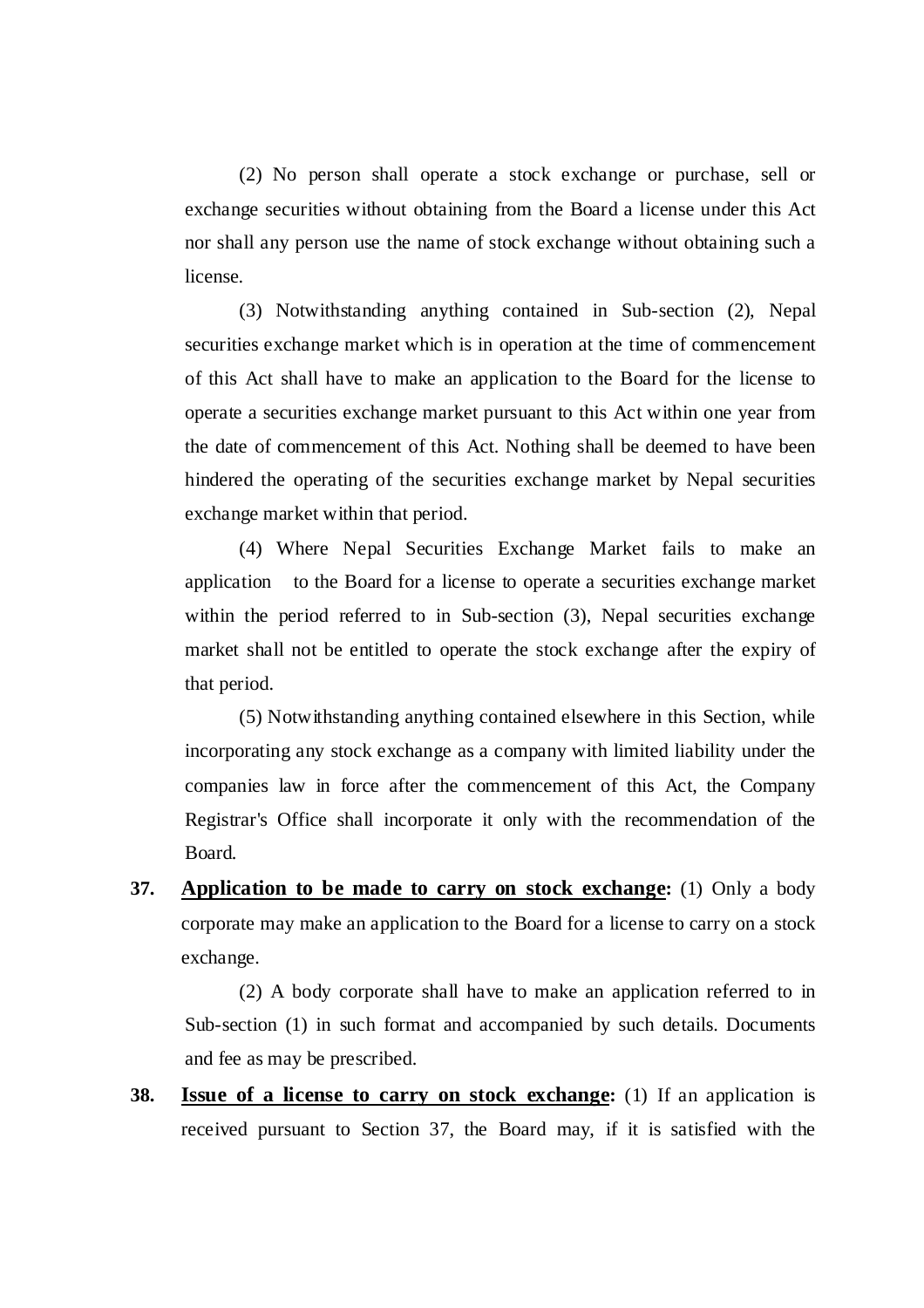following matters by making necessary inquiry into the matter, issue a license to carry on a stock exchange in such format as may be prescribed:

- (a) Where it considers that the issue of the license to carry on a stock exchange would serve the interests of investors and general public or the issuance of such a license is necessary for the proper operation of the stock exchange,
- (b) Where the applicant body corporate has fulfilled the matters referred to in Sub-section (2).

 (2) A body corporate which makes an application to the Board for a license to carry on a stock exchange pursuant to subsection (1) shall set out the following matters in the application:

- (a) Legal provisions of establishing the body corporatoer its memorandum of association stipulates that the body corporate has been established with object to establish and operate at sock exchange,
- (b) The body corporate maintains its paid up capital as prescribed by the Board that such capital is not less than fifty million rupees so long as the body corporate operates the stock exchange,
- (c) There are sufficient grounds to the satisfaction of the Board that the body corporate can provide such infrastructures and facilities as may be required to operate the stock exchange,
- (d) Matters relating to enlisting or making similar other provisions to recognize securities to be transacted through itself,
- (e) Matters that the interests of investors would be protected through regular operation of transactions in securities through the provisions and systems to be adopted by the body corporate in relation to the exchange and transactions proposed by the body corporate for the operation of the stock exchange,
- (f) That it has appropriate provisions on settlement of transactions in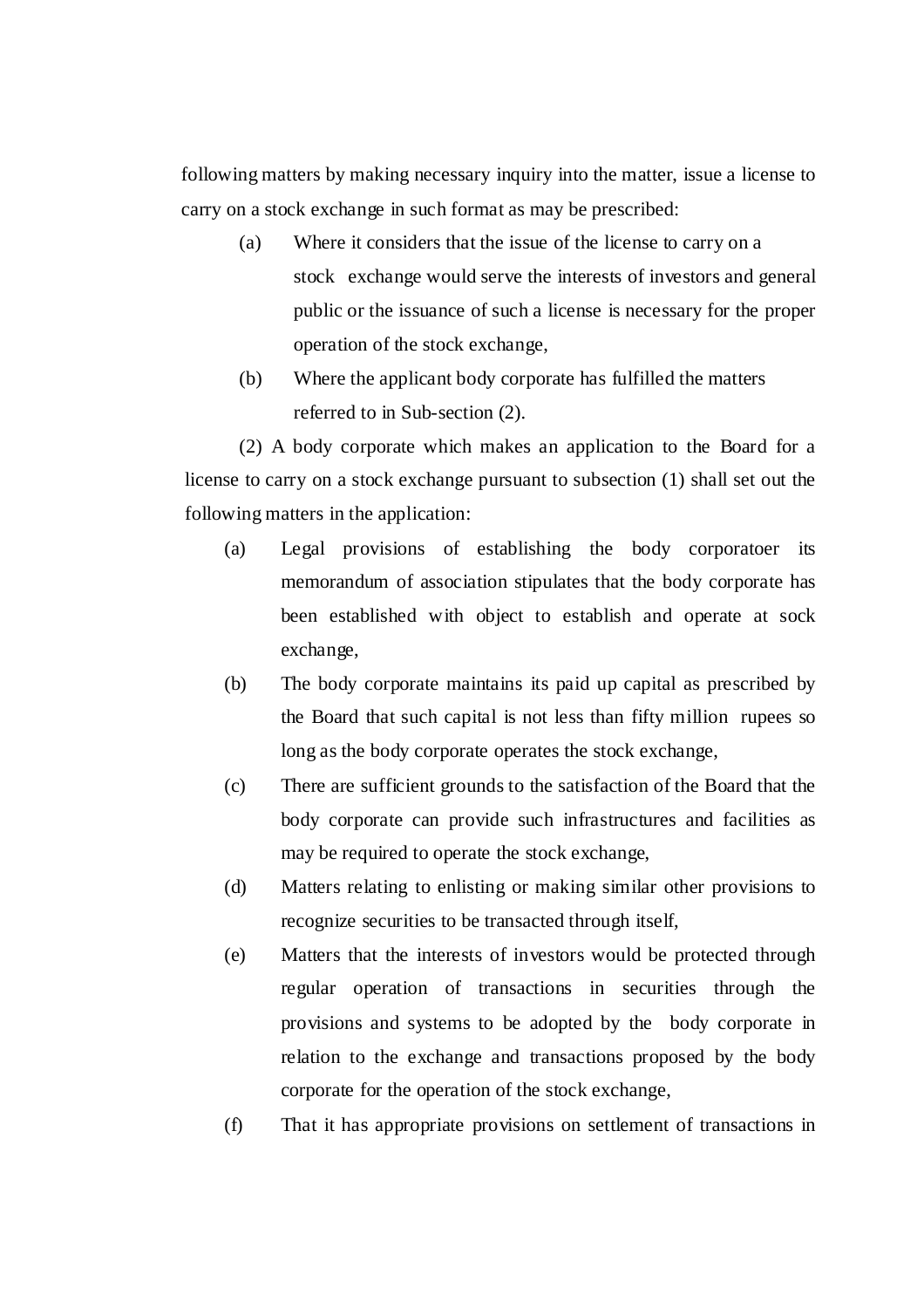the stock exchange and publication of records thereof and statements of transactions,

- (g) That complaints filed in relation to transactions carried on by its members can be examined in a proper manner,
- (h) That action can be taken as mentioned in the Bye-laws in the event of failure of its members to fulfill the liabilities under the contract.
- **39. The Board may specify terms:** (1) In issuing the license to carry on a stock exchange, the Board may specify necessary terms taking into account the condition of capital market, healthy operation of the stock exchange and interests of investors. It shall be the duty of the concerned stock exchange to observe such terms.

(2) The Board may, as *per* necessity, alter and modify the terms specified pursuant to Sub-section (1), having regard to the condition of capital market, healthy operation of the stock exchange and interests of investors.

- **40. Power to refuse to issue license to carry on stock exchange:** (1) Notwithstanding anything contained in Section 38, the Board may, on any of the following conditions, refuse to issue a license to a body corporate to carry on a stock exchange:
	- (a) Where it is not necessary to carry on the stock exchange based on the development of industry and business and feasibility of the existing transactions in securities,
	- (b) Where it does not appear just and appropriate to allow the operation of stock exchange for the protection of interests of investors.

 (2) Where the Board is to refuse the issue of a license to any body corporate to carry on the stock exchange on any condition referred to in sub section (1), the Board shall give a notice assigning the reason for such refusal to the concerned body corporate.

#### **41. Minimum capital and financial source:** The paid up capital of a body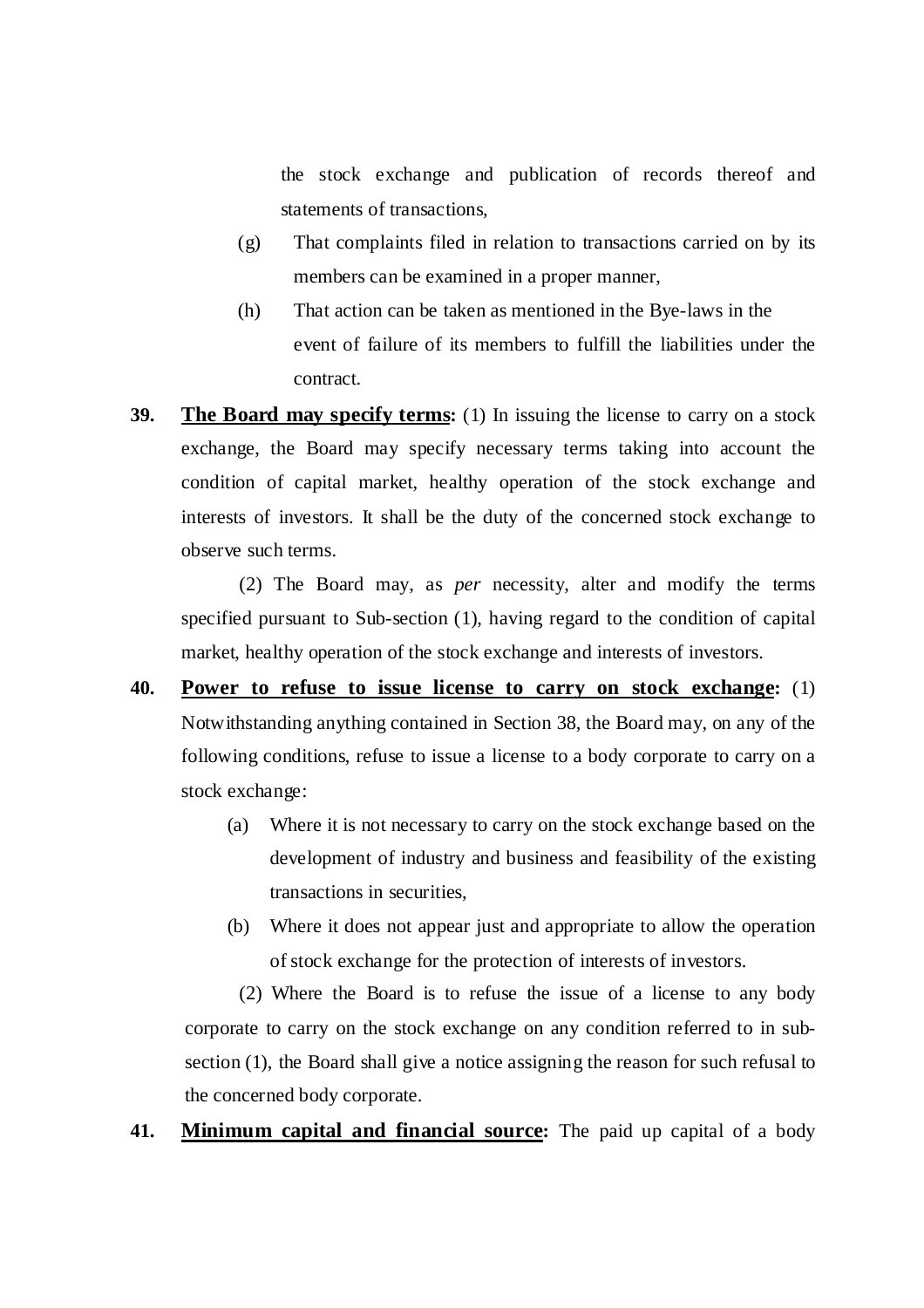corporate carrying on a stock exchange shall be so prescribed by the Board, from time to time, as it shall not to be less than fifty million rupees; and the body corporate shall maintain such financial source as may be adequate for the provision of stock exchange that it carries on.

**42. Validity period and renewal of a license to carry on stock exchange:**  (1) The license issued to carry on a stock exchange shall remain valid only until the last day of the fiscal year of its issue.

(2) The corporate carrying on a stock exchange shall have to renew the license to carrying on a stock exchange by paying to the Board an annual fee as prescribed not later than three months after the expiry of each fiscal year.

(3) In the event of failure to get renewed such a license by paying the annual fee within the time limit referred to in subsection (2), the license may be renewed by paying a fine of twenty five percent of the annual fee up to three months after the expiry of such time limit.

(4) The license to operate stock exchange obtained by a body corporate which fails to renew even within the time limit referred to in Sub-section (3) shall be terminated.

**43. Transactions of recognized securities:** (1) A stock exchange shall manage a market only for those securities which are recognized by either enlisting in its Bye-laws, as prescribed, securities issued by bodies corporate or making similar other provisions.

 (2) The purchase, sale or exchange of securities not enlisted in a stock exchange shall be as prescribed.

- **44. Managerial responsibility of stock exchange:** The board of directors of the stock exchange shall assume responsibility in relation to the management of transactions in securities carried on by such a stock exchange.
- **45. Functions, duties and powers of stock exchange:** The functions, duties and powers of the stock exchange shall be as follows: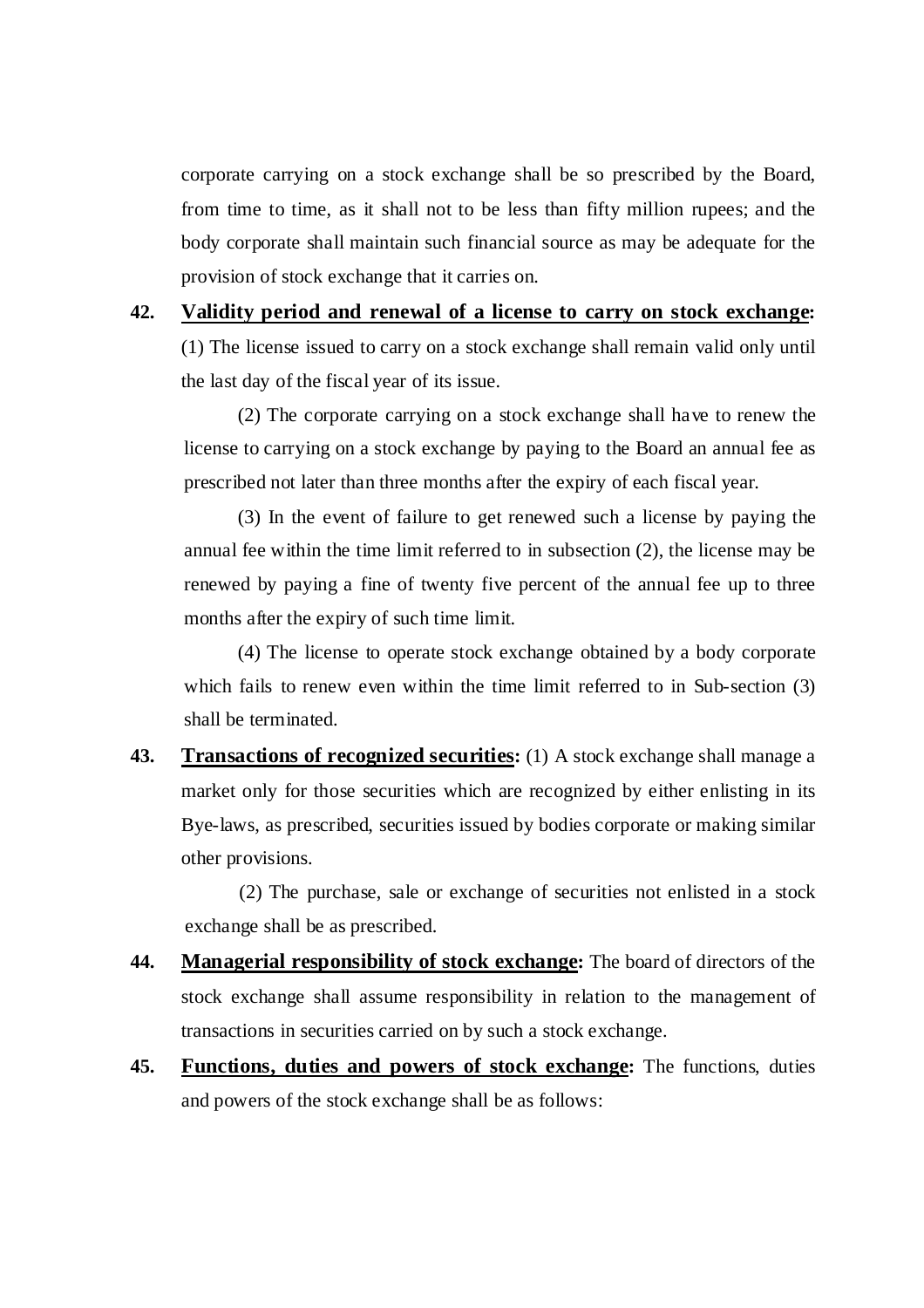- (a) To carry on, or cause to be carried on, transactions in securities to be carried on through it in a transparent, fair and regular manner,
- (b) In carrying on the stock exchange, to carry on, or cause to be carried on, the same, having regard to the interest of general public investors,
- (c) To get its members to fully comply with this Act and the Rules and Bye-laws framed under this Act and monitor and supervise, or cause to be monitored and supervised, the matters pertaining thereto,
- (d) To manage such a transaction place as may be adequate and convenient for operating securities transaction,
- (e) To manage such employees as may be efficient in carrying on transactions,
- (f) To arrange for such facilities and systems as may be adequate and proper for emergency and security provisions,
- (g) To frame Bye-laws, with the permission of the Board, for enlisting of securities for the arrangements of the exchange, purchase or sale of securities and making provisions relating to membership,
- (h) To perform or cause to be performed such other functions as may be required for the operation of the stock exchange.
- **46. Disclosure to be made by stock exchange:** Every stock exchange shall give information on the following matters to the Board immediately when it comes to its knowledge:-
	- (a) Where it appears that any of its members has committed any financial irregularity or the economic status of such a member appears to be suspicious from any activities of such a member,
	- (b) Where it appears that any of its members has failed to fulfill such obligation as required to be fulfilled by such a member under laws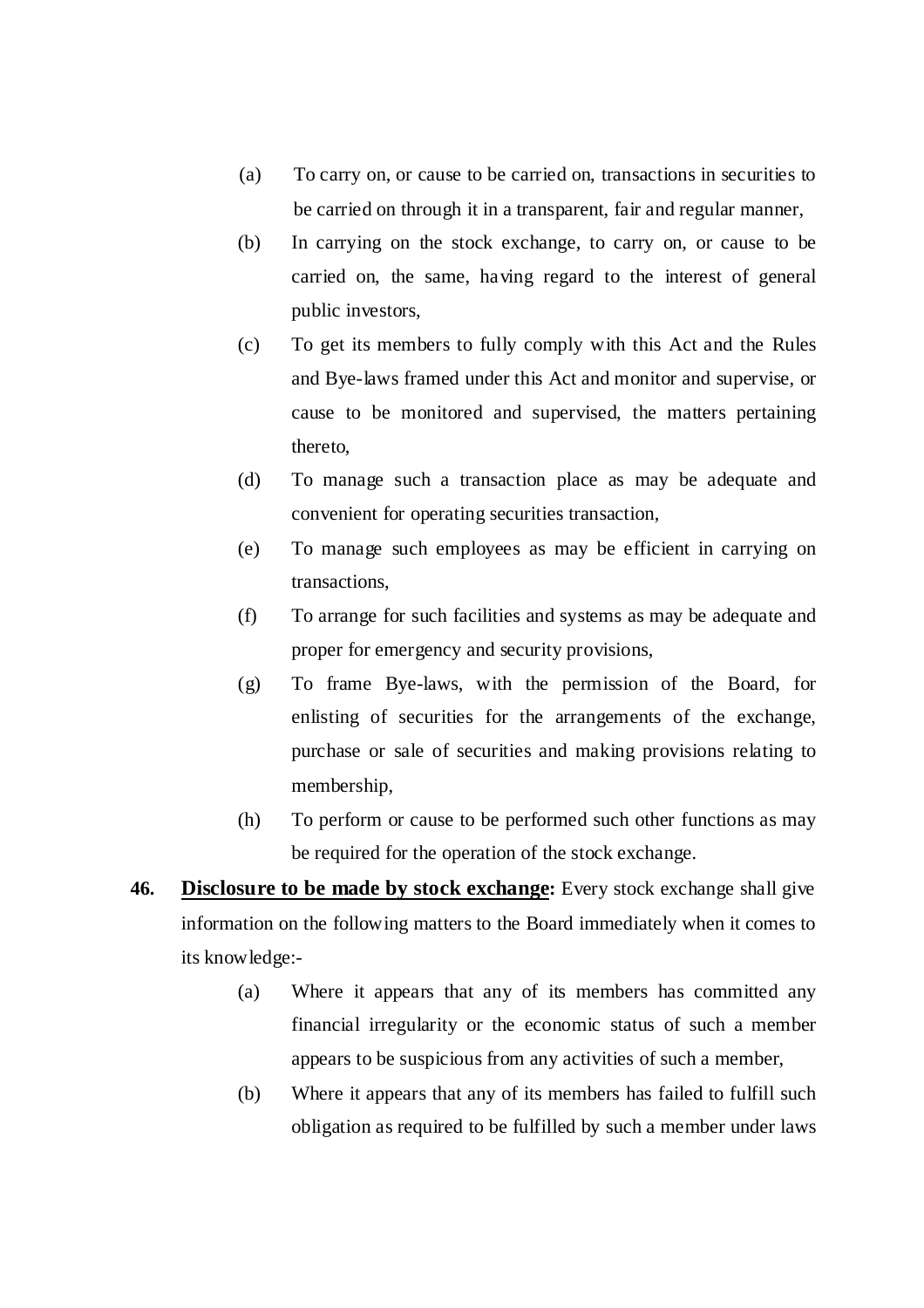or is not capable of performing such obligation,

- (c) Where it appears that any of its members has failed to observe financial Rules and Bye-laws or is not capable of observing such Rules and Bye-laws,
- (d) Such other information as may be prescribed.
- **47. Stock exchange to submit a report:** Stock exchange shall submit to the Board a report on the activities carried out by it in each fiscal year not later than three months after the expiration of such a fiscal year.
- **48. Stock exchange to issue direction:** (1) The stock exchange may, where a body corporate carrying on securities transactions through a stock exchange violates the agreement entered with the stock exchange or where the stock exchange considers that it is necessary to give direction to such a body corporate in order to make securities transactions fair and regular or having regard to the interests of investors, give necessary direction to such a body corporate.

 (2) It shall be the duty of the concerned body corporate to observe the direction given pursuant to Sub-section (1).

**49. Ceiling of securities transactions may be fixed :** (1) The Board may fix the ceiling of securities that can be transacted at one time or the ceiling of securities that any one person can purchase, sell and hold at one time as prescribed.

 (2) In fixing the ceiling pursuant to Sub-section (1), several ceilings may be determined based on the types of securities or types of transactions.

 (3) Without prejudice to the generality of Sub-section (1), the Board may specify or fix the maximum limit of securities of any type that one person may own at one time, in such manner as prescribed.

**50. Charge to be paid by stock exchange:** (1) A stock exchange shall collect such securities transaction charge as may be chargeable as prescribed for the purchase, sale and exchange of securities in the stock exchange and pay such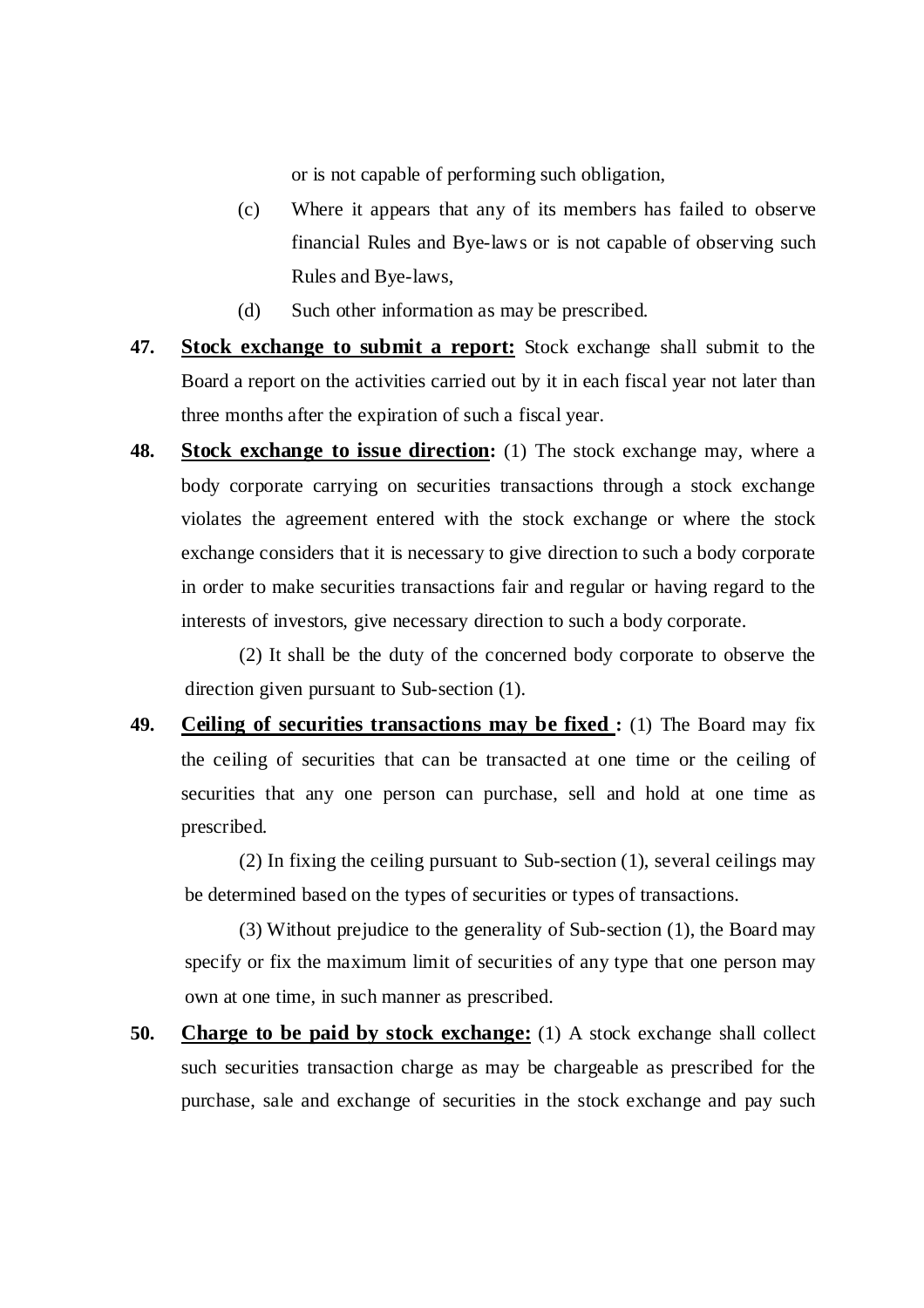charge to the Board.

Provided that such charge shall not exceed 0.03 percent of the total turn over of securities transactions.

 (2) A stock exchange shall pay to the Board the amount for the charge prescribed pursuant to Sub-section (1) and collected in the previous year, not later than the last day of each month. A stock exchange that fails to observe this Section shall be deemed to have committed an offense referred to in this Act.

 (3) The Board shall realize and recover the amount receivable for the securities transaction charge, in addition to an interest at the rate of ten percent, from a stock exchange failing to pay to the Board the securities transaction charge within the time limit specified in Sub-section (2).

- **51. Stock exchange to assist Board:** A stock exchange shall render necessary assistance to the Board for the performance of functions referred to in this Act. In the course of rendering such assistance, if the Board asks for any information or advice on securities transactions or on any other specific matter, such information or advice has also to be provided to the Board.
- **52. Information of action to be given:** If a stock exchange has demanded explanation from any of its members on any action against such a member or suspended or canceled the membership of such a member or imposed any fine on such a member or taken any other action against such member, the stock exchange shall give information thereof to the Board, specifying the name of the concerned member and also description on action and the reason for taking such action, within seven days after taking such action.
- **53. Stock exchange to provide for compensation fund:** (1) A stock exchange shall establish and operate one such compensation fund as may be prescribed by the Board in order to protect investors against possible loss or damage.

(2) The funds deposited to the fund referred to in subsection (1) shall be used to bear compensation as prescribed.

#### **54. Provisions relating to operation of compensation fund:** The following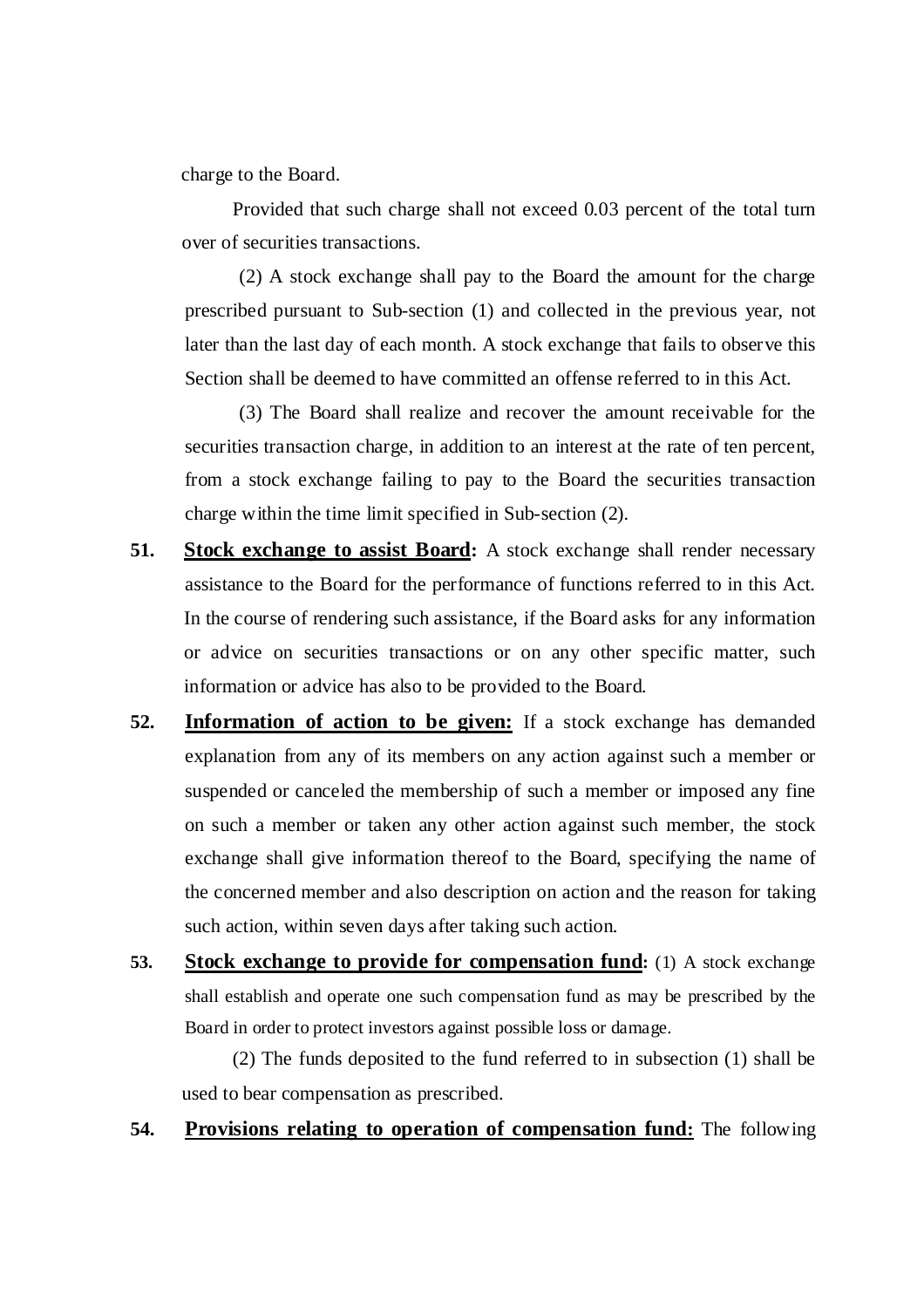provisions shall be made in the Rules in relation to the operation of the compensation fund to be established pursuant to Section 53 or 55:

- (a) Provisions relating to the deposit of money to the fund,
- (b) Maximum amount to be paid as a compensation from the fund,
- (c) Provisions relating to the accounts and audit of the fund,
- (d) Conditions for making claim to obtain amount from the compensation fund and procedures from making such a claim,
- (e) Conditions where any claim cannot be made on the compensation fund,
- (f) Procedures for taking action and making decision on payment of money as claimed from the compensation fund,
- (g) Maximum limit of amount payable as a compensation to one person,
- (h) Other necessary matters in relation to the examination of compensation claims,
- (i) Provisions to be made in the event of the revocation of the license of a stock exchange,
- (j) Other necessary provisions in relation to compensation.
- **55. Board to make provisions on compensation:** If a stock exchange is not able to establish and operate the compensation fund pursuant to Section 53 in order to protect investors against possible loss and damage or does not pay or fails to pay the amount of compensation to be payable as prescribed, the Board may establish and operate the compensation fund as prescribed or make necessary provisions in relation to the payment of the amount of compensation required to be paid as prescribed.

#### **Chapter-5**

#### **Provisions Relation to License to Carry on Securities Business**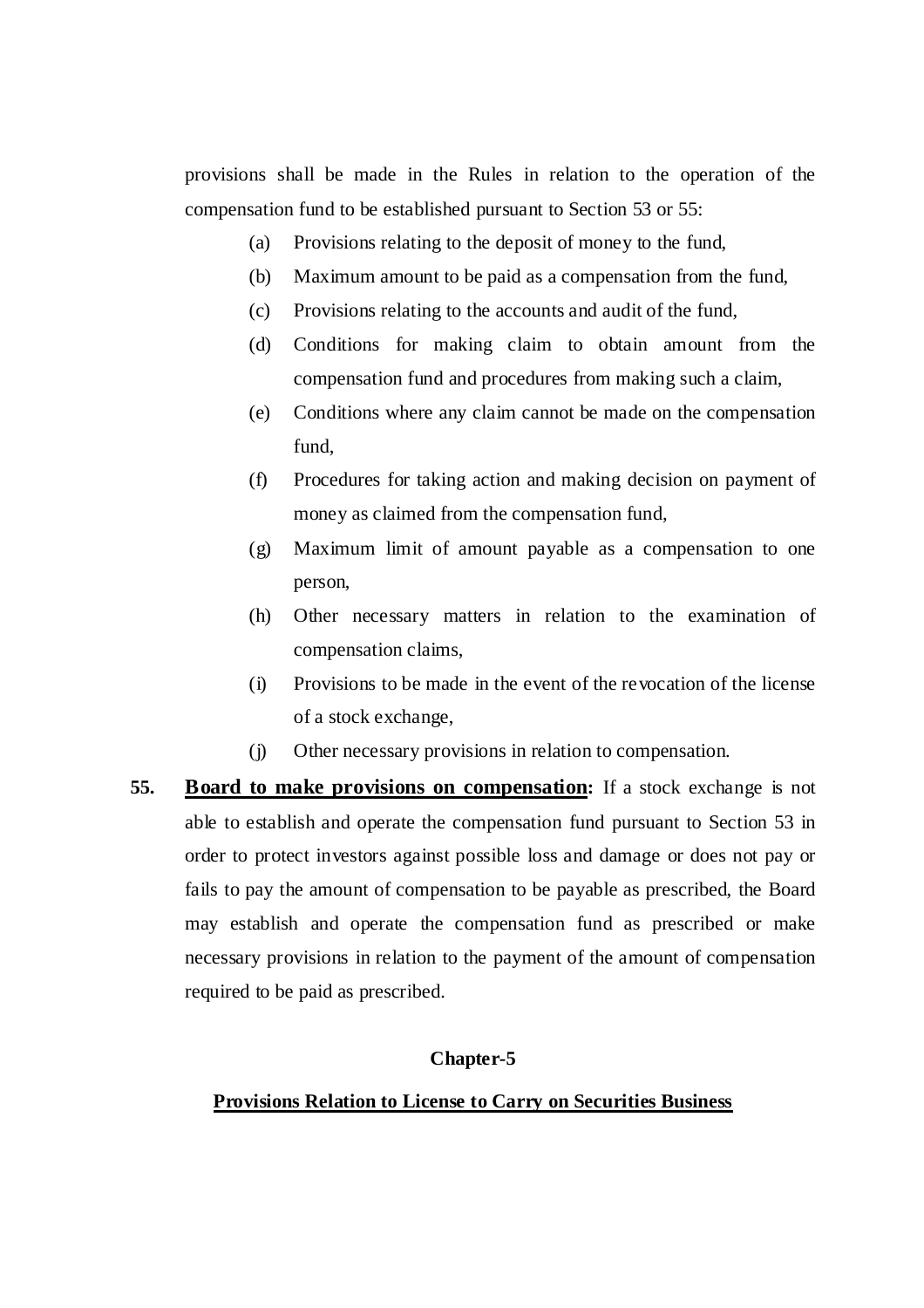**56. License to be obtained to carry on securities business:** (1) A company or body desirous of carrying on securities business has to obtain a license to carry on securities business from the Board pursuant to this Act.

 (2) No one shall carry on securities business without obtaining a license to carry on securities business from the Board pursuant to this Act.

**57. Application for license to carry on dealing in securities:** (1) A company or body desirous of carrying on dealing in securities has to make an application to the Board for a license to carry on securities business, in such form and accompanied by such details, documents and fees as may be prescribed.

(2) The application to be made pursuant to Sub-section (1) shall specify the following matters:-

- (a) Type of securities business and services to be provided,
- (b) If an agent is to be appointed to carry on securities business and if such business is to be carried on in collaboration with others, matters pertaining thereto,
- (c) In the case of those business persons, as prescribed, who are allowed to carry on business only upon obtaining a membership of a stock exchange, a recommendation letter of the concerned stock exchange,
- (d) Grounds proving the ability to carry on the proposed securities business and such other information as may be specified by the Board.
- **58. A license to carry on securities business to issue:** (1) If an application is received pursuant to Section 57, the Board may hold necessary inquiry and issue a license to carry on securities business in such format as prescribed, to the applicant on the following grounds:-
	- (a) If it thinks that, based on the conditions set forth in Sub-section (2), the applicant is able to carry on securities business subject to this Act or the Rules and Bye-laws framed under this Act,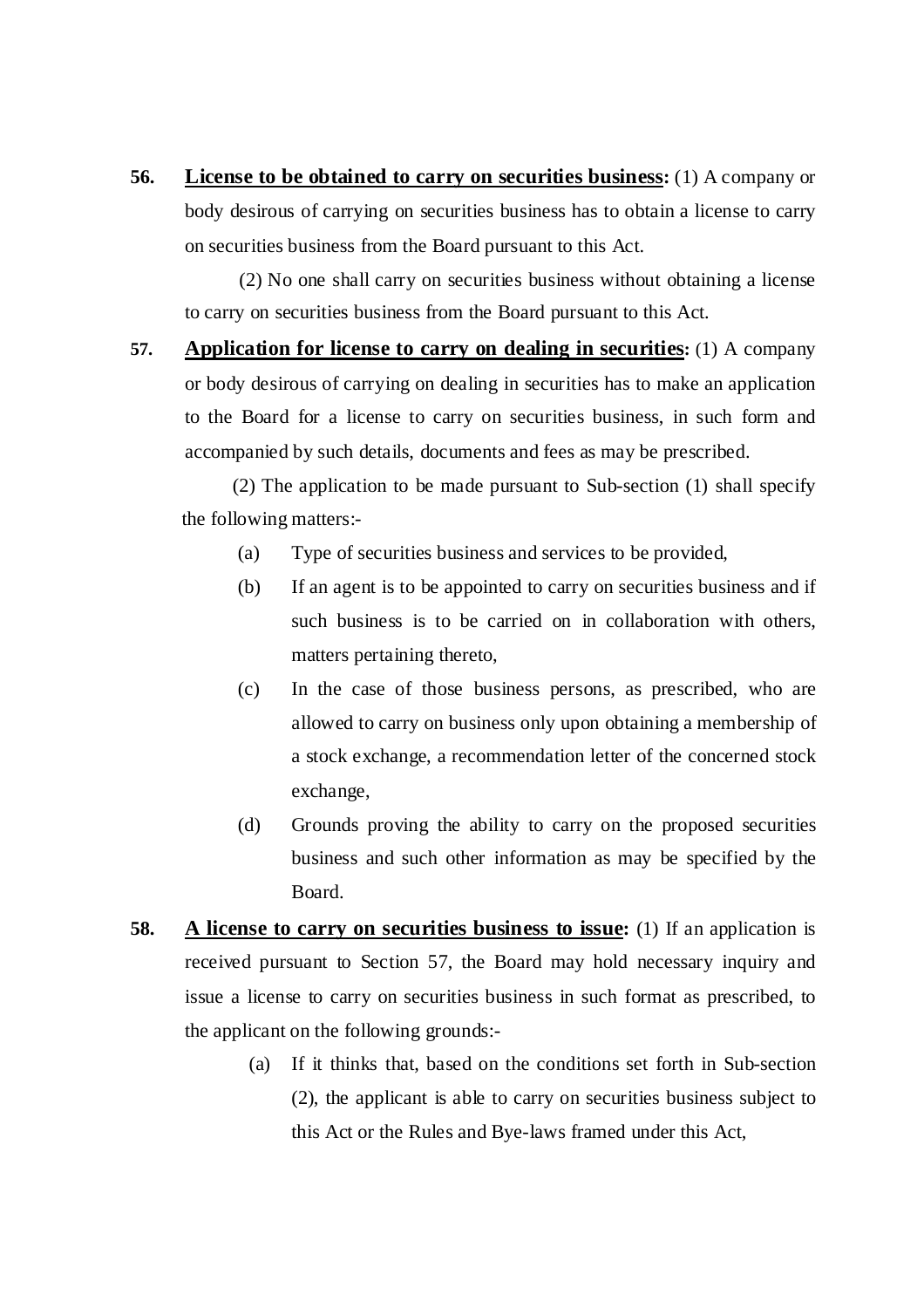(b) Training and education qualification gained by the agent appointed to carry on securities business.

 (2) The following matters shall also be considered in relation to the chief executive, director, concerned officers and agents serving in the company or body making application for the license to carry on securities business:-

- (a) Financial status,
- (b) Educational qualification, training and experience in the relevant work,
- (c) Experience required to carry on securities business,
- (d) Social status and character.

(3) Notwithstanding anything contained above in this Section, a license to carry on securities business other than securities brokerage and investment consultancy service shall be issued only to a public limited company or a body corporate established under the laws in force.

(4) Notwithstanding anything contained elsewhere in this Act, the Board may, having regard to the interests of capital market and investors in securities, so issue a license to any securities business person that such person is restrained from carrying on any securities, business out of the types of securities business.

**59. Board to specify terms and conditions:** (1) In issuing a license to carry on securities business, the Board may specify necessary terms and conditions, having regard to the condition of capital market, healthy operation of securities business and interest of investors.

 (2) It shall be the duty of the company or body having obtained a license to carry on securities business to comply with the terms and conditions specified by the Board pursuant to subsection (1).

 (3) The Board may make necessary modifications and alteration in the terms and conditions specified pursuant to Sub-section (1), having regard to the condition of capital market, healthy operation of securities business and interest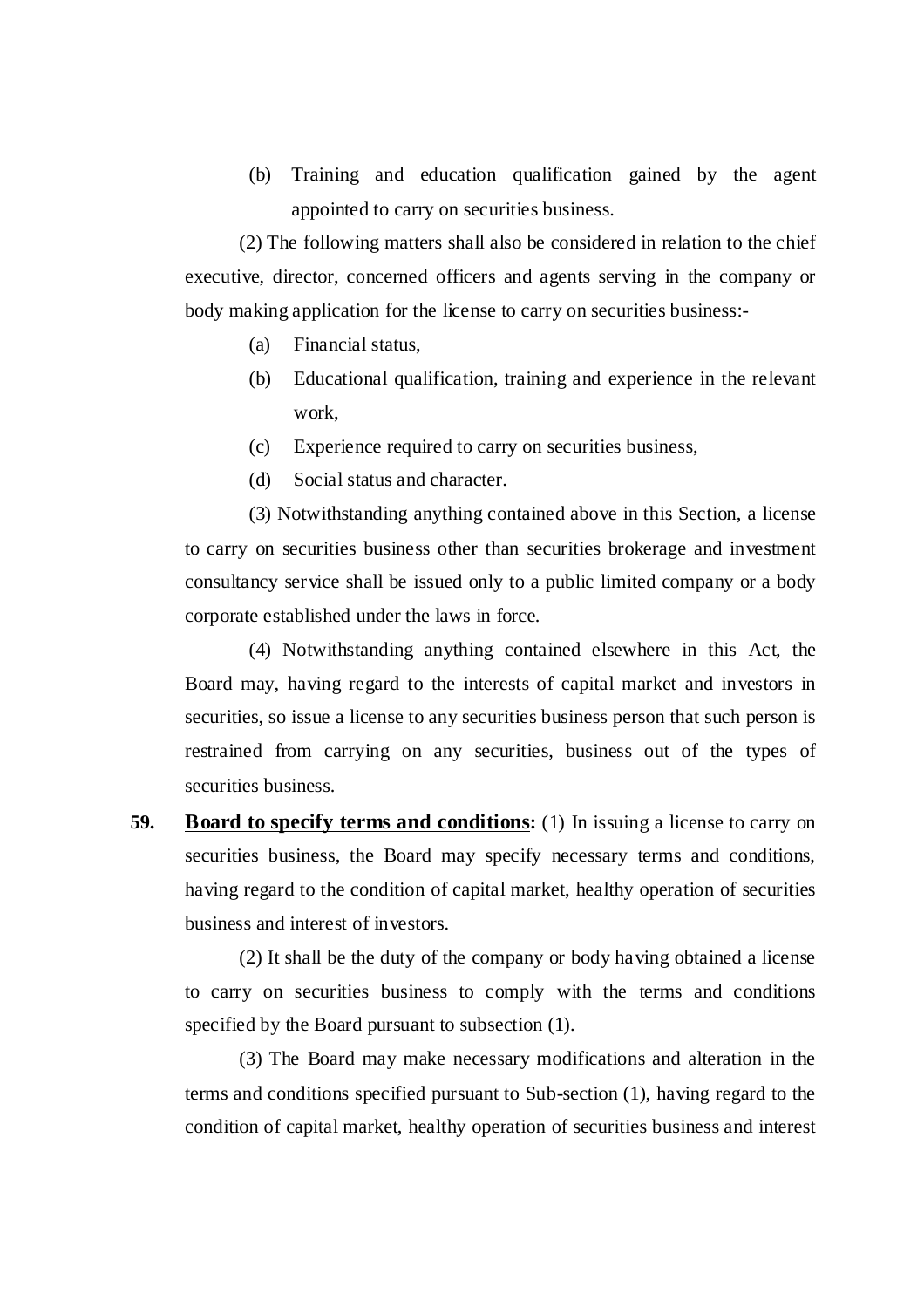of investors.

- **60. Power to refuse to issue a license to carry on securities business:** The Board may refuse to issue a license to carry on securities business to any company or body on the following circumstances:-
	- (a) if it is proved that such company or body has been insolvent upon being unable to repay debts to creditors,
	- (b) if the application to be made for such a license is not accompanied by such documents and details as required to be accompanied under this Act or the Rules framed under this Act or such other matter as may be specified by the Board,
	- (c) if, upon considering the matters set forth in subsection (2) of Section 58, it is not appropriate to issue a license to carry on securities business.

#### **61. Validity and renewal of a license to carry on securities business:** (1)

The license issued to a securities business person to carry on securities business under this Act shall remain valid only until the end of that fiscal year in which it has been issued.

 (2) The securities business shall have to get such a license renewed by paying the annual fees as prescribed to the Board within three months from the date of expiry of each fiscal year.

 (3) In the event of failure to get a license renewed by paying the annual fees within the time-limit referred to in subsection (2), such license may be got renewed by paying a fine of twenty-five percent of the annual fees up to three months from the date of expiry of that time limit.

 (4) The Board shall revoke the license of a securities business person who has failed to get such a license renewed even within the time-limit referred to in Sub-section (3), and publish a notice thereof for information to the general public.

#### **62. Power to prescribe for carrying on securities business through a**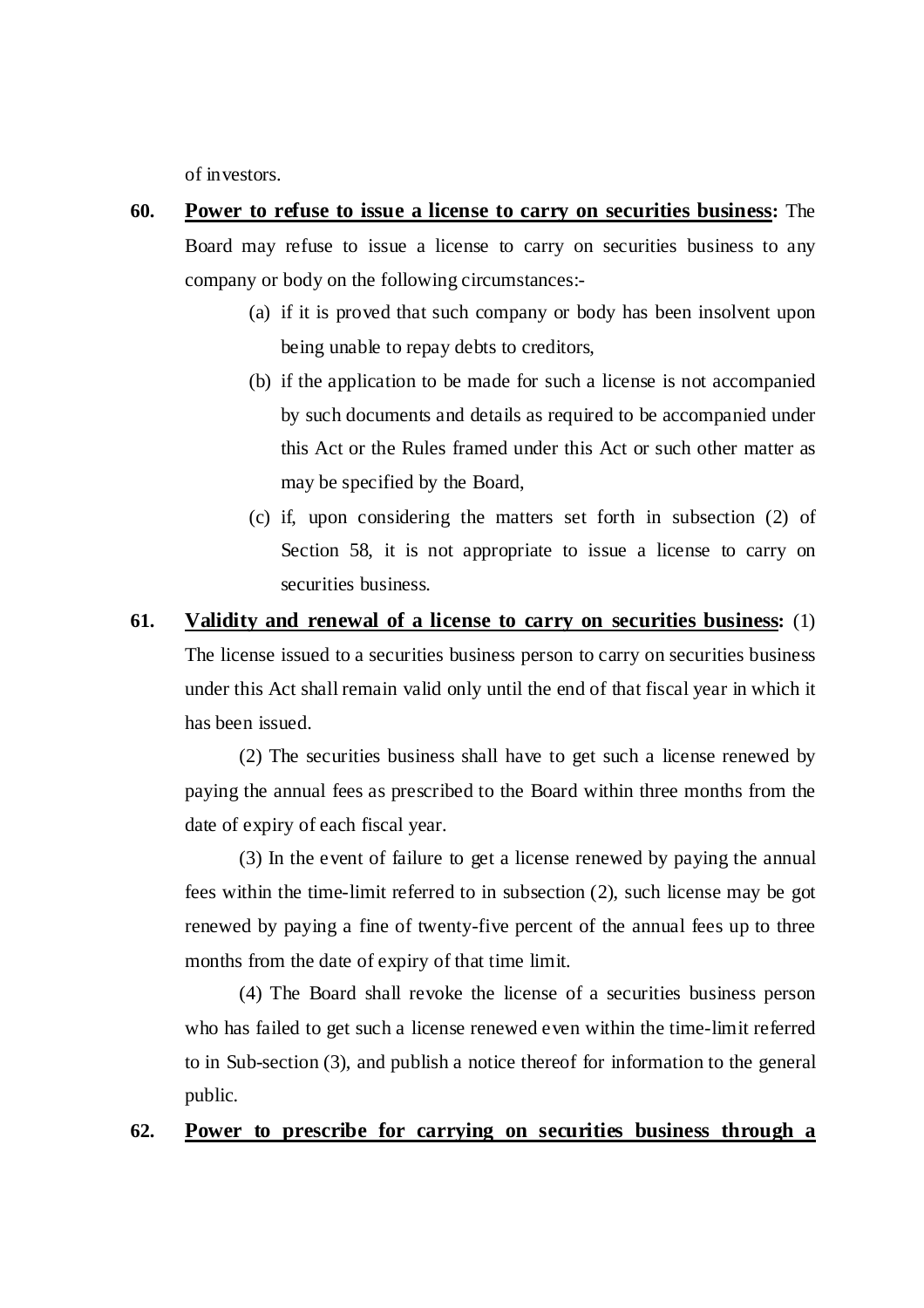**subsidiary company:** Notwithstanding anything contained elsewhere in this Act, the Government of Nepal may, on the recommendation of the Board and by notification in the Nepal Gazette, prescribe that a bank or financial institution established under the laws in force is entitled to carry on securities business only through its subsidiary company.

 Provided that such a subsidiary company shall not be entitled to do other acts except the dealing in securities.

- **63. Types of securities business:** (1) For the purposes of this Act, the securities business shall be divided into the following types:-
	- (a) Securities brokerage,
	- (b) Securities trade,
	- (c) Issue and sales management,
	- (d) Investment management,
	- (e) Investment consultancy service,
	- (f) Collective investment fund management,
	- (g) Securities registration or securities central deposit service or custodial service,
	- (h) Service relating to the settlement of the account of securities transactions,
	- (i) Market maker,
	- (j) Such other business as may be specified by the Board to be a securities business.

 (2) The scope and other provisions of the securities business referred to in Sub-section (1) shall be as prescribed.

**64. License not to be issued to carry on securities business without specifying agent:** (1) No license shall be issued to any one to carry on securities business as a securities broker without specifying at least one person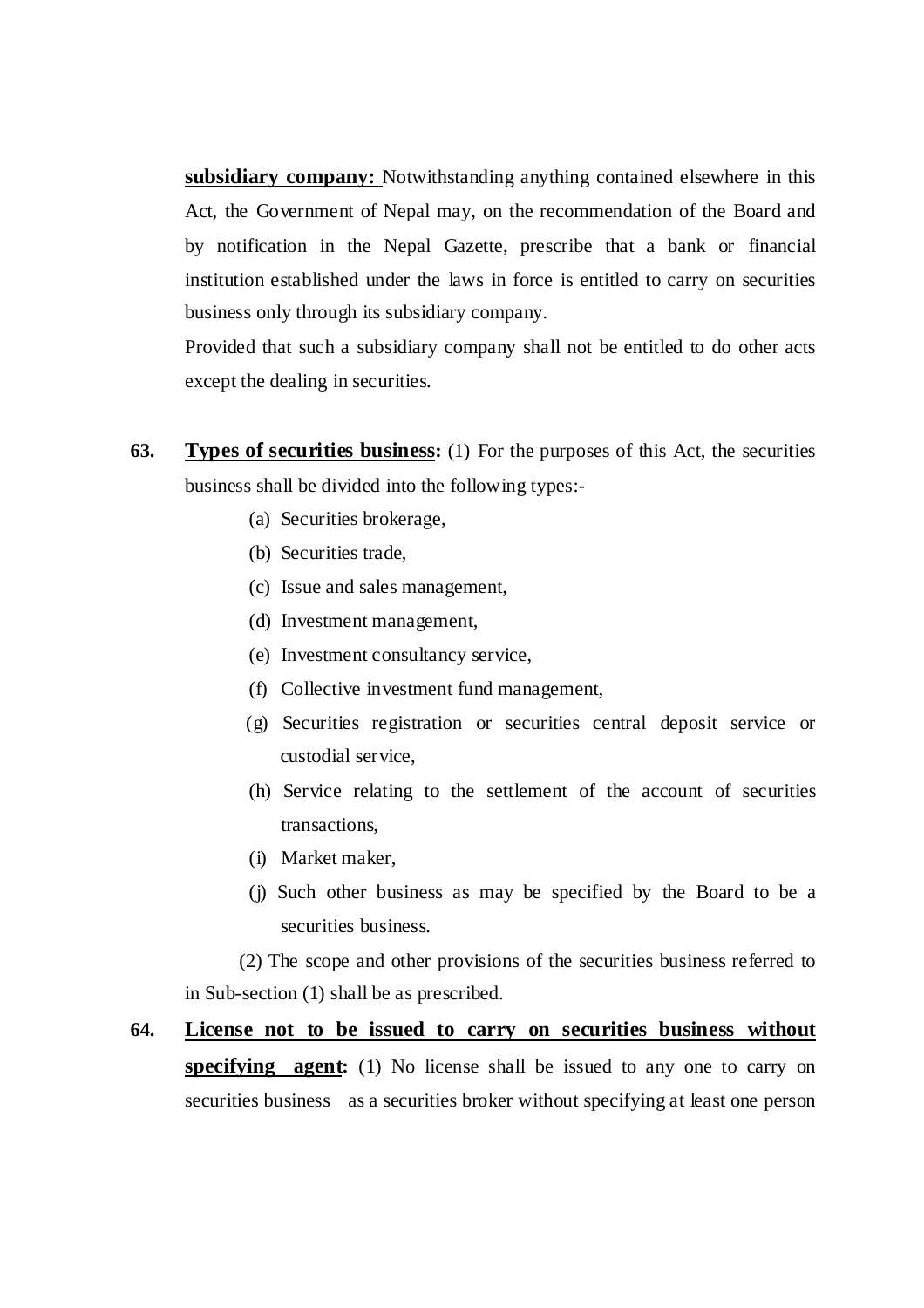to act as an agent of the securities broker.

 (2) No license shall be issued to any one to carry on securities business as a securities trader without specifying at least one person to act as an agent of the securities trader.

 (3) No license shall be issued to any one to carry on securities business relating to collective investment scheme and investment fund management without specifying at least one person to act as an agent of the scheme manager.

 (4) The procedures to be fulfilled in specifying an agent by a securities business person, qualification of the agent and provisions relating thereto shall be as prescribed.

**65. Formal agent:** (1) Only after the registration of the appointment of any person as an agent of a securities business person with the Board pursuant to Sub-section (3), such a person shall be deemed to be a formal agent for that securities business.

 (2) In making registration of the appointment of an agent with the Board pursuant to Sub-section (1), the securities business person shall inform the Board about the appointment of such agent and the person to be appointed as an agent shall also inform the Board that he or she agrees to be an agent of such a securities business person.

 (3) Upon receipt of the notice pursuant to Sub-section (2), the Board shall, within fifteen days, make entry in the register as prescribed, specifying the name, address and other necessary details of the agent and issue the agent registration certificate to such an agent.

 (4) If the agreement made between the agent and the securities business person appointing the agent is canceled, for any reason whatsoever, information thereof shall be given to the Board immediately, and the agent shall also return the certificate obtained by him or her to the Board within seven days.

 (5) The securities business person who appoints a formal agent shall be responsible for all acts done by such a formal agent.

**66. Rights of securities business person:** (1) No license to carry on securities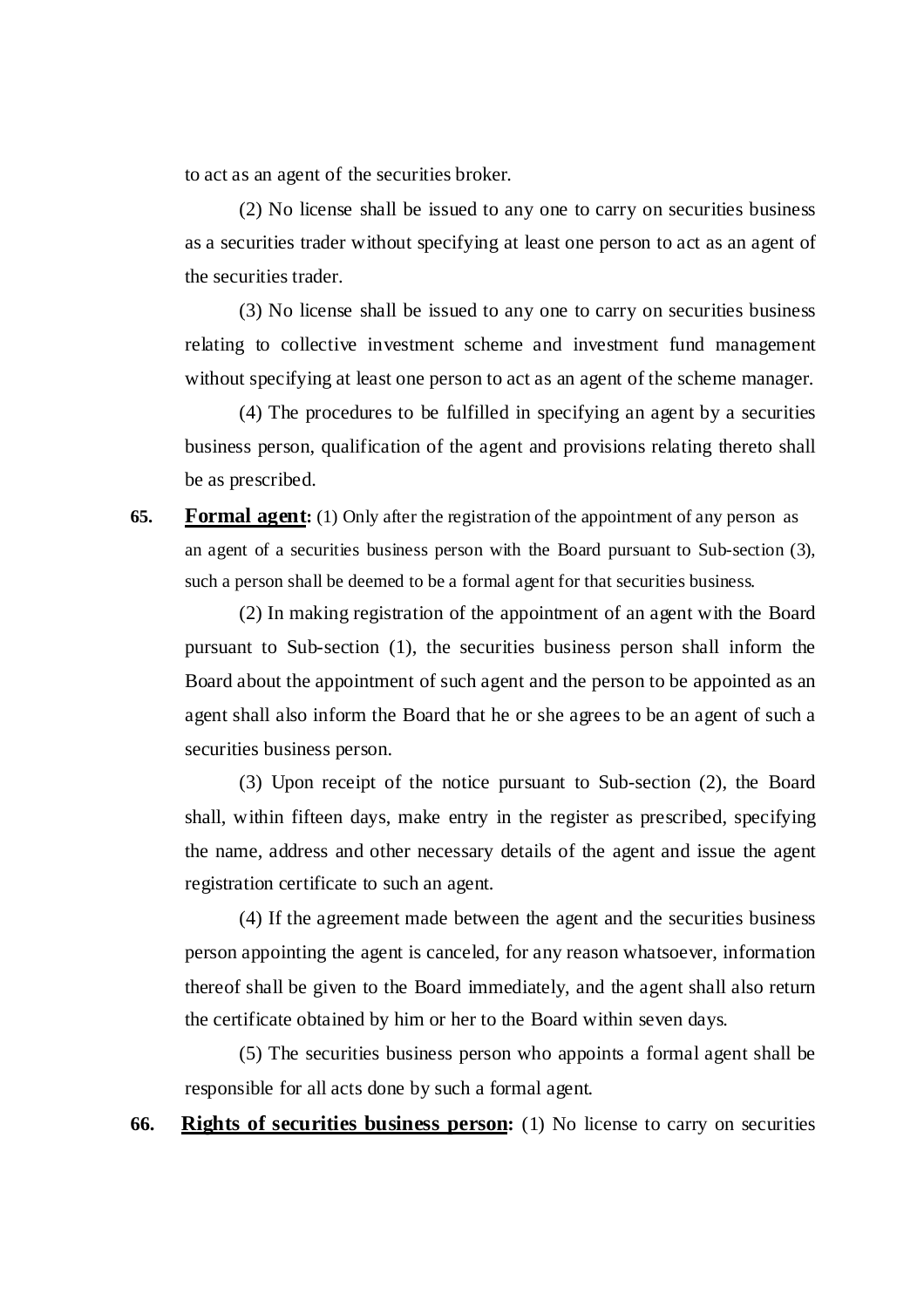business obtained by a securities business person shall be suspended or revoked without providing such a securities business person with a reasonable opportunity of hearing.

 (2) In suspending or revoking a license to carry on securities business, information thereof shall be given in writing to the concerned securities business person, and such a notice shall indicate the reasons for such suspension or revocation, date of entry into force of such suspension or revocation and the period of suspension, in the case of suspension.

 (3) A securities business person who is dissatisfied with the decision made to suspend or revoke a license obtained by such a securities business person to carry on securities business person may make an appeal to the concerned Appellate Court within thirty five days from the date of such decision.

#### **67. Minimum capital and financial source of securities business person:**

(1) A securities business person shall, in carrying on the securities business, maintain the minimum capital and financial source as prescribed.

 (2) If a securities business person fails to maintain the minimum capital and financial sources required to be maintained pursuant to Sub-section (1), information thereof shall be given to the Board immediately.

 (3) If the Board receives the information referred to in Sub-section (2), it may immediately order such a securities business person to maintain the minimum capital and financial source as prescribed or give other necessary directives in that regard.

**68. To maintain records of securities business persons:** (1) The Board shall maintain a register of all licensed securities business persons and maintain updated records in the register.

 (2) The following matters shall also be specified in the register to be maintained pursuant to Sub-section (1) and updated records of securities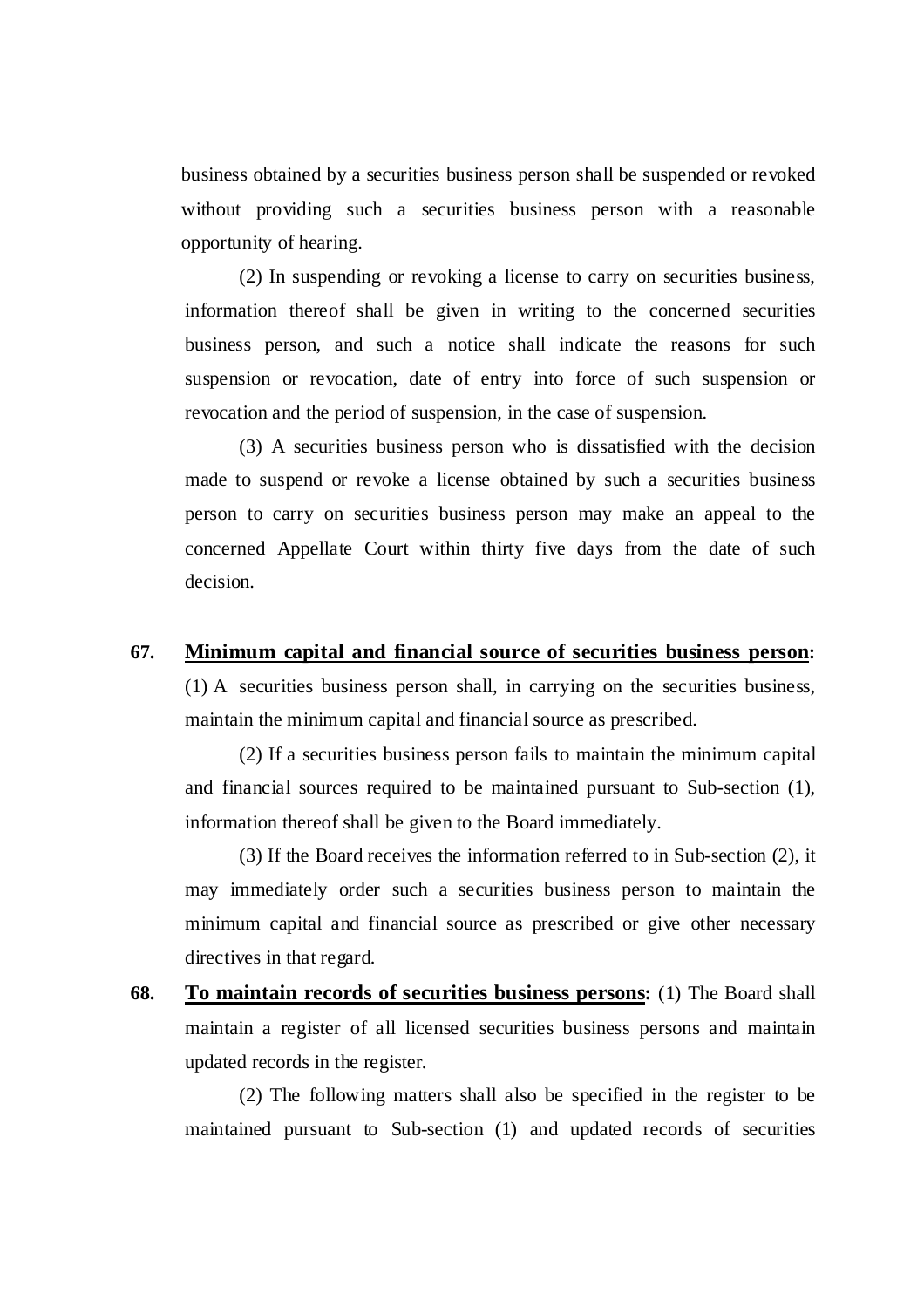business persons maintained therein:-

- (a) Names and addresses of securities business persons,
- (b) Date of issue of license to securities business persons,
- (c) Types of securities business,
- (d) Terms and conditions specified in the license,
- (e) Names and addresses of the formal agents,
- (f) Names and addresses of managers and officers,
- (g) Place where documents and records pertaining to securities business are kept,
- (h) Names of the directors of company or body, names of company secretaries and name of each shareholder and number of shares held by such a shareholder,
- (i) Such other details as the Board considers necessary and appropriate.
- **69. Records of formal agents:** (1) The Board shall maintain a register of all formal agents and maintain updated records in the register.

 (2) The register to be established pursuant to Sub-section (1) shall, *inter alia,* contain the following matters and also updated records of formal agents shall be maintained therein:-

- (a) Name and address of formal agent,
- (b) Date of registration as formal agent,
- (c) Name and address of securities business person appointing agents,
- (d) Such other details as the Board considers necessary and appropriate.
- **70. Information to be given:** The securities business person shall, on any of the following circumstances, give information in writing thereof to the Board within seven days from the date of such occurrence:-
	- (a) If the securities business person ceases to carry on the securities business specified in the license,
	- (b) If any formal agent ceases to act in such capacity,
	- (c) If any alteration is made in any details set forth in the register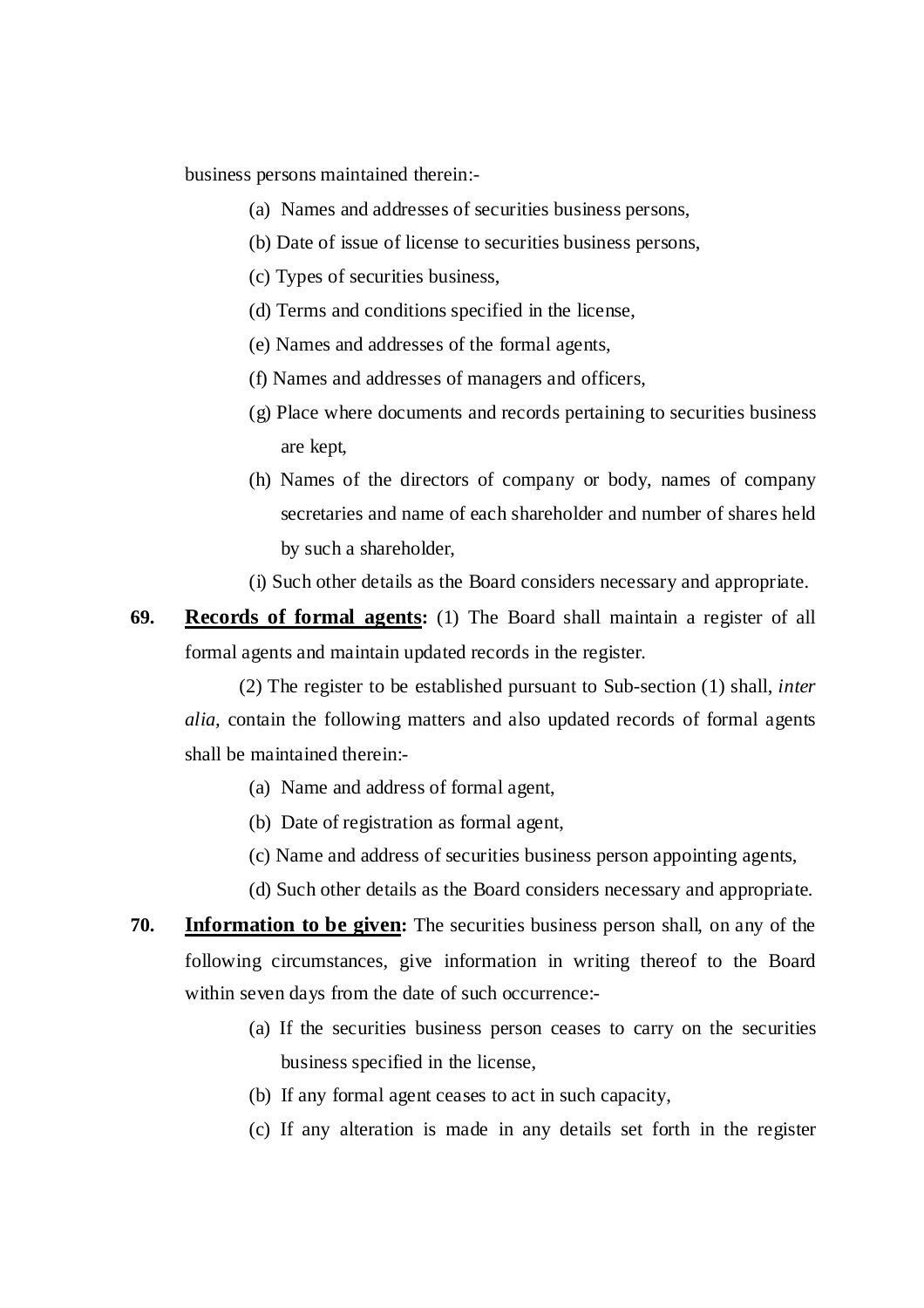maintained pursuant to Section 68.

#### **Chapter-6**

#### **Collective Investment Scheme**

#### **71. No collective investment scheme shall be operated without obtaining a**

**permission:** (1) No one shall operate a collective investment scheme or carry out or cause to be carried out, any of the following acts without obtaining a permission from the Board pursuant to this Act:-

- (a) To make an advertisement making an invitation to participate in the collective investment scheme or to make an offer containing any kind of information for participating in such a scheme whether directly or indirectly,
- (b) To provide opinion, advice or consultation to any one to participate in the collective investment scheme.

 (2) Any one who contravenes Sub-section (1) shall be deemed to have committed an offense referred to in this Act.

**72. Board to grant permission to operate collective investment scheme:** (1) A scheme manager shall, prior to operating the collective investment scheme to be managed and operated by him/her, make an application to the Board in such format and accompanied by such details and fees as may be prescribed in order to register such scheme with the Board and obtain permission to operate the same.

 (2) If an application is received pursuant to Sub-section (1), the Board shall, if it considers appropriate to grant permission upon conducting necessary inquiry into the matter, register the collective investment scheme and give permission to operate it within ninety days from the date of receipt of such an application.

 (3) If, in conducting an inquiry in relation to the registration of a collective investment scheme and granting a permission to operate it pursuant to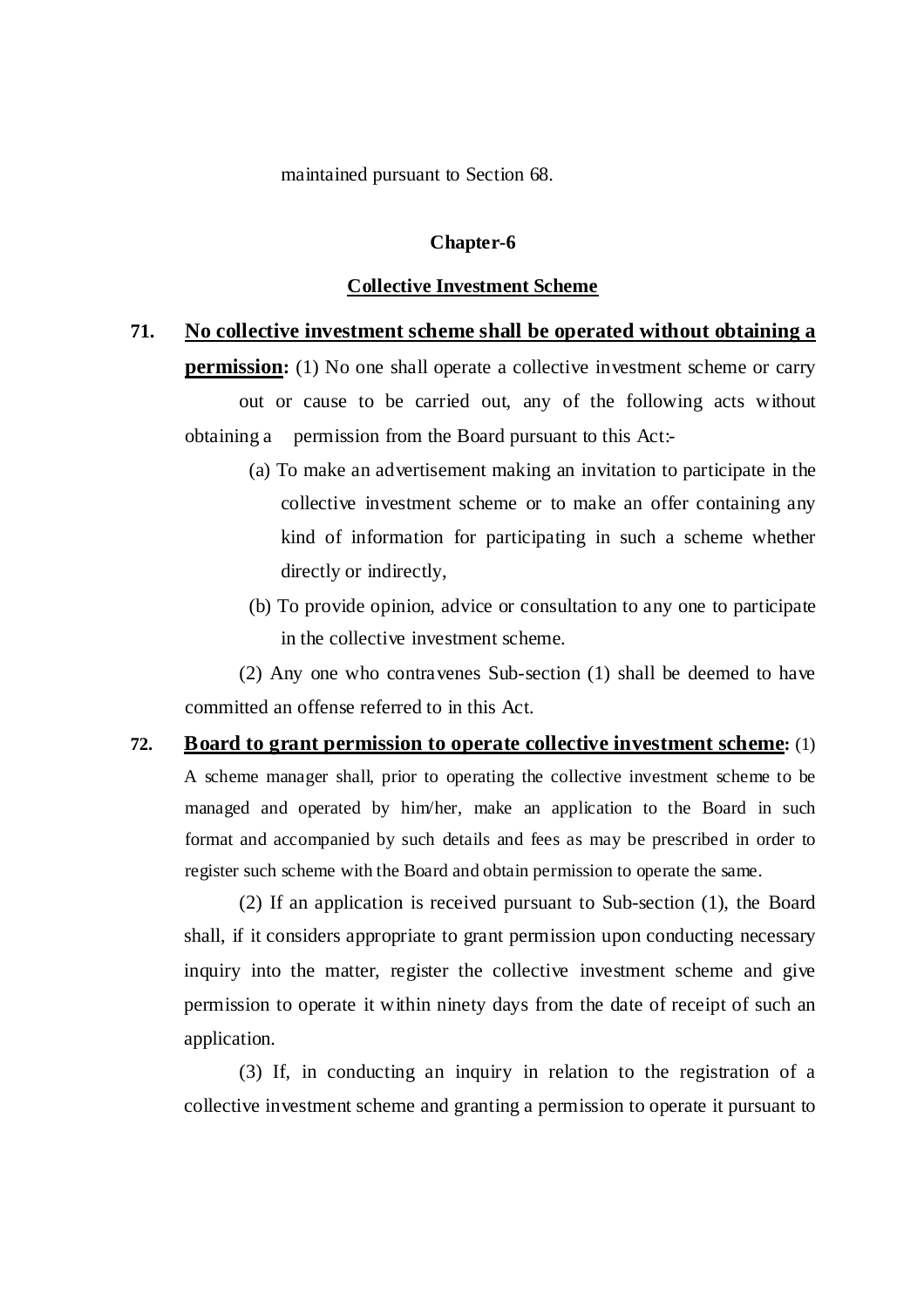Sub-section (1), any notice, description, information or documents appear necessary, the Board may demand such notice, description, information or documents from the concerned scheme manager. The Board shall not grant permission to operate the collective investment scheme unless it receives the notice, description, information or documents so demanded.

 (4) In registering a collective investment scheme and in granting permission to operate it pursuant to Sub-section (2), the Board may give permission in a manner that a certificate on participation or a proof thereof is to be given to a participant.

 (5) In granting permission to the scheme manager to operate the collective investment scheme pursuant to this Section, the Board may specify necessary terms and conditions in relation to the operation of the collective investment scheme and the issue of the certificate on participation. The Board may make necessary modification or alteration in the terms and conditions so specified.

**73. Operation of collective investment scheme:** (1) The scheme manager may, with a view to operate a collective investment scheme, and upon considering the needs and interests of participants, operate the collective investment scheme of one or several types and by one or several names as prescribed.

 (2) The scheme manager shall, prior to operating any scheme pursuant to Sub-section (1), make an agreement with the depository as prescribed.

- **74. Board may revoke permission:** (1) The Board may revoke the permission granted under Section 72 to operate a collective investment scheme on any of the following circumstances:-
	- (a) In the event of failure to fulfill the necessary terms and conditions of operation in a satisfactory manner,
	- (b) In the event that it is not appropriate to continue such a scheme upon considering the interest of participants,
	- (c) In the event of violation of this Act or the Rules or Bye-laws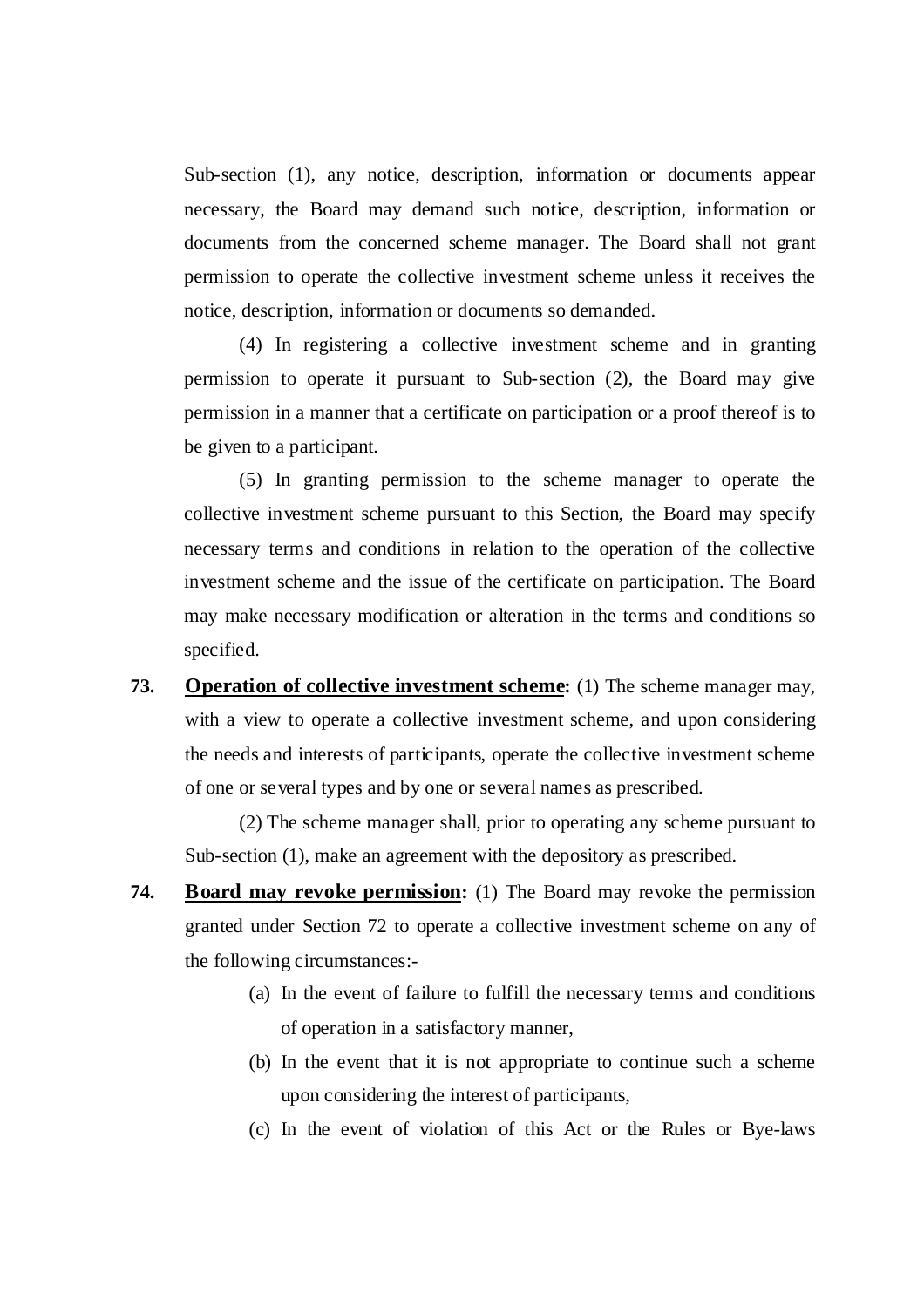framed under this Act or provision of any false details to the Board in respect of a scheme by the scheme manager and the depository.

 (2) In revoking the permission pursuant to Clause (b) of Sub-section (1), the Board may hold necessary inquiry with the manager, depository, and director related with such scheme or relevant employee.

 (3) In revoking the permission given to operate a scheme pursuant to Sub-section (1), the Board may, having regard to the investment and return of investors, get that scheme to be operated by any other scheme manager or get accounts settled or cleared by refunding the investment and return of the investors of such scheme.

 (4) The procedures required to be followed in closing the operation of the scheme and settling or clearing the accounts by the order of the Board shall be as prescribed.

## **75. Other provisions relation to operation of collective investment schemes:** (1) Other provisions and operational procedures required to be made

and followed for the operation of a collective investment scheme to be operated by a scheme manager in consonance with the interests of participants shall be as prescribed.

 (2) The Regulation shall contain the following matters in relation to the operation of a collective investment scheme:

- (a) Procedures and terms relating to the registration and permission of the collective investment scheme,
- (b) Statute of the collective investment scheme, functions and duties of the scheme manager and depository and rights and obligations of participants,
- (c) Promotion of the unit, market management and distribution,
- (d) Issue and discount of unit,
- (e) Other provisions relating to depository service and scheme,
- (f) Regulating and managing the provisions relating to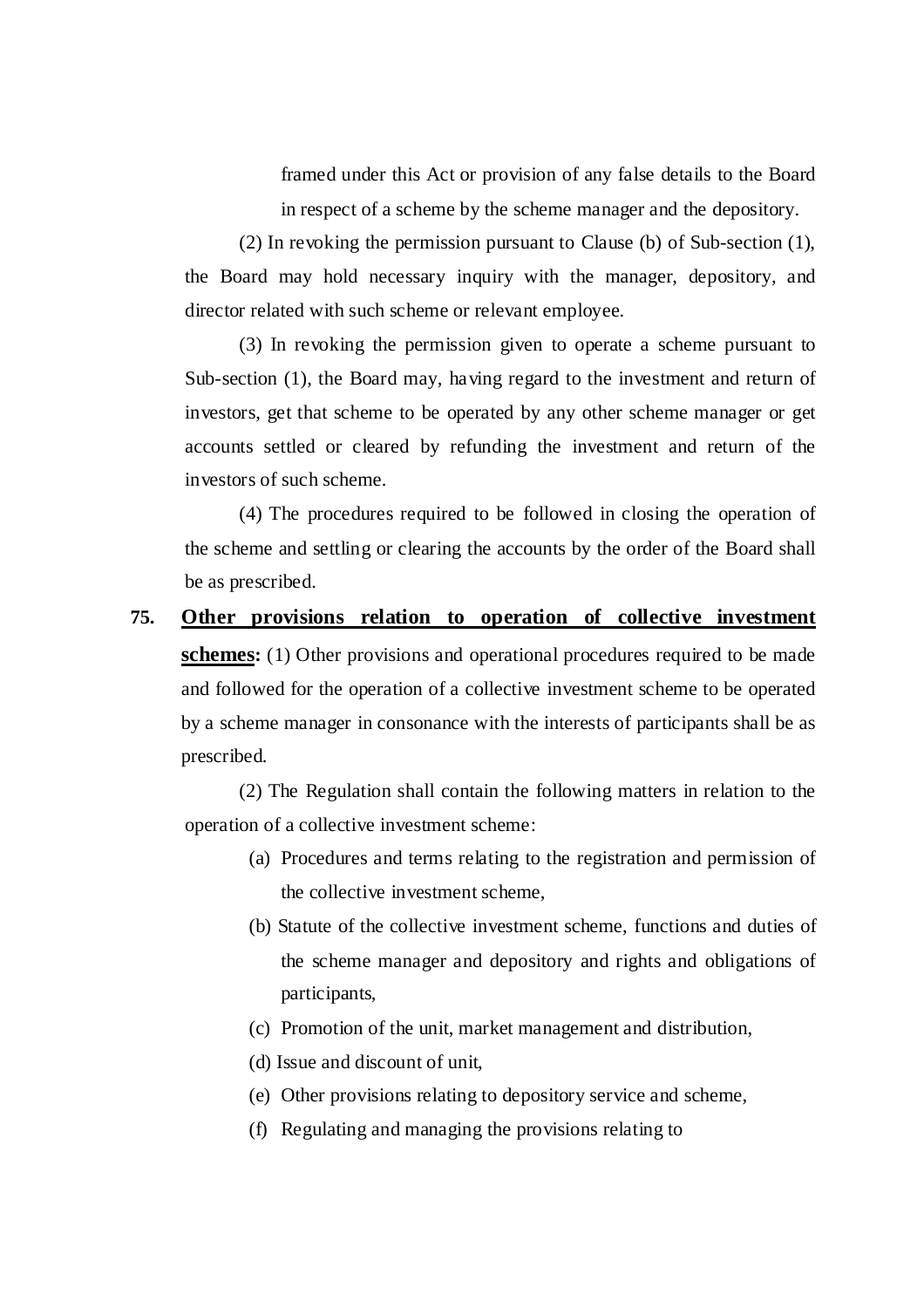loans and advances of the collective investment scheme,

- (g) Provisions relating to the maintenance of records in such manner as to clearly reflect the transactions and financial situation related to the collective investment scheme and provisions relating to inspection of such accounts and other necessary accounts and records,
- (h) Periodic reports relating to the collective investment scheme and submission of such reports to the participants of the scheme and the Board,
- (i) Fees, remunerations and charges to be collected for the provision of the service referred to in Clause (e),
- (j) Management of investment and loan of the fund of the collective investment scheme.
- (3) In making the regulation incorporating the provisions referred to in Sub-section (1), in relation to the operation of the collective investment scheme, such regulation may provide for different provisions for different types of collective investment schemes.

#### **Chapter-7**

#### **Operation of Securities business**

- **76. Business standards:** Securities business person shall, in carrying on the securities business, observe the following business principles:-
	- (a) To maintain the operation of securities business fair and of high standards,
	- (b) To carry on the securities business with proper skills, care and hard working,
	- (c) To keep on the higher standard of stock exchanges,
	- (d) To obtain information from customers as to their objective to make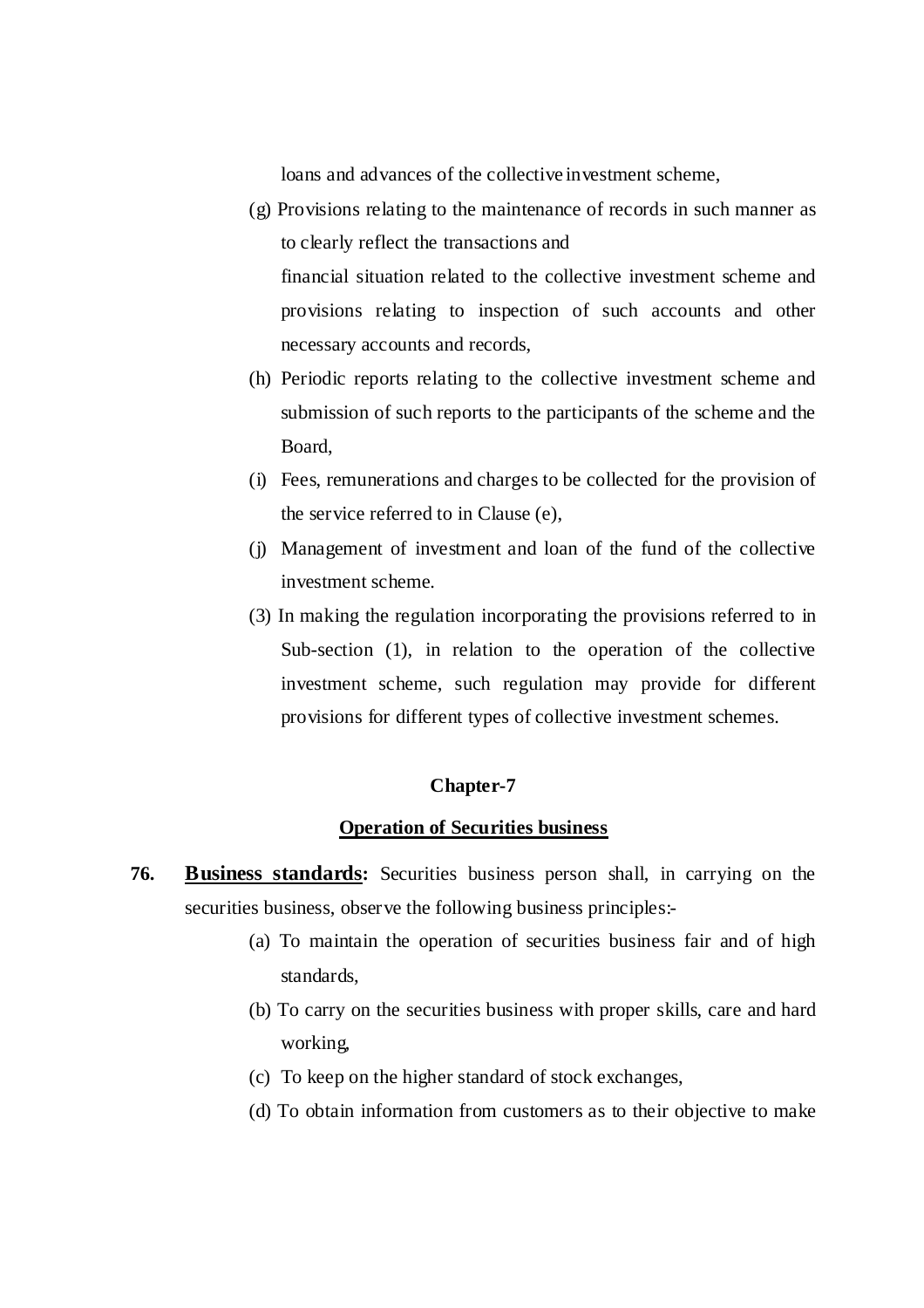investment and provide services accordingly,

- (e) To provide such information and advice as may be required for customers to make decision on investment in securities,
- (f) To avoid conflicts of own interests with the interests of customers and, in the event of the existence of such situation, to disclose that matter to customers and carry on the securities business having regard to the interest of customers,
- (g) To make such provisions as may be necessary to fulfill commitments made in relation to the securities business,
- (h) To properly maintain records relating to the securities business,
- (i) To provide for necessary training to employees in order to prepare skilled human resources for the operation of the securities business,
- (j) To observe such other principle as prescribed in relation to the operation of the securities business.
- **77. Provisions relating to identification of investors, purchase and sale order, contract note and payment of money:** (1) Provisions relating to obtaining the identification of the concerned investor, opening a customer account, making transaction of money and concluding an agreement relating to transactions by any securities business person prior to carrying on the securities business shall be as prescribed.

 (2) Any securities business person shall, upon making a contract on the purchase, sale or exchange of securities, make a contract note before the closing of market on the following day, and where the securities business person has made such a contract as an agent, the original copy of the contract note shall be delivered to the concerned customer and where such person has made such a contract for himself, such a person shall mention that matter in the contract note and retain the note with him.

 (3) The contract note referred to in Sub-section (2) shall contain, *inter alia,* the following matters:-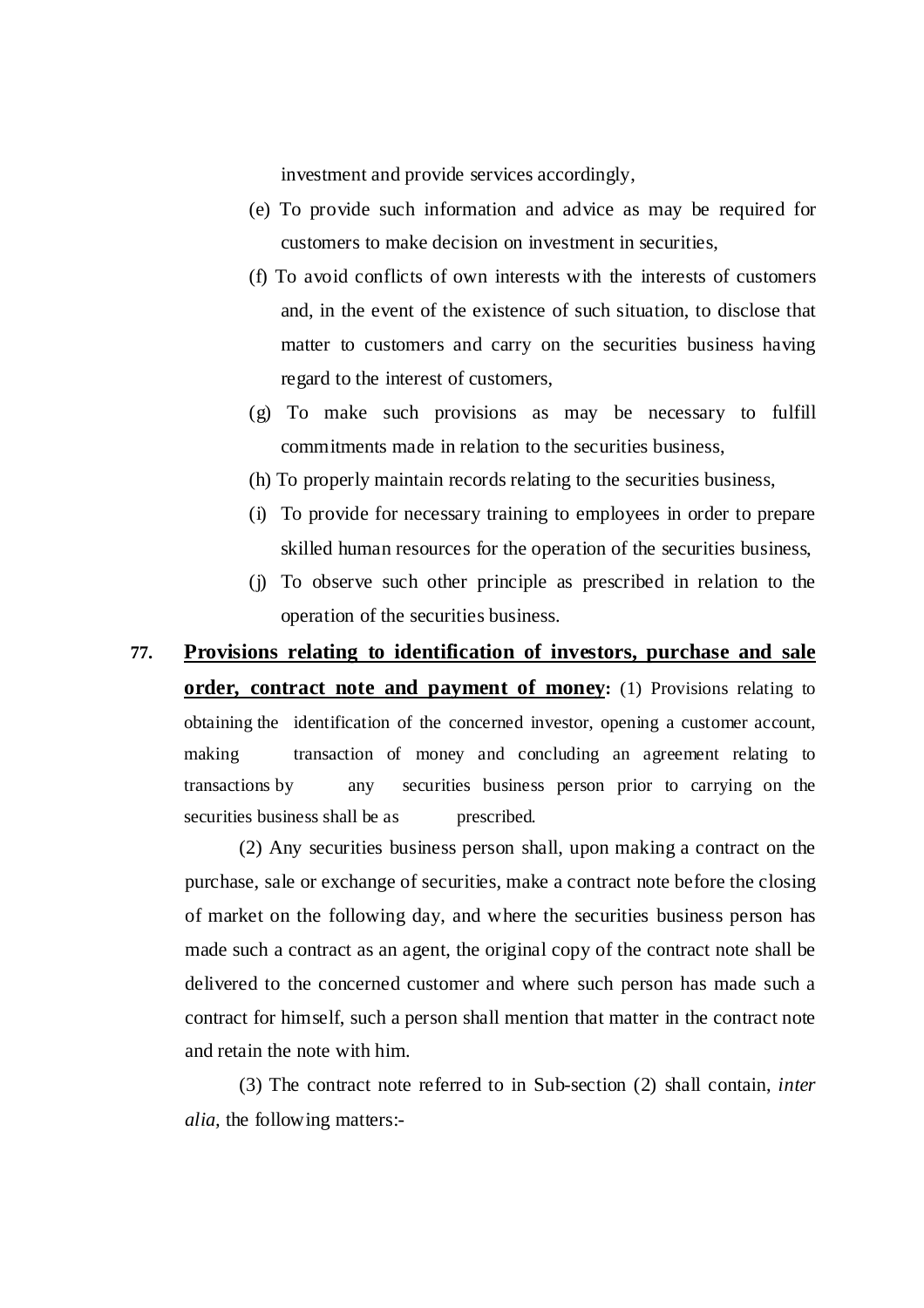- (a) Type of securities business and place where such business is operated,
- (b) Where the securities business person him/herself has acted as the principal, details thereof,
- (c) Name and address of the person to whom the contract note is given,
- (d) Date of the contract and date on which the contract note is prepared,
- (e) Description and quantity of securities,
- (f) *Per* unit value of securities,
- (g) Description relating to consideration payable under the contract,
- (h) Amount or rate of commission payable under the contract,
- (i) If any fee is chargeable, the rate of such fee and description pertaining thereto,
- (j) Day on which account is settled or cleared r, e
- (k) Such other matters as prescribed.
- **78. Accounts to be maintained by securities business person** : (1) A securities business person shall, maintain accounts and records in such manner as to adequately support the transactions in securities and clearly reflect the financial condition of the transactions done by him/her. While preparing the balance sheet and profit and loss account, it shall be prepared in such manner as to reflect the actual affairs.

 (2) The accounts and records maintained by a securities business person pursuant to Sub-section (1) shall clearly and distinctly reflect the moneys paid by his/her customers wishing to purchase securities for the purchase of securities and distinctly reflect the accounts of securities and records, as prescribed.

 (3) A securities business person shall prepare and maintain the accounts and records maintained pursuant to Sub-section (1) or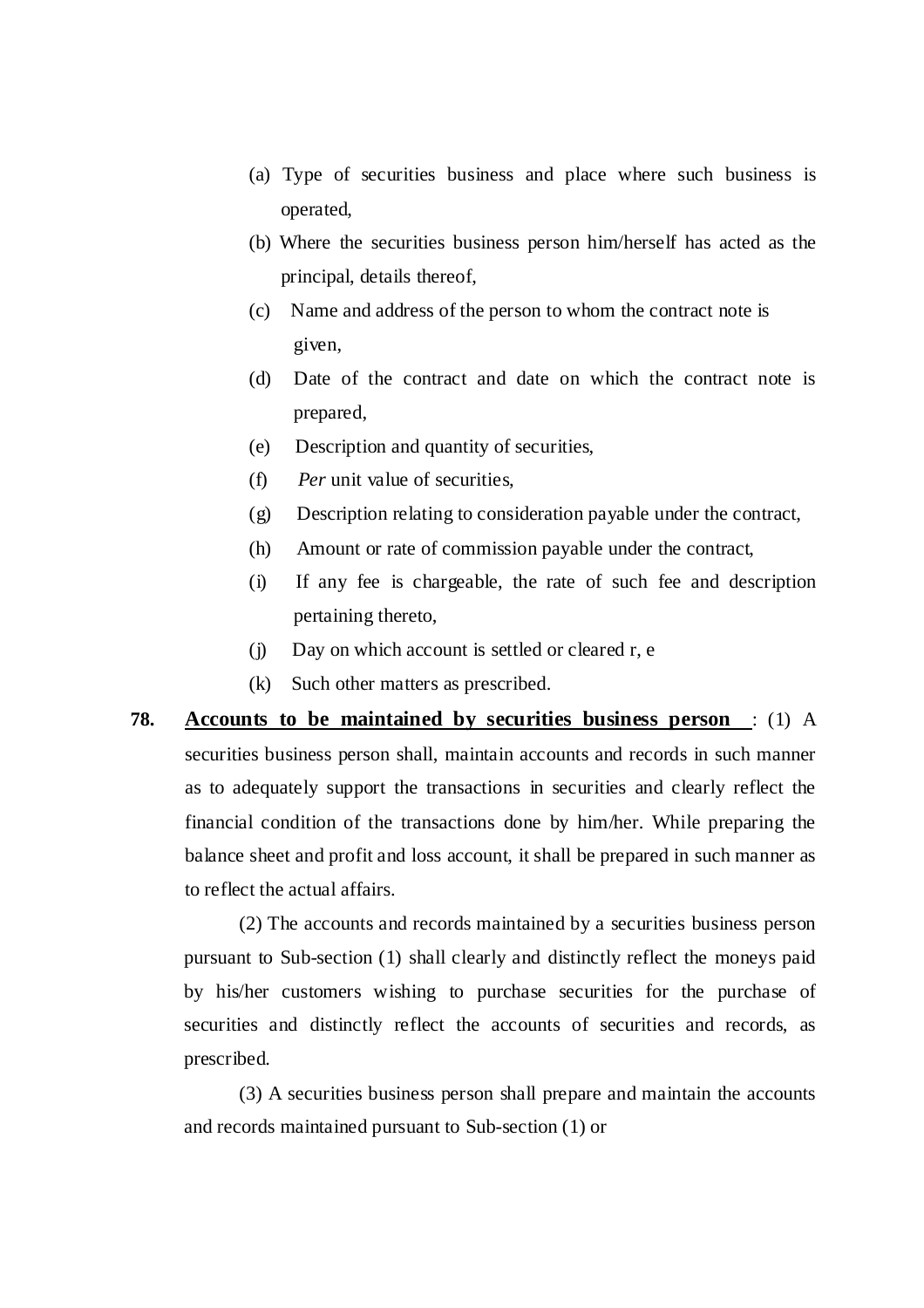(2) and relevant financial statements and reports in such manner as prescribed.

 (4) A securities business person shall maintain the accounts and records to be maintained pursuant to this Section in such manner so that such accounts and records can subsequently be examined or inspected easily by the Board or the inspector appointed by the Board or the auditor or the concerned stock exchange if the Board or such inspector or auditor or stock exchange desires to make such an examination or inspection.

- **79. Insurance to be made:** Each securities business person licensed to carry on the securities business, other than an agent, shall procure insurance of the business to be carried on by him/her, as prescribed by the Board.
- **80. Auditor to be appointed:** (1) A securities business person shall appoint an auditor from amongst the auditors enlisted by the Board.

 (2) Any director, shareholder, officer employee or partner of a securities business company or body shall be deemed disqualified to be appointed as the auditor of that securities business company or body.

 (3) A securities business person shall give information, indicating the name and address also of the auditor appointed by it, to the Board within seven days from the date of such appointment.

 (4) If a securities business person removes any auditor from office or such an auditor resigns from office, the securities business person shall give information thereof to the Board within seven days from the date of such removal.

 (5) Notwithstanding anything contained elsewhere in this Act, no employee of a stock exchange shall be eligible to be appointed as an auditor of any securities business company or body.

**81. To maintain roster of auditors:** (1) For the purpose of appointment of auditor pursuant to Section 80, the Board shall prepare a roster of auditors having the prescribed qualification from amongst the auditors registered under the laws enforce.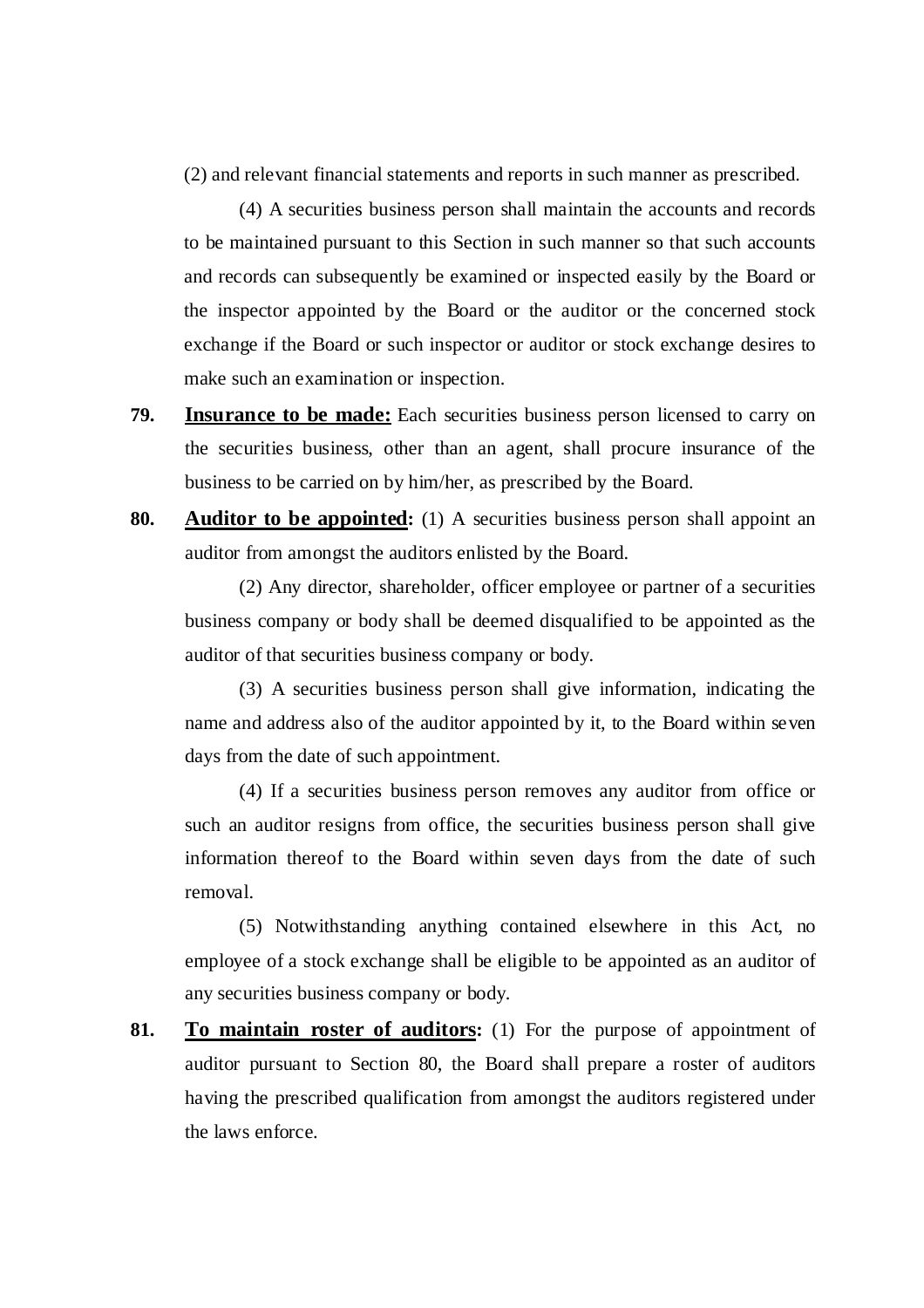(2) An auditor who wishes to be enlisted in the roster referred to in Subsection (1) shall make an application to the Board, as prescribed. An auditor who is so enlisted shall submit to the Board such information as may be specified by the Board.

**82. Submission of accounts and statements:** (1) A securities business person shall submit the audited profit and loss account, balance sheet and cash flow statement and other necessary financial statements clearly reflecting the operational affairs of securities business carried on in the preceding financial year to the Board and the concerned stock exchange within three months from the date on which such a fiscal year is expired.

 (2) If a securities business person fails to submit the accounts and statements pursuant to Sub-section (1) and makes an application, accompanied by the reasonable grounds for such failure, to the Board for the extension of time limit, the Board may extend the time limit for a period not exceeding three months. In the event of failure to submit such accounts and statements even within the period of time limit so extended, the Board may fine such securities business person with a sum of five thousand to twenty five thousand rupees.

 (3) Notwithstanding anything contained in Sub-section (1) or (2), a securities business person who is not able to submit accounts and statements by the reason of not having them audited within the time limit may submit unaudited accounts and statements on the condition of submission of actual accounts and statements audited subsequently.

**83. Report to be made by enlisted auditor to Board:** If an enlisted auditor, in auditing the accounts of a securities business person, finds that such securities business person has violated the financial Bye-laws, the auditor shall prepare a separate report thereof and submit it to the Board.

#### **Chapter-8**

#### **Regulation, Monitoring, Inspection and Inquiry**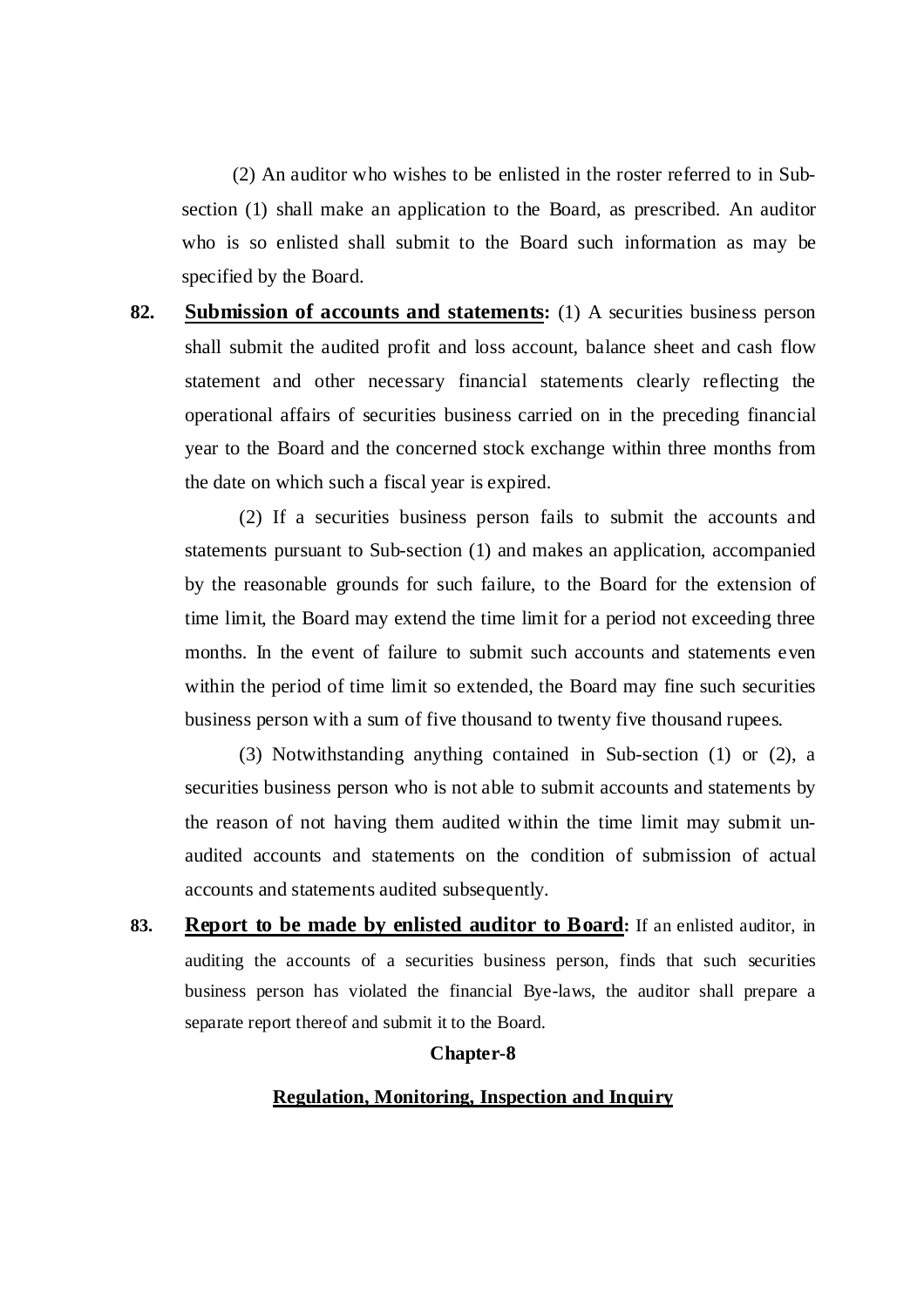**84. To regulate and monitor:** (1) The Board shall have full powers to regulate and monitor all activities relating to securities for the development of capital market and interests of investors.

 (2) The Board may, on its own or by delegating any of the powers conferred to it to any one else, regulate and monitor, or cause to be regulated or monitored, the activities relating to securities to be carried out by the stock exchanges, securities business person, formal agents of the securities business person and bodies corporate which have listed their securities.

**85. To inspect and inquire:** (1) For the purpose of carrying out regulation and monitoring pursuant to Section 84, the Board may, on its own or by delegating any of the powers conferred to it to any one else, as required, make, or cause to be made, inspection or inquiry in relation to whether or not the stock exchanges, securities business persons, formal agents of securities business persons and bodies corporate which have listed their securities have complied to this Act or the Rules, Bye-laws and directives framed under this Act or orders or directives issued thereunder, in the course of carrying out activities relating to securities.

 (2) In making inspection and inquiry pursuant to subsection (1), the Board or the authorized person may inspect and inquire into any information, data, documents, records and statements held by the concerned stock exchanges, securities business persons, formal agents of securities business persons and bodies corporate which have listed their securities or inquire into any concerned persons or record their statements.

 (3) After making inspection and inquiry pursuant to subsection (2), the Board shall prepare and retain a report thereof. Where inspection and inquiry has been made by a person authorized by the Board, such a person shall prepare a report of such an inspection and inquiry and submit it to the Board.

 (4) The procedures to be followed in making inspection and inquiry pursuant to Sub-section (1) and the manner to be followed in preparing a report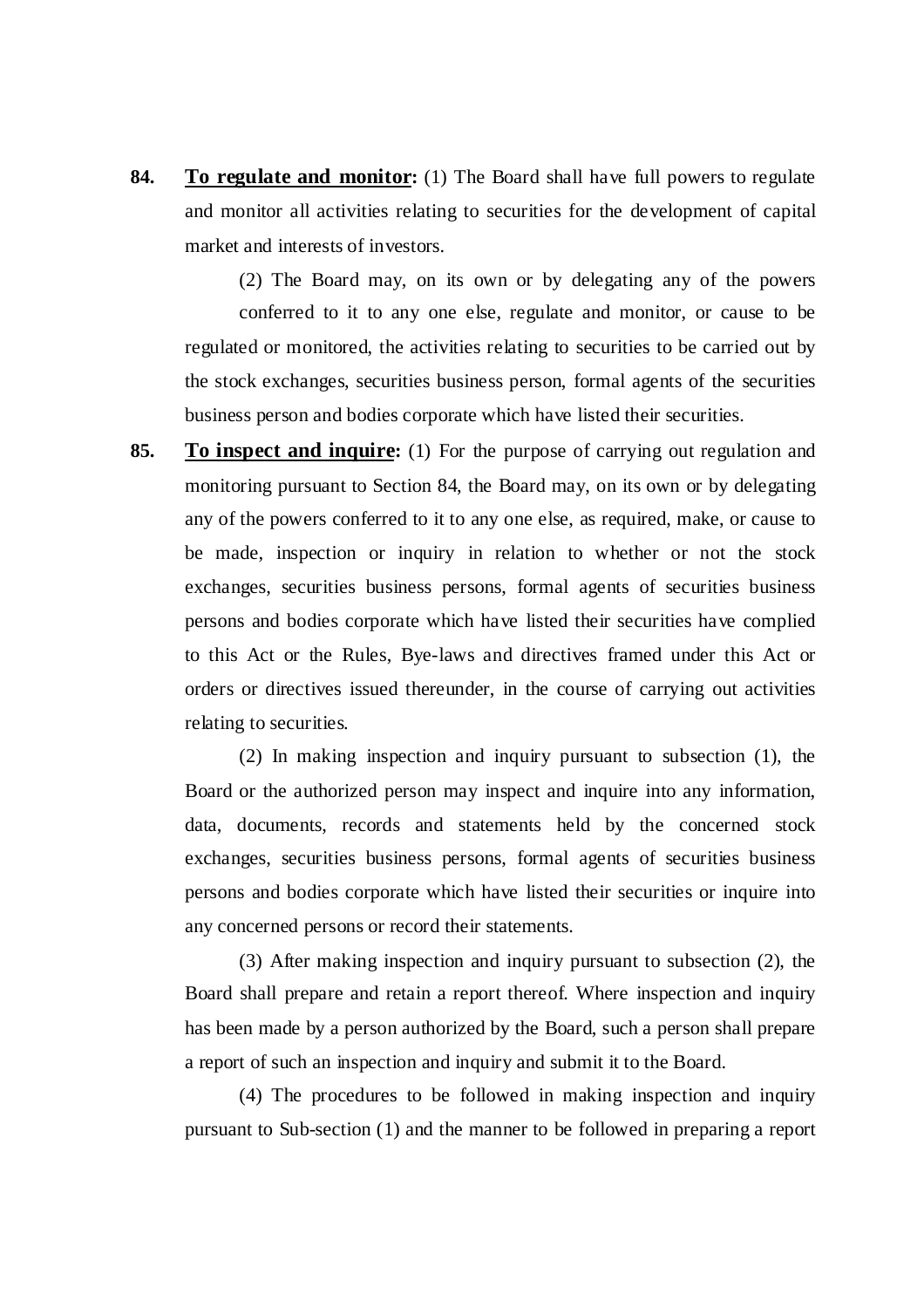to be submitted after such inspection and inquiry shall be as prescribed.

**86. To demand information, data and statements:** (1) The Board, in making inspection and inquiry pursuant to Section 85, or any person authorized to make inspection and inquiry or the investigating authority, in making investigation pursuant to Section 103, may demand the production of any such information, data and statements as deemed necessary in the course of inspection and inquired by the concerned stock exchanges, securities business person, agents of securities business person and bodies corporate which have listed their securities.

 (2) For the purpose of regulating and managing the transactions in securities, the Board may demand the production of any information, data and statements related with securities or securities transaction from the stock exchanges, securities business person, formal agents of securities business person, bodies corporate which have listed their securities, bodies settling and clearing transactions in securities and depositories.

 (3) It shall be the duty of the concerned stock exchanges, securities business person, formal agents of securities business person, bodies corporate which have listed their securities, bodies settling and clearing securities transactions and depositories to produce the notices, data and statements demanded pursuant to Sub-sections (1) and (2).

 (4) The Board, in making inspection and inquiry pursuant to Section 85, or any person authorized to make inspection and inquiry or the investigating authority, in making investigation pursuant to Section 103, may take the custody of any such information, data, records, statements and equipment as deemed necessary.

**87. To issue orders or directions:** (1) The Board may, upon considering the policies, directions of the Government of Nepal, the condition of capital market and the interests of investors, issue necessary orders or directions to the stock exchanges, securities business persons, formal agents of securities business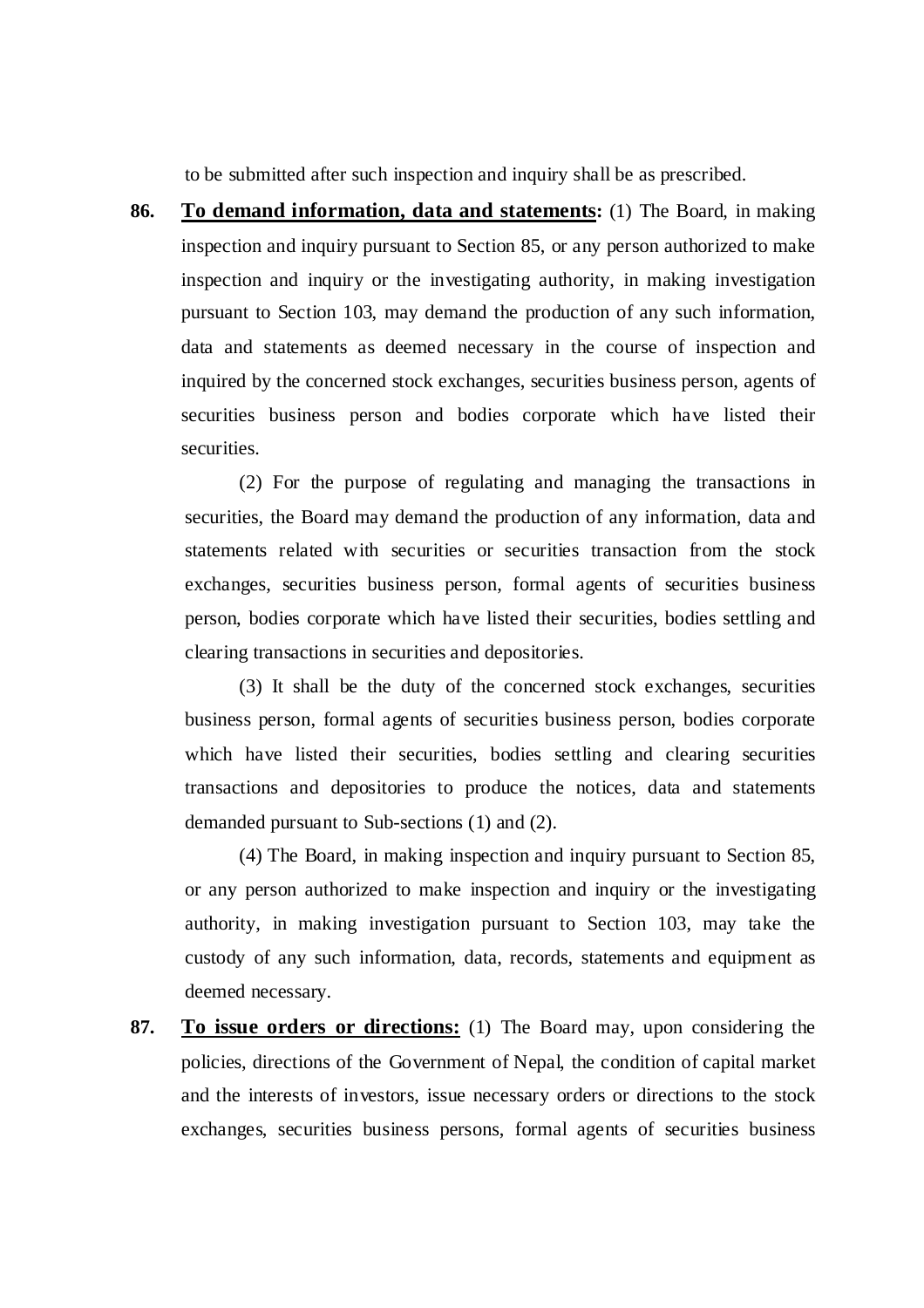persons and bodies corporate which have listed their securities to do any act required to be done under, or to refrain from doing any act prohibited under, this Act or the Rules and Bye-laws framed under this Act, in relation to the securities transaction.

 (2) Based on the inspection and inquiry report submitted pursuant to Section 85, the Board may direct the stock exchanges, securities business persons, formal agents of securities business persons, bodies corporate which have listed their securities or the directors or employees of such bodies corporate to do or refrain from doing any act under this Act or the Rules and Bye-laws framed under this Act or revoke the registration of securities or suspend or revoke the license issued by it under this Act.

 (3) It shall be the duty of all the concerned to observe any orders or directions issued pursuant to Sub-section (1) or (2).

**88. License may be suspended:** (1) If any stock exchange or securities business person does any act in contravention of this Act or the Rules and Bye-laws framed under this Act or does not observe any order or direction issued by the Board or does not perform activities required to be performed by it, the Board may, having regard to the interest of investors, suspend the license obtained by such a stock exchange or securities business person to operate the stock exchange or securities business specifying a certain period.

 (2) No suspension of license made pursuant to Sub-section (1) shall have any effect on any liabilities arising from any activities done by such a stock exchange or securities business person prior to the suspension of a license.

**89. License may be revoked:** (1) The Board may, on any of the following circumstances, revoke a license obtained by any stock exchange or securities business person to operate the stock exchange or securities business under this Act:-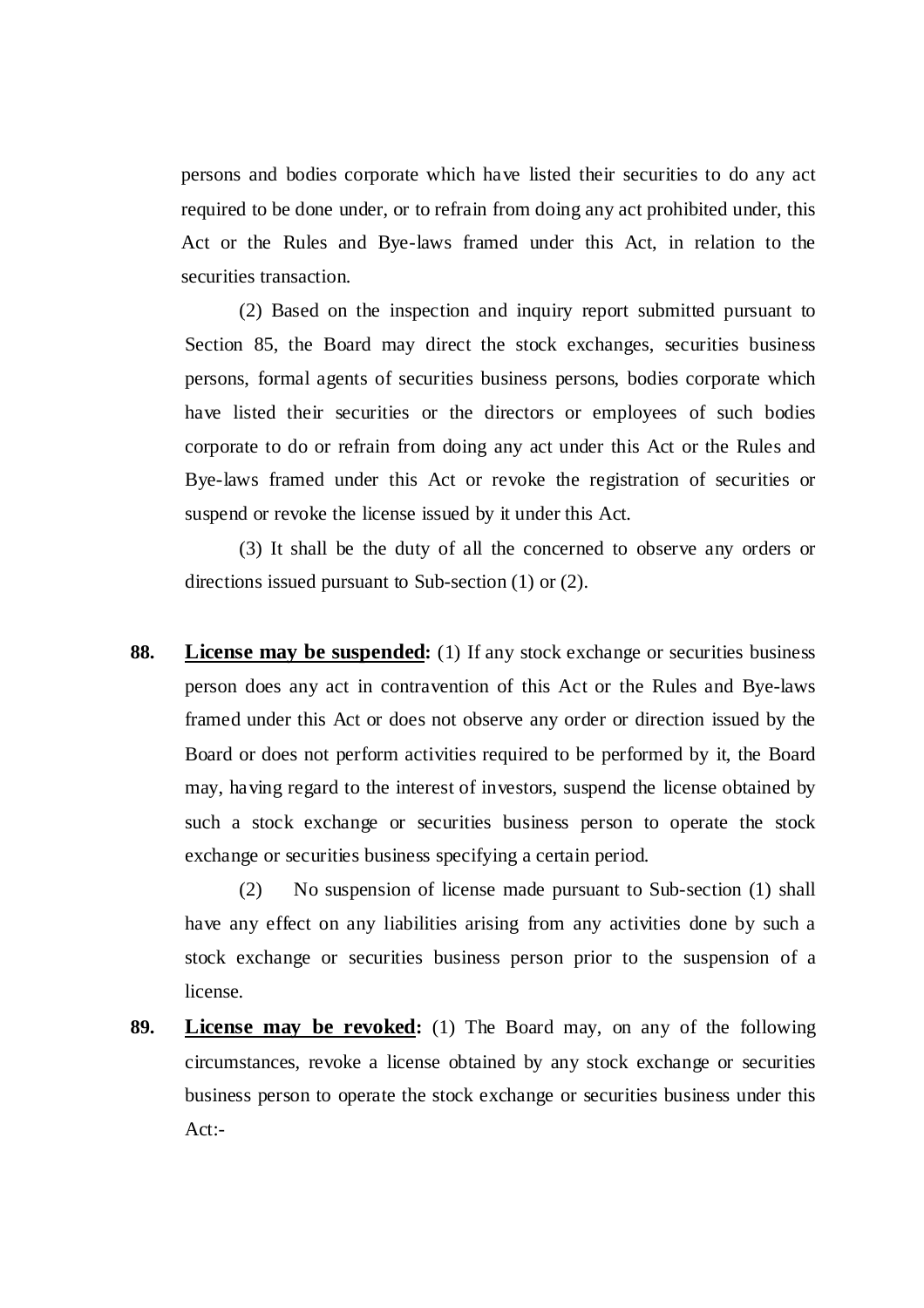- (a) If one stops operating the stock exchange or securities business,
- (b) If one operate the stock exchange or securities business in contrary to the interest of investors,
- (c) If one violates the terms set forth in the license,
- (d) If one violates this Act or the Rules and Bye -laws framed under this Act,
- (e) If one fails to observe any order or direction issued by the Board,
- (f) If one becomes insolvent being unable to repay credit to creditors,
- (g) If the company or body having obtained a license to operate the stock exchange or securities business is wound up,
- (h) If the stock exchange or securities business person having obtained a license to operate the stock exchange or securities business makes an application for the revocation of a license,
- (i) If the securities business person who has removed an agent appointed by it does not appoint another agent in lieu of such an agent,
- (j) If one fails to submit such financial and transaction related statements as required to be submitted to he Board,
- (k) If one fails to pay such fees as required to be paid pursuant to Section 50 to the Board within the time limit specified by such a Section.

(2) No revocation of a license made pursuant to sub- section (1) shall have any effect on any liabilities arising from any activities done by such a stock exchange or securities business person prior to the cancellation of license.

- **90. Special powers of Board:** (1) The Boar may exercise the following special powers for the purpose of regulating and managing the securities transactions, having regard to the development of capital market and interests of investors:
	- (a) In the event of the failure of any body corporate having made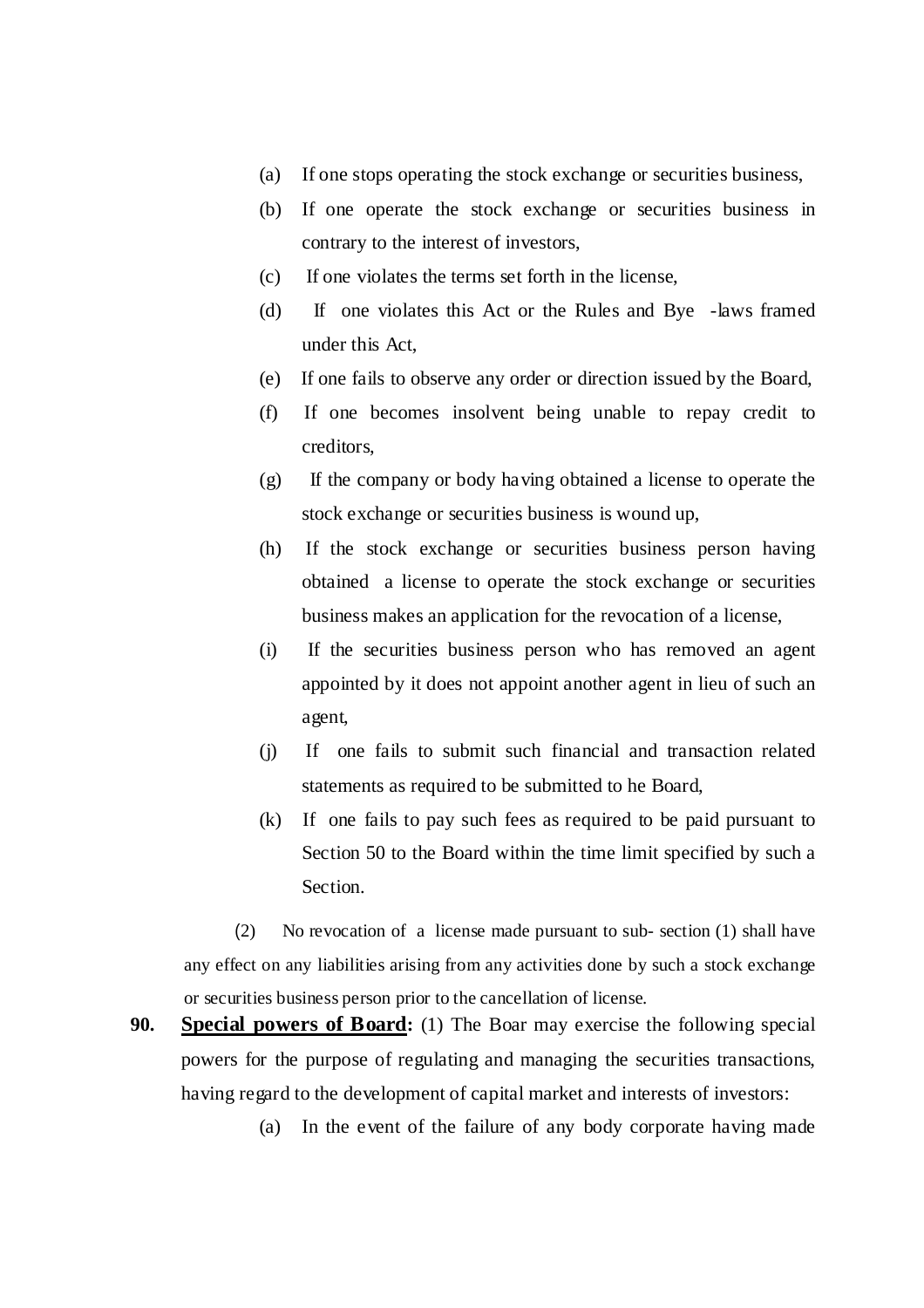public issue of securities to call its general meeting, as required to be called under the laws in force, within the specified time, to order such a body corporate to call the general meeting,

- (b) In the event of the failure of any body corporate having made public issue of securities to allot its securities within the specified time, to order such a body corporate to refund the money paid for such securities,
- (c) To direct the concerned body corporate to enlist any securities or to stop transactions of any securities,
- (d) In consultation with a stock exchange, to issue an order to close the stock exchange for a maximum period of five days,
- (e) To issue a direction, also indicating the contents to be amended in the Bye-laws of the stock exchange and specifying a certain period, to amend the Bye-laws within such period or order to issue a new Bye-laws, as required,
- (f) To get the financial statements and financial reports submitted by any corporate body having issued securities and any securities business person to be reviewed or examined by accounts experts, as required,
- (g) To direct any corporate body having registered their securities to make correction in the management, financial arrangements and other related provisions of such a body,
- (h) To direct the concerned stock exchange to restructure its board of directors,
- (i) In the event of receipt of information on any action taken by the stock exchange against its member pursuant to Section 52, to take appropriate action against such a member or revoke the license of such member,
- (j) In the event of violation, in the course of carrying activities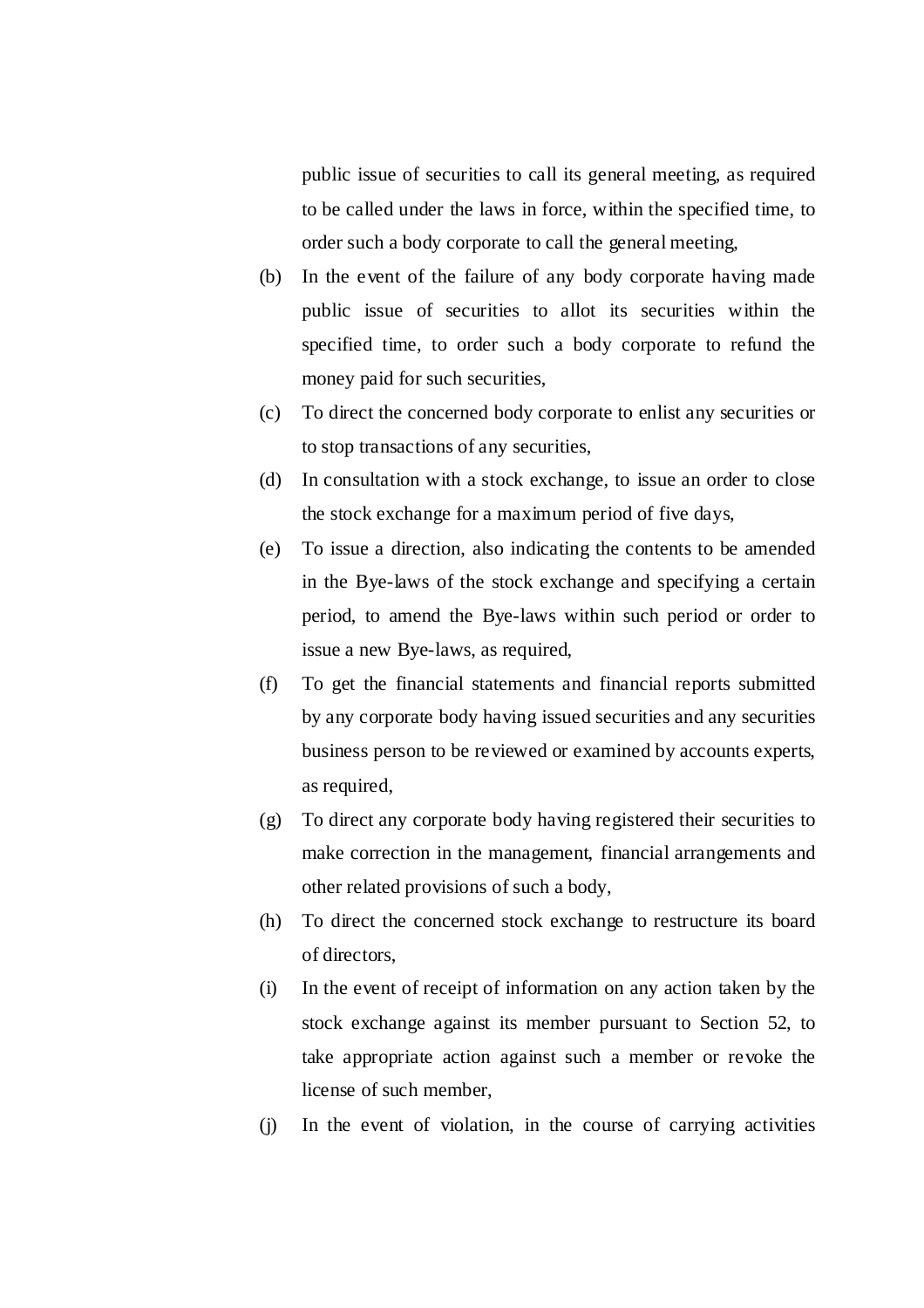relating to securities, of this Act or the Rules and Bye-laws framed under this Act or orders or directions issued by the Board thereunder by any stock exchange, securities business person and any director or employee of any body corporate which has listed its securities, to order the concerned stock exchange, securities business person or body corporate which has listed its securities to institute necessary action against such a director or an employee,

(k) In the event of failure of any stock exchange, securities business person or body corporate which has listed its securities to have audit within the specified time or otherwise to appoint an auditor, to appoint an auditor to examine and audit the accounts, books, cash and in-kind properties, as well, of such stock exchange, securities business person or body corporate which has listed its securities.

 (2) It shall be the duty of all the concerned to comply with any order or directions issued by the Board in exercise of the special powers referred to in Sub-section  $(1)$ .

 (3) The concerned body shall bear the remuneration of the auditor appointed under clause (k) of Sub-section (1).

 (4) The Board shall make public, as prescribed, the details of activities which it has carried out in relation to the regulation, monitoring, inspection and inquiry of the concerned bodies corporate and necessary details in relation to whether the concerned bodies corporate have complied with the orders or directions issued by the Board under this Act or the Rules, Bye-laws or manuals framed under this Act or not.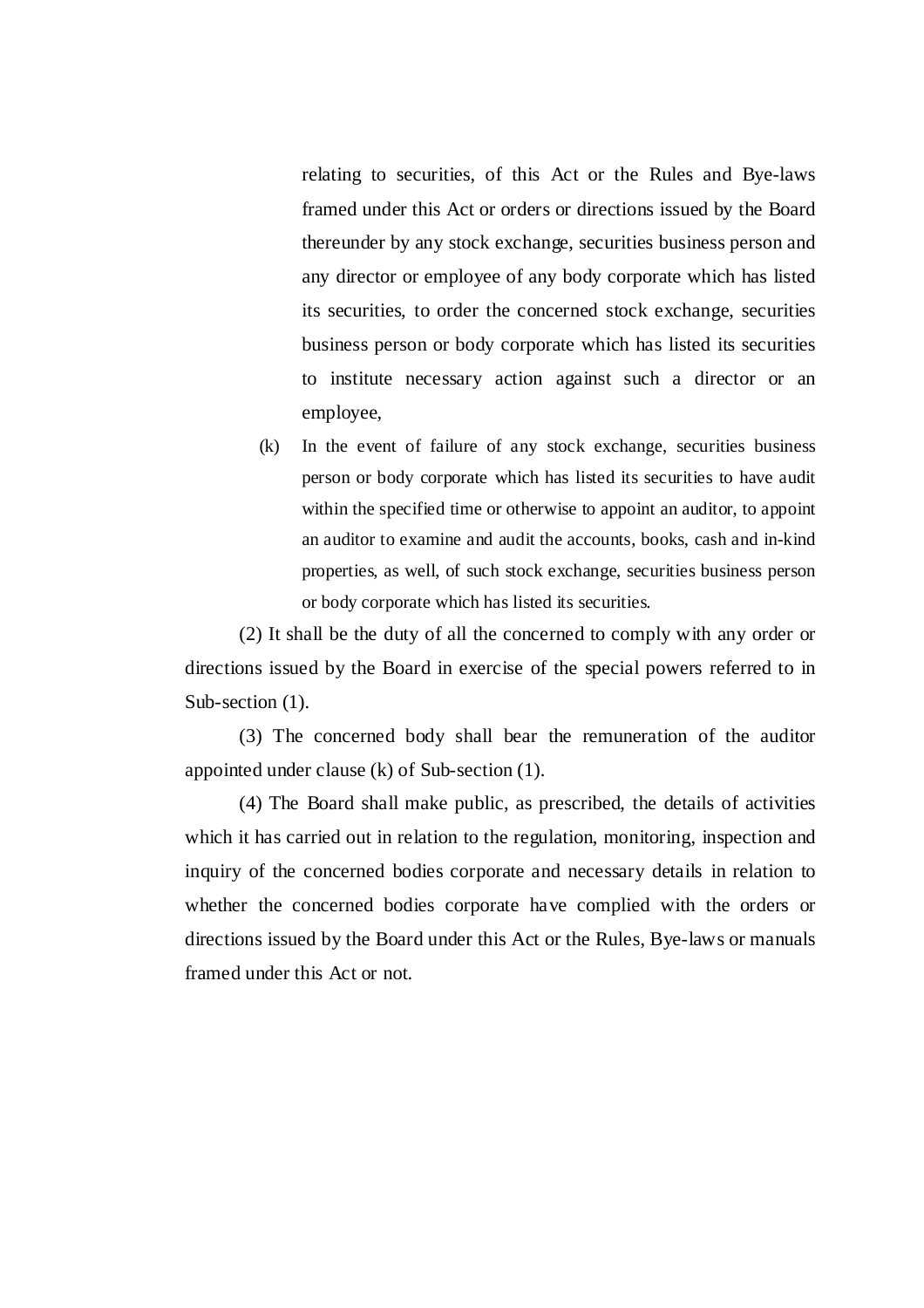#### **Chapter-9**

## **Offenses Relating to Insider Trading in Securities and Transactions of Securities and Punishment**

**91. Insider trading:** (1) If any person deals in securities or causes any other person to deal in securities on the basis of any insider information or notice that are unpublished or communicates any information or notice known to such a person in the course of the discharge of his or her duties in manner likely to affect the price of securities such a person shall be deemed to have been committed an insider trading in securities.

**Explanation:** For the purposes of this Sub-section, "insider information" or notice" means any such specific kind of information or notice not published by a body corporate issuing any securities as may be capable of affecting the price of such securities if such information or notice is disclosed.

(2) Notwithstanding anything contained in Sub-section (1), any transactions already carried on shall not be deemed to be affected at all merely by the reason that an insider trading has been committed.

- **92. Persons likely to be involved in insider trading:** For the purposes of this Act, the following persons shall be deemed to be those who have access to the insider information or notice not published by any body corporate:
	- (a) A director, employee or a person, who can obtain any information or a notice in the capacity of a shareholder of that body corporate,
	- (b) A person who can obtain any information or a notice in the capacity of a professional service provider to that body corporate,
	- (c) A person who can obtain any information or a notice having a direct or indirect contact with the person or source as specified in Clauses (a) and (b).
- **93. Information or notice deemed to have been made public:** On any of the following conditions, any information or notice shall be deemed to have been made public: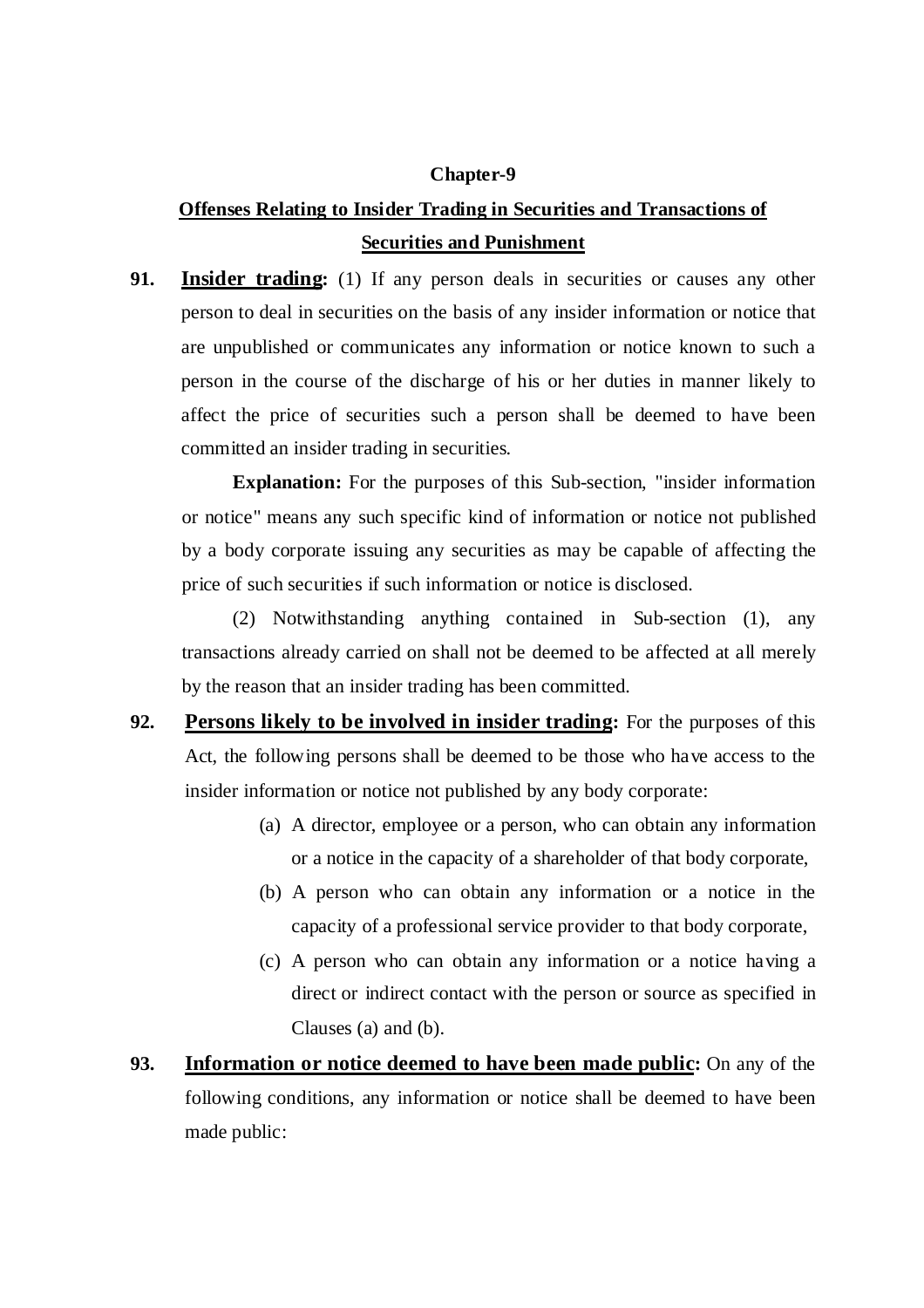- (a) If any matter has been published with intent to inform the investors and their business advisers in accordance with the Bye-laws of a stock exchange,
- (b) If there is a provision made under the law that the general public can see an information or a notice contained in any records,
- (c) If there is a provision that any person desiring to deal in securities is escorted to the business room of a stock exchange so that such a person can know such an information or a notice,
- (d) If there is a provision that any person desiring to obtain or see such information or notice or get a copy thereof can obtain and see the same,
- (e) If it has been communicated to any specific class, out of the general public,
- (f) If there is a provision that information can be obtained only upon payment of fees or if such an information or a notice has been published outside Nepal.
- **94. False trading:** For the purposes of this Act, if the following trading is done, such a trading shall be deemed to be a fake or false trading:
	- (a) The actual ownership is not changed, even though the purchase or sale of securities is done directly or indirectly.
	- (b) An offer is made to purchase or sell securities on the line of same price upon knowing the price offered by another for sale or purchase.
- **95. Fluctuation in price:** If an person causes stability, increase, decrease or frequent change in the price of securities by doing or causing to be done a fake or artificial or false trading, such a person shall be deemed to have caused fluctuation in price.
- **96. To affect stock exchange:** If an person individually or in association with others commits any of the following acts to affect directly or indirectly the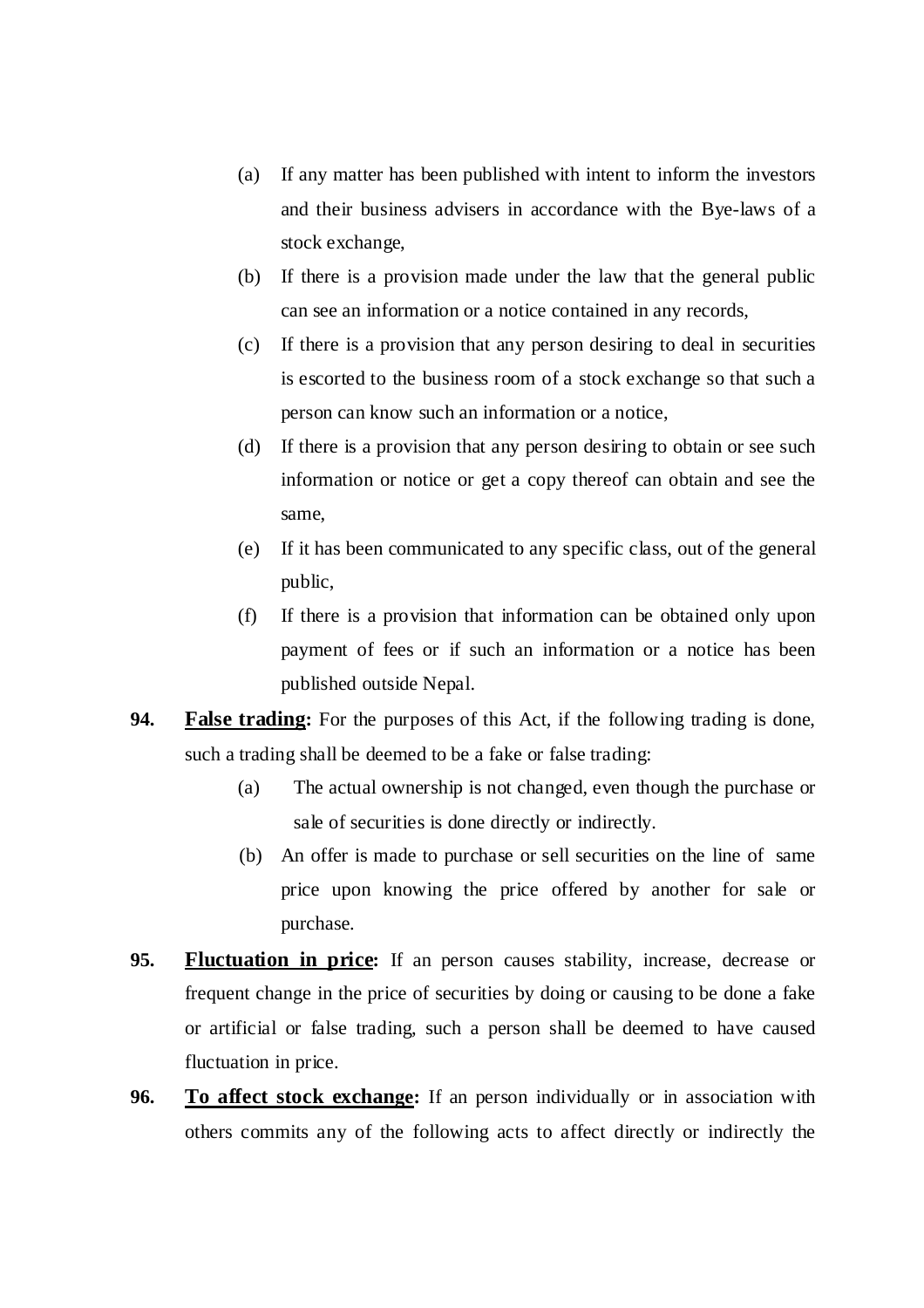transaction in securities, such a person shall be deemed to have affected the stock exchange:

- (a) To increase the market price of securities issued by any company with the intent to encourage others to purchase or sell the securities or to avoid the purchase or sale of such securities,
- (b) To decrease the market price of securities issued by any company with the intent to encourage others to purchase or sell the securities or to avoid the purchase or sale of such securities,
- (c) To stabilize the market price of securities issued by any company with the intent to encourage others to purchase or sell the securities or avoid the purchase or sale of such securities.
- **97. To supply misleading statements:** If a person intentionally commits any of the following acts to encit others to purchase or sell securities, such a person shall be deemed to have committed an act of misleading:-
	- (a) To make or publish any statements or projection related statements with knowledge that such a statement is false, misleading or fake,
	- (b) To hide any fact or information with malafide intention,
	- (c) To make or publish a false or misleading statement, promise or projection with *mala fide* intention.
- **98. Fraudulent transction:** If a person intentionally commits the following transaction with intent to purchase, sell or exchange securities from, to or with any other person, such a person shall be deemed to have committed fraudulent transaction:-
	- (a) To make any technology, plan or commit any act to defraud others, or
	- (b) To get a person to do any act or be engaged in any work by misrepresenting such a person.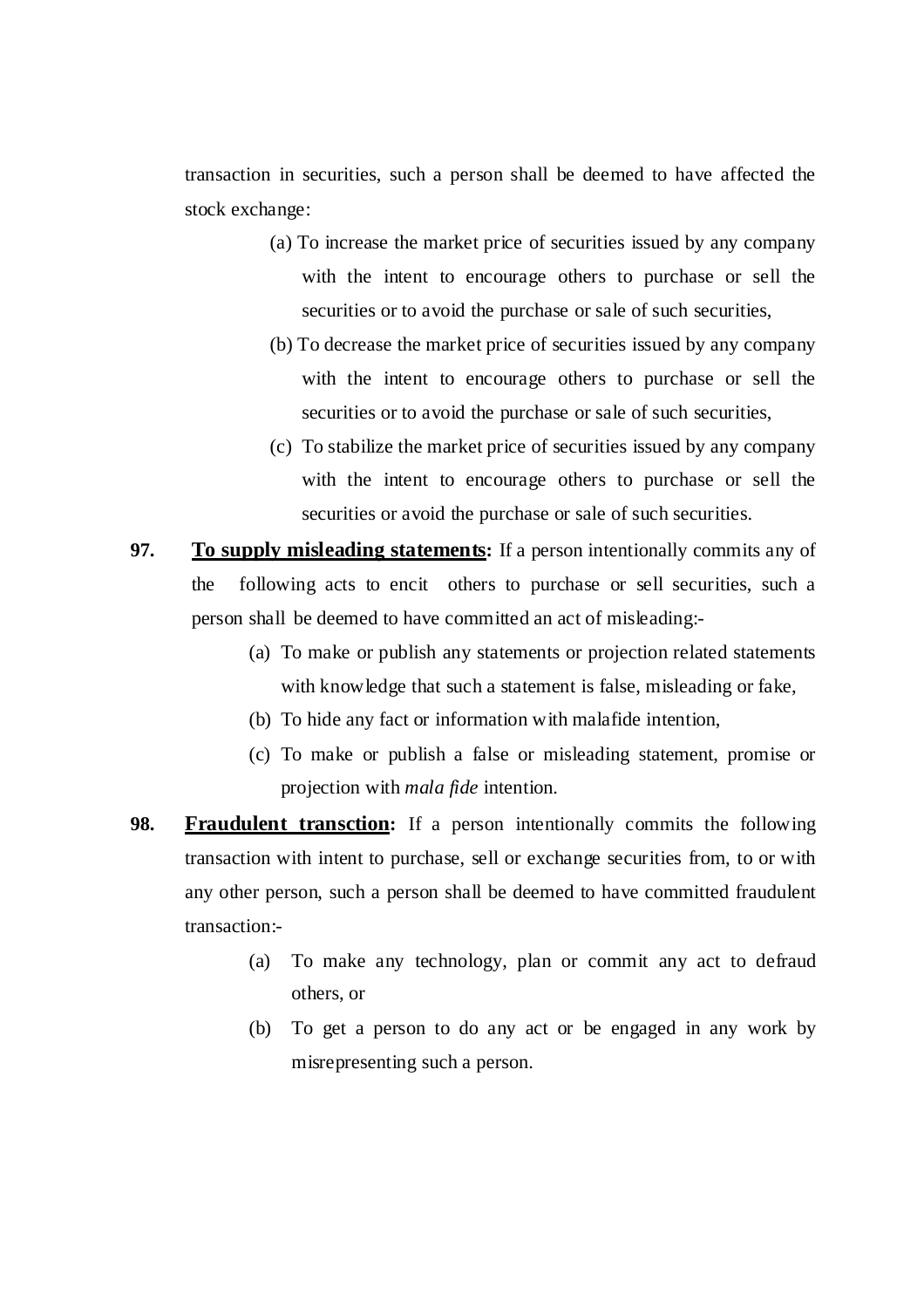### **99. Prohibition on transaction of securities by fraud or**

**misrepresentation:** If a person knowingly induces to other to purchase or sale the securities or causes to be reduced, increased or stabilized the price of securities on the basis of statement that such a statement is false or misleading or that any statement has become or misleading by the reason that any matter is omitted from or hidden or not included in such a statement, such a person who does or causes to be done such act shall be deemed to have done transactions in securities by fraud or misrepresentation.

- **100. Destroy or concealment of documents, statements or records:** No person shall destroy, forge, conceal any documents, statements or records demanded by the Board or the authority authorized by the Board in the course of inspection and inquiry pursuant to Section 85 or any documents, statements or records demanded by the authority designated to make investigations pursuant to Section 103 in the course of investigations or any such documents, statements or records as required to be maintained by that person under this Act or the Rules or Bye-laws framed under this Act or shall aid and abet the commission of such act.
- **101. Punishment:** (1) A person who commits an insider trading as referred to in Section 91 shall, upon being convicted of the offense of insider trading, be liable to the punishment with a fine equal to the amount in controversy or with imprisonment for a term not exceeding one year or with both punishments.

 (2) A person who commits any act referred to in Sections 94, 95 and 96 shall be liable to the punishment with a fine of fifty thousand rupees to one hundred thousand rupees or with imprisonment for a term not exceeding one year or with both punishments, and where any one has suffered any loss or damage from such an act, such loss or damage has also to be recovered.

 (3) A person who commits any act referred to in Sections 97, 98, 99 and 100 shall be liable to the punishment with a fine of one hundred thousand rupees to three hundred thousand rupees or with imprisonment for a term not exceeding two years or with both punishments, and where any one has suffered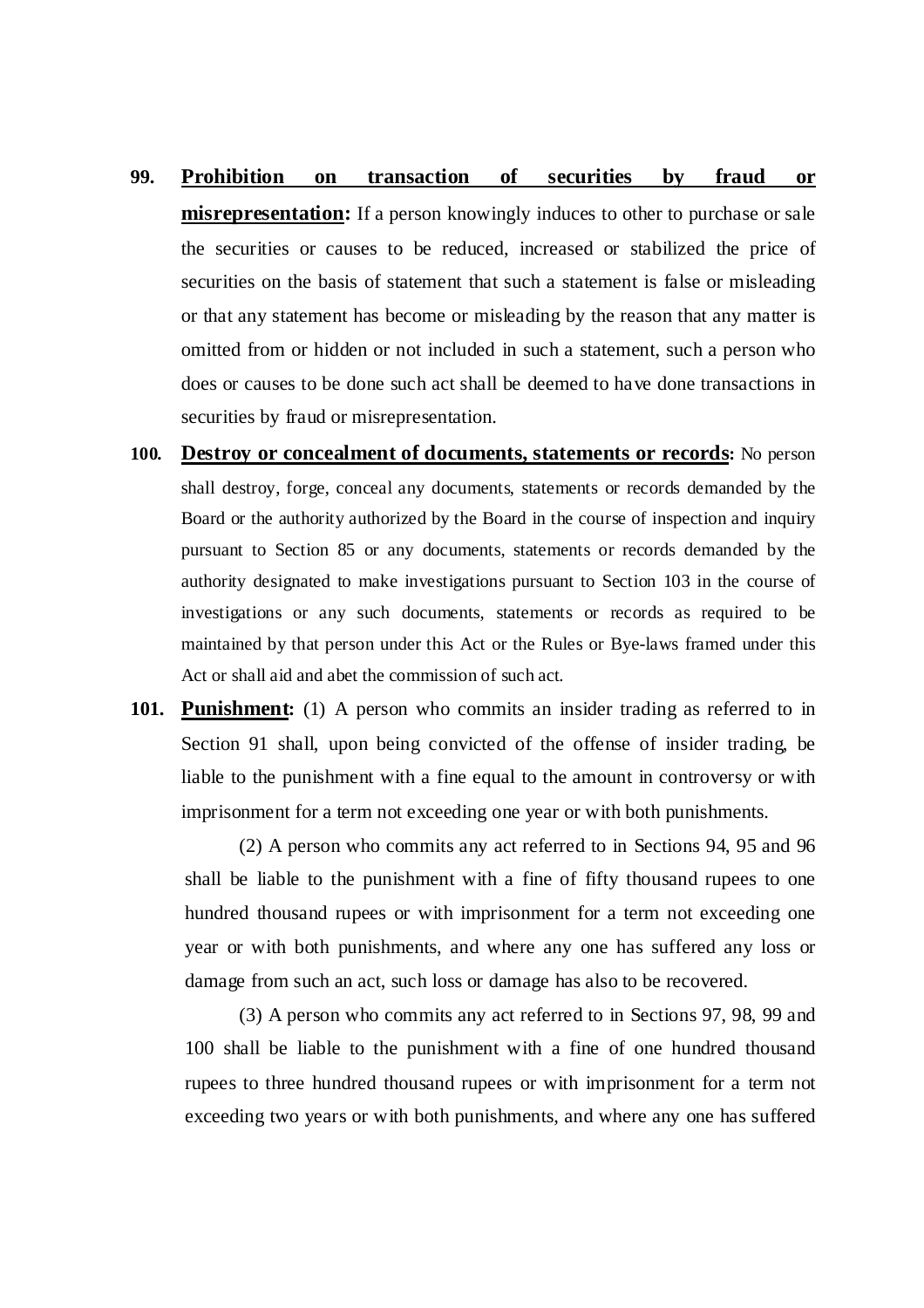any loss or damage from such transactions, such loss or damage shall also be recovered.

 (4) If any one knowingly or with *mala fide* intention, does not maintain, make, prepare or submit such accounts, books, statements, reports, notices, information or similar other documents as required to be maintained, made, prepared or submitted under this Act or the Rules or Bye-laws framed under this Act within the time specified for the maintenance, making preparation or submission of such accounts, books, statements, reports, notices or information or if one makes, prepares or retains false statements or documents, the Board may punish such a person with a fine of fifty thousand rupees to two hundred thousand rupees.

 (5) If any one knowingly commits any act in contravention of this Act or the Rules or Bye-laws framed under this Act or the orders or directions issued under this Act and thereby causes any loss or damage to any body corporate, stock exchange, securities business person or investor, the Board may punish such a person with a fine of fifty thousand rupees to two hundred thousand rupees. If any one has suffered any loss or damage from such act, the Board may also cause the recovery of compensation for actual loss or damage.

 (6) If any one issues securities, carries on or causes to be carried on a stock exchange or operate or causes to be operated securities transaction in the capacity of a securities business person without fulfilling such requirements as required to be fulfilled under this Act or the Rules or Bye-laws framed under this Act, the Board may punish such a person with a fine of fifty thousand rupees to one hundred fifty thousand rupees.

 (7) If any person violates this Act or the Rules or Bye-laws framed under this Act or any orders or directions issued thereunder or any terms and conditions specified by the Board or fails to do any such act as required to be done by such a person or commits any such act as required not to be done, the Board may punish such a person with a fine of twenty five thousand rupees to seventy five thousand rupees.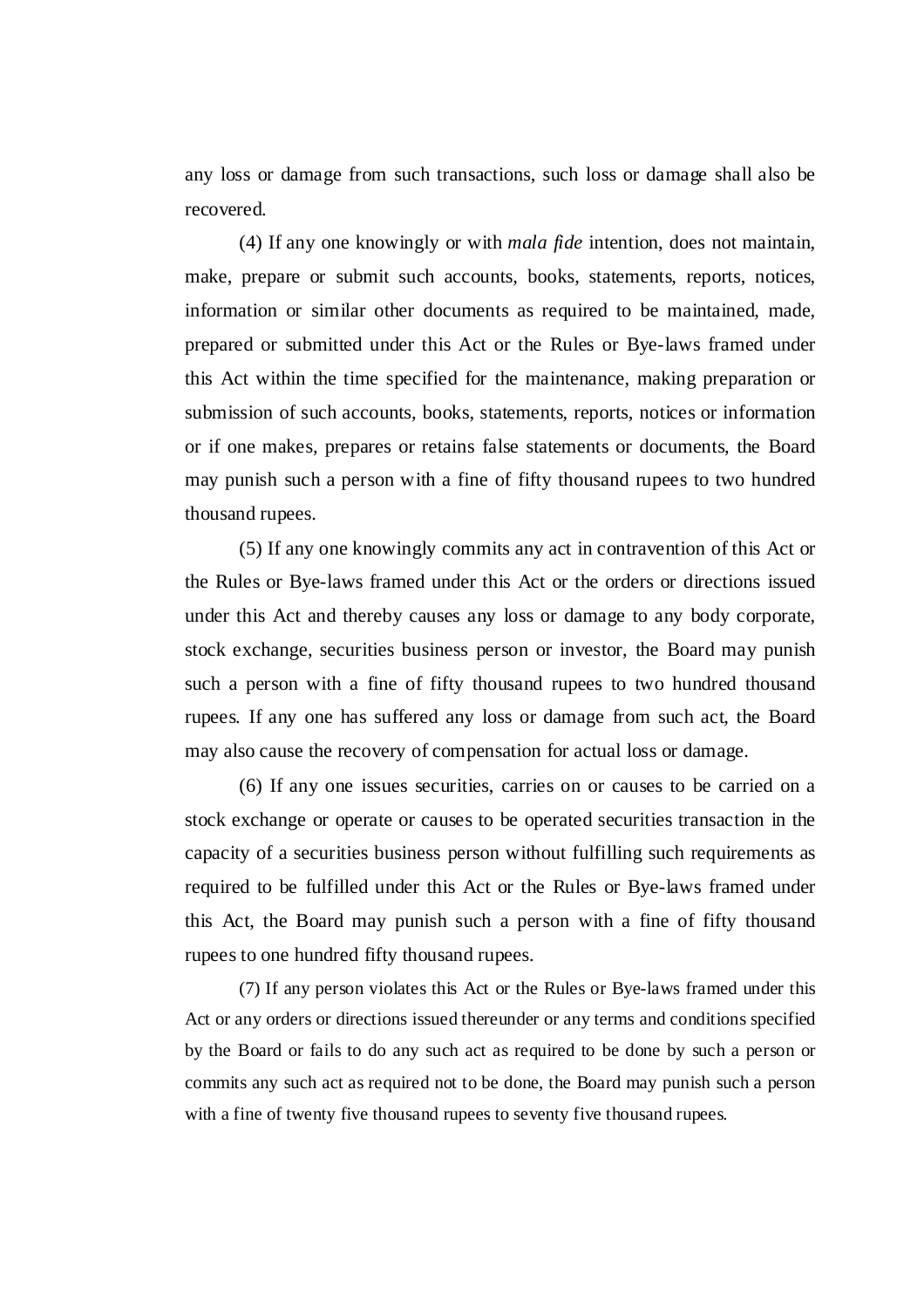- **102. Government of Nepal to be a plaintiff:** The cases relating to the offenses referred to in Sections 91, 94, 95, 96, 97, 98, 99 and 100 shall be state cases to which Government of Nepal shall be a plaintiff.
- **103. Investigation and filing of a case:** (1) If a complaint is made by any one that any one has committed the offense referred to in Sections 91, 94, 95, 96, 97, 98, 99 and 100 or the Board receives in any manner an information relating to such an offense or the Board believes that any one has committed such an offense, the Board may designate any officer as an investigating authority to conduct investigations of the case relating to such an offense.

 (2) The investigating authority designated pursuant to Sub-section (1) shall conduct investigations as prescribed in relation to such an offense and file a case in the concerned District Court within thirty five days after the date of completion of investigations.

 (3) The investigating authority designated pursuant to Sub-section (1) may, in the course of conducting investigation, make necessary inquiry with, take depositions of, any person or body related with the offense or demand necessary documents, statements and records from such person or body.

 (4) The designated investigating authority shall, in conducting investigation of and filing a case pursuant to this Section, shall obtain advice of the government attorney.

**104. Investigation may be conducted upon holding in detention or suspension or release on bail:** (1) Notwithstanding anything contained in the prevailing laws, if, in conducting investigation of any case held to be an offense referred to in this Act, there is a reasonable ground to believe that any person against whom action is being taken on the accusation of an offense referred to in this Act may abscond and disappear or it appears that there is any loss of or damage to any assets, the Board may require such a person to furnish necessary bail or guarantee of asset and may hold such a person in custody in the event of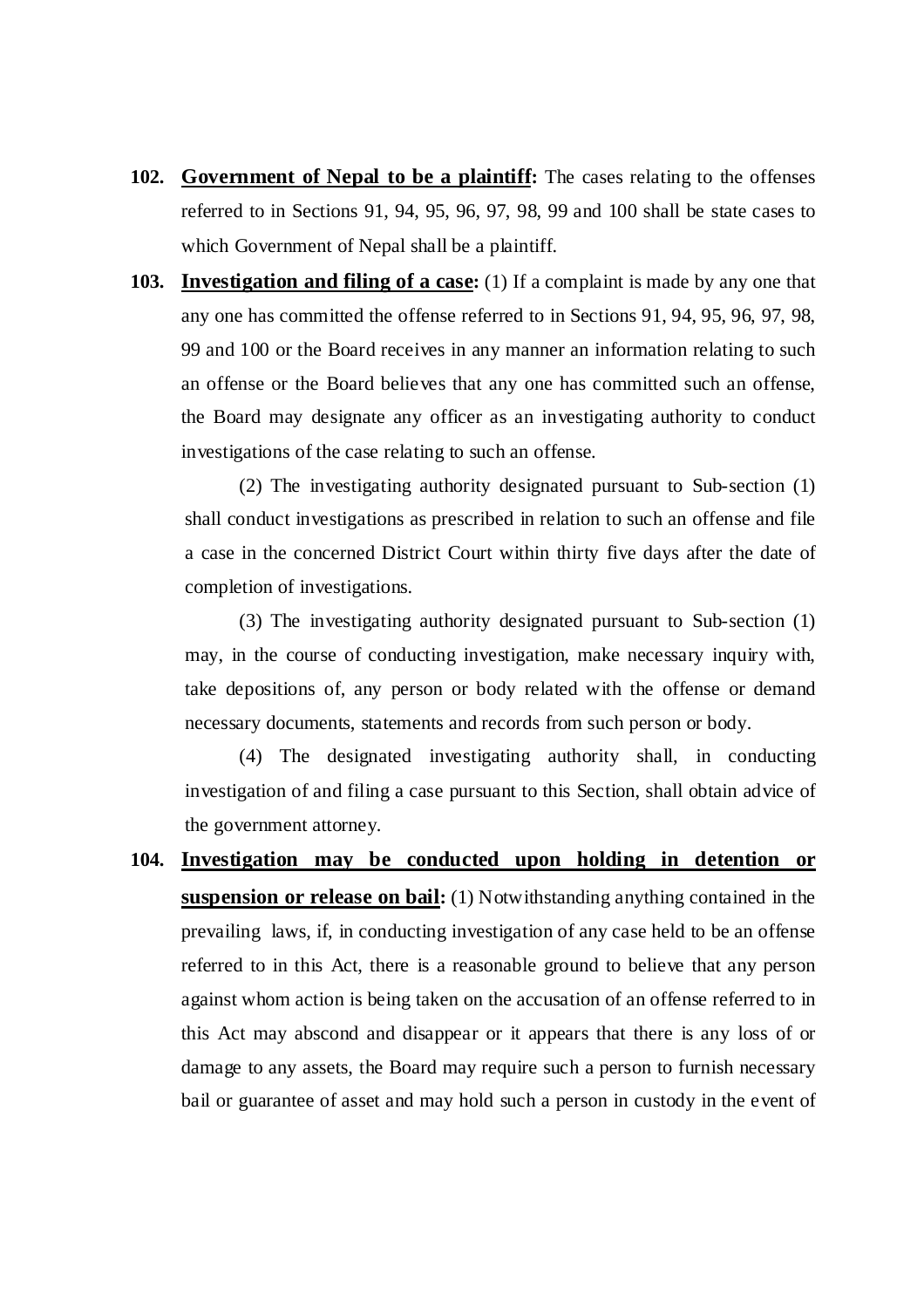failure to furnish such bail or guarantee.

(2) If there is a reasonable ground that any person against whom action is being taken on the accusation of an offense referred to in this Act may temper with or destroy any evidence that can be produced against such a person or may obstruct or hinder the investigation of the case if such a person continues to hold office, the Board may write to the concerned body to suspend such a person.

- **105. Compensation to be paid:** If any one has sustained any loss or damage by the reason of effect in the price of securities purchased or sold by any one as a result of the commission of an offense punishable under this Chapter, such loss and damage may also be recovered or realized from the offender of such offense.
- **106. Appeal:** (1) Any stock exchange, securities business person, body corporate or concerned person dissatisfied with any punishment made by the Board pursuant to Sub-sections (4), (5), (6) and (7) of Section 101 may file an appeal in the concerned Appellate Court within thirty five days after the date of imposition of such a punishment.

(2) Any person dissatisfied with any order or direction issued by the Board pursuant to Chapter-8 may file an appeal in the concerned Appellate Court within thirty five days after the date of receipt of a notice of such order or direction.

- **107. Remedies against undue bias:** If the Board receives any notice, information and statement that any enlisted company has committed any acts or transactions with undue bias and in a manner to be against the interests of its members, the Board may order such a company to do as follows:
	- (a) To refrain from doing such transactions,
	- (b) To determine procedures for conducting acts and transactions in a manner not to be against the interests of members,
	- (c) To appoint a manager or trustee, specifying, *inter alia*, the functions and duties of such a manager or trustee, to do, on behalf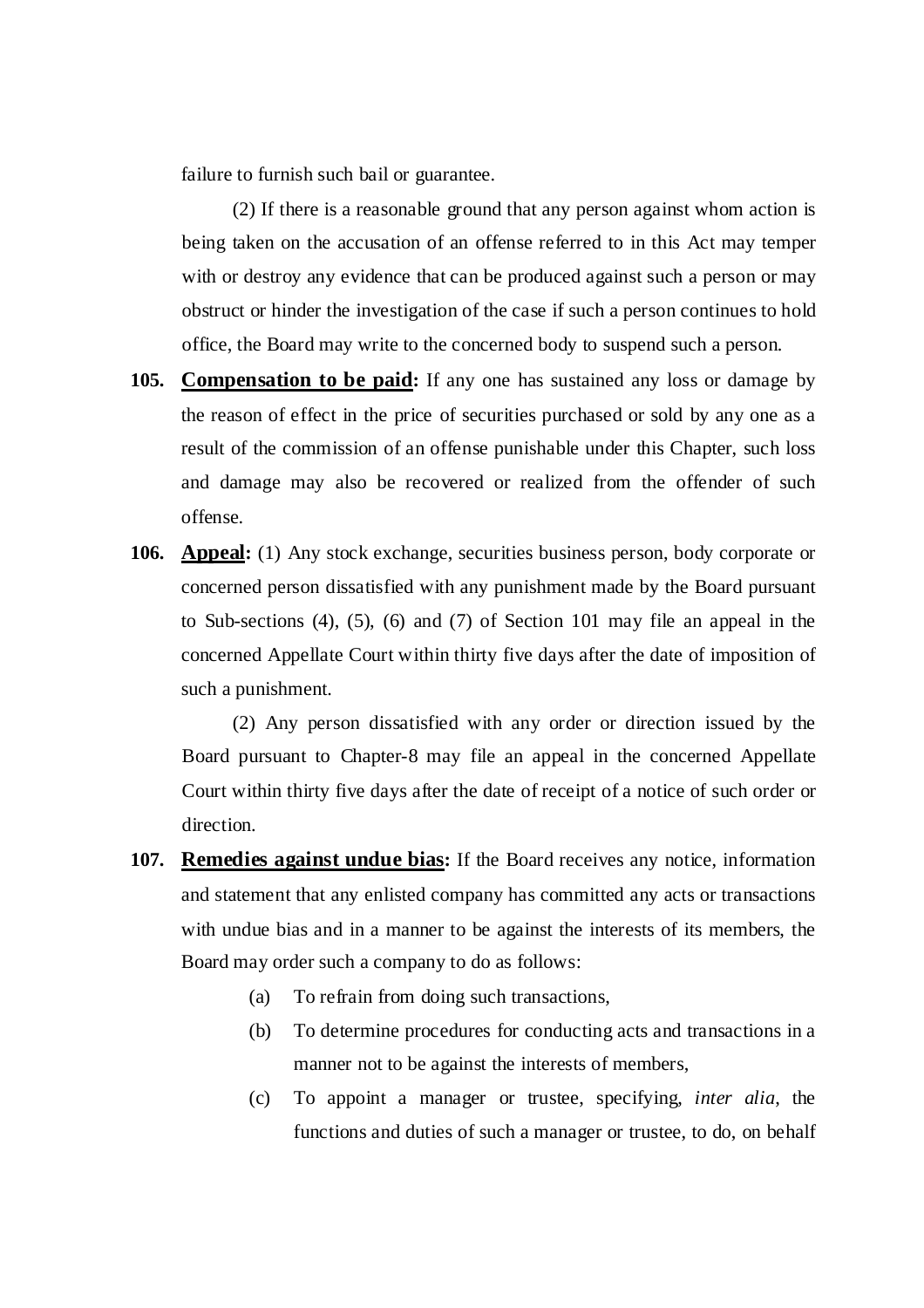of the company, all or any of the acts and transactions of the company,

- (d) To issue such orders as may be required to regulate and manage the activities of the company.
- **108. To be disqualified to be a director or general manager:** If a director, general manager or any other person holding the equivalent office thereto is convicted and punished with the punishment referred to in Section 101, such a person shall be disqualified for becoming a director, general manager or an office equivalent thereto in any public limited company or a body or a period up to ten years from the date of such punishment.

#### **Chapter-10**

#### **Miscellaneous**

**109. Provisions relating to take over of a body corporate or control over a body corporate:** (1) If a person or a group of persons or body corporate is to purchase the shares of any body corporate in lump sum or at several times with an intention of taking full ownership of such a body corporate or control over the management of that body corporate, such transaction on the purchase and sell of shares shall have to be done in a transparent manner.

 (2) If any person or group of persons in collaboration or any body corporate purchases or owns more than fifty percent, or more than such percent as specified by the Board, of the shares of any body corporate, it shall be deemed to have been control over the management for the purposes of Subsection  $(1)$ .

 (3) The manner in which an offer is to be made on the sale of shares of any body corporate in manner to acquire the full ownership of the body corporate or have control over the management of the body corporate pursuant to Sub-section (1), process on the purchase and sale of shares and other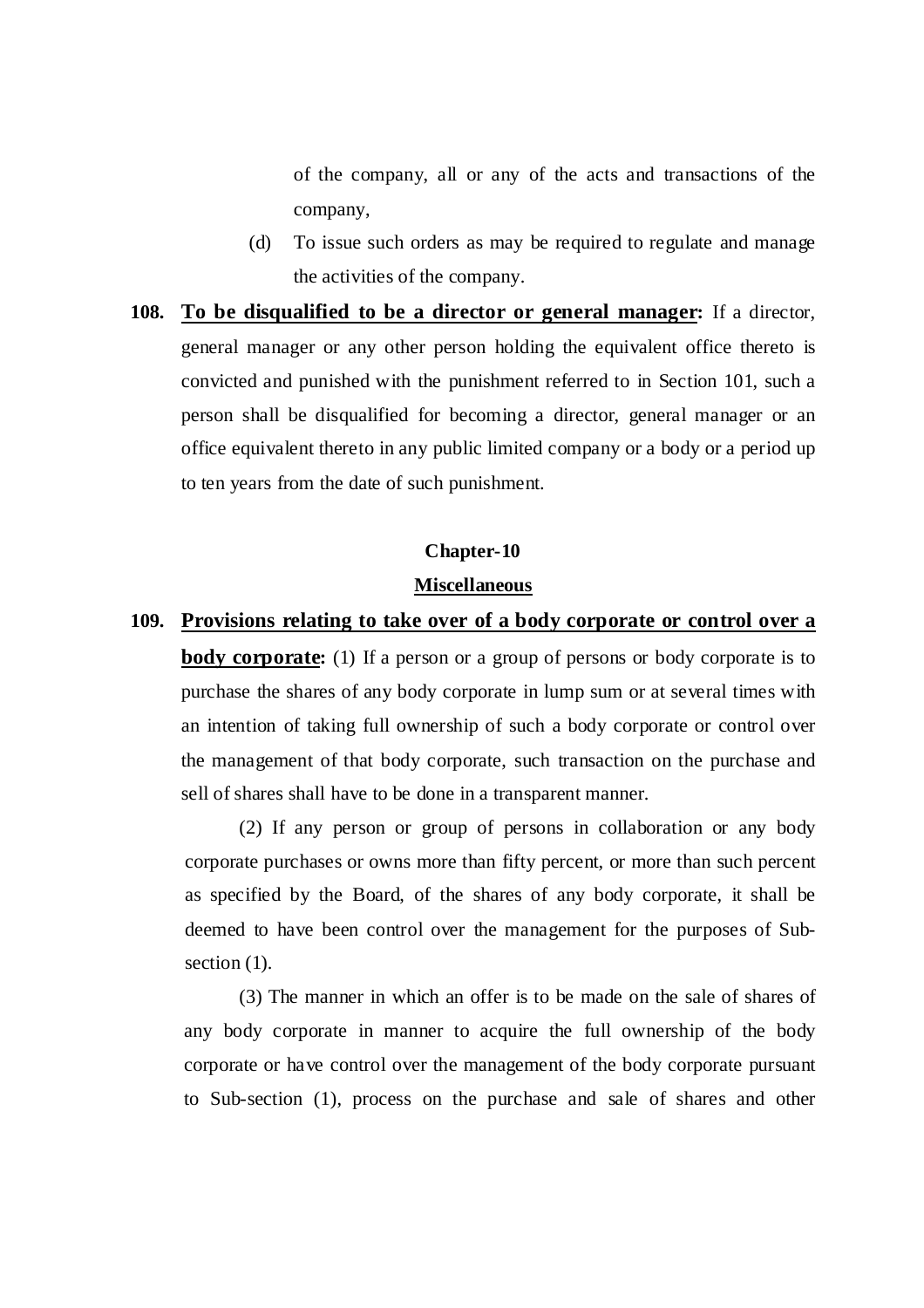provisions pertaining thereto shall be as prescribed.

- **110. A body corporate to register the transfer of the shares certified by the stock exchange :** If a stock exchange certifies the transfer in relation to any shares or debentures of any body corporate which have been purchased, sold or exchanged at the stock exchange, the body corporate shall register such shares or debentures in its register of members in the name of the transferee of such shares or debentures.
- **111. Transfer of securities:** Notwithstanding anything contained in the laws prevailing on companies, the provisions relating to the ownership and transfer of listed securities shall be as prescribed.
- **112. Liaison with Government of Nepal:** The Board shall, in liaising with the Government of Nepal, do so through the Ministry of Finance.
- **113. Government of Nepal may issue directions:** The Government of Nepal may issue necessary directions to the Board from time to time, in respect of policy matters such as the development of capital market and protection of the interests of investors, and it shall be the duty of the Board to comply with such directions.
- **114. To render assistance:** It shall be the duty of all the concerned to render assistance as sought by the Board for the regulation and management of the transactions in securities having regard to the development of capital market and protection of the interests of investors.
- **115. Saving for the act done in good faith:** The Board or any employee of the Board shall not be personally or collectively responsible for any act or action which is done or taken in good faith subject to this Act or the Rules framed under this Act.
- **116. Power to frame Rules:** (1) The Board may, in order to implement the objectives of this Act, frame necessary Rules with the approval of the Government of Nepal,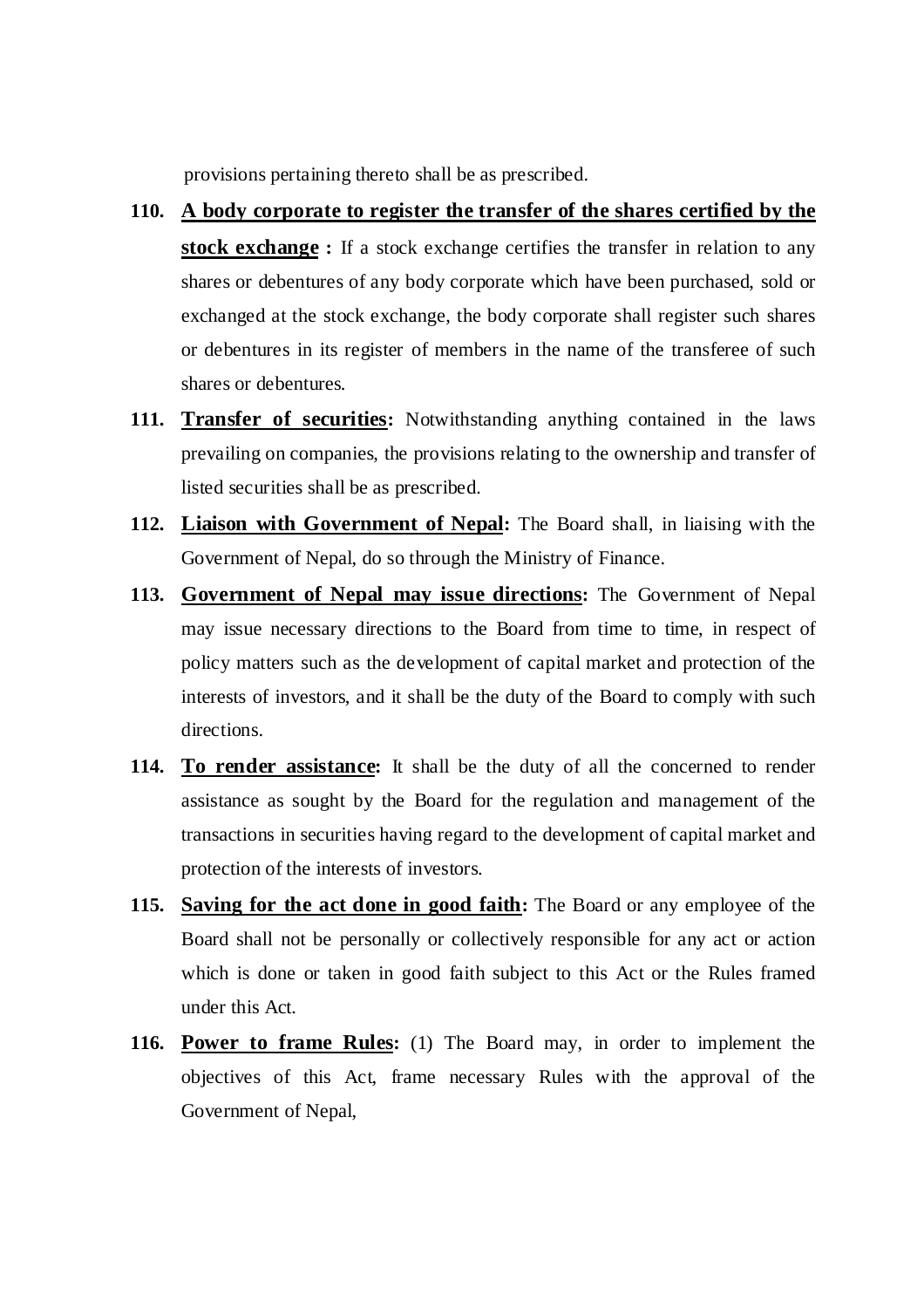(2) Without prejudice to the generality of the power conferred by Subsection (1), such Rules may, in particular, provide contain following matters:-

- (a) Securities registration and permission for issuance,
- (b) Issue of a license for stock exchanges,
- (c) Issue of a license for securities business,
- (d) Operation of collective investment schemes,
- (e) Terms and conditions of the service of the employees of the Board,
- (f) Maintenance of financial operation and accounts of the Board,
- (g) Operation of the compensation fund,
- (h) Financial source required to be maintained by securities business person in relation to the operation of securities business,
- (i) Accounts and records of money paid by customers for the purchase of securities,
- (j) Suspension of listing, delisting or transfer of securities,
- (k) Other necessary provisions to regulate and manage the activities of the stock exchange and persons involved in the securities business by regulating the issue, purchase, sale and exchange of securities and to protect the interest of investors for development of the capital market,
- (l) Taking over the ownership by purchasing shares in lump sum or at several times with intent to control the management of companies.
- **117. Power to frame Bye-laws:** The stock exchange may, with the approval of the Board, frame necessary Bye-laws on the following matters, subject to this Act and the Rules framed under this Act:
	- (a) Listing of securities and transactions of listed securities,
	- (b) Membership, membership fees, professional ethics of members,
	- (c) With a view to operate the stock exchange in a fair and transparent